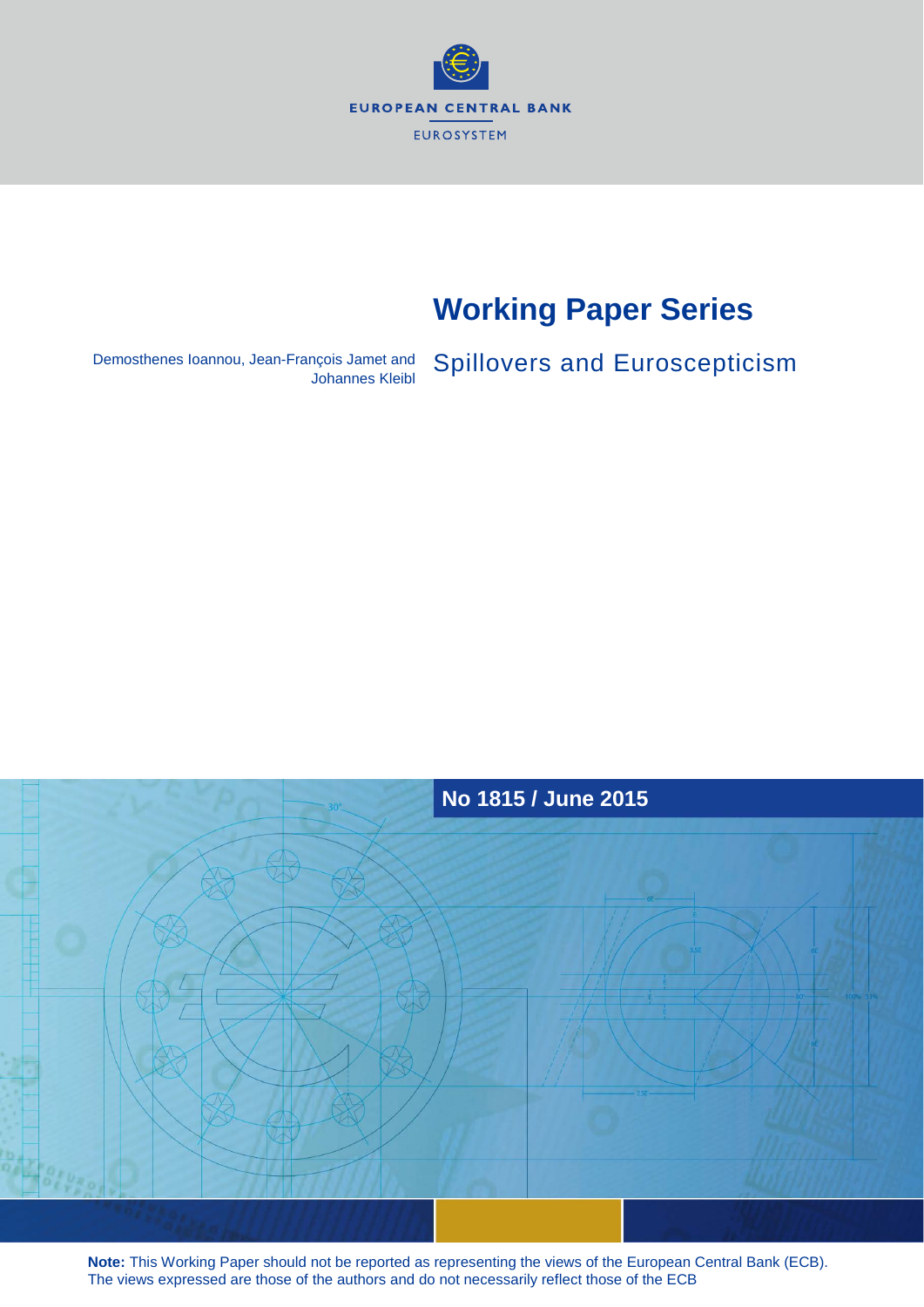ABSTRACT: During the crisis, support for the EU has declined noticeably in many European Union member states. While previous research on European public opinion has mainly focused on the impact of domestic country- and individual-level factors on public attitudes towards the EU, this paper argues that developments in other EU member states can also have a significant impact on domestic euroscepticism. Specifically, deteriorating economic and fiscal conditions in other member states can lead to concerns in domestic publics about possible negative spillovers on the domestic economy and the ability of the EU to deliver positive economic outcomes. This in turn may lead to rising euroscepticism at the domestic level. The analysis of a panel data set for the EU as a whole and the euro area countries lends support to these arguments by showing that higher unemployment rates and government debt levels in other European countries are systematically related to lower levels of trust in the EU domestically.

KEYWORDS: European Union, Euroscepticism, Spillovers, Debt, Unemployment.

JEL CLASSIFICATION: D72 (Political Processes), E02 (Institutions and the Macroeconomy), F15 (Economic Integration), H63 (Debt), J64 (Unemployment).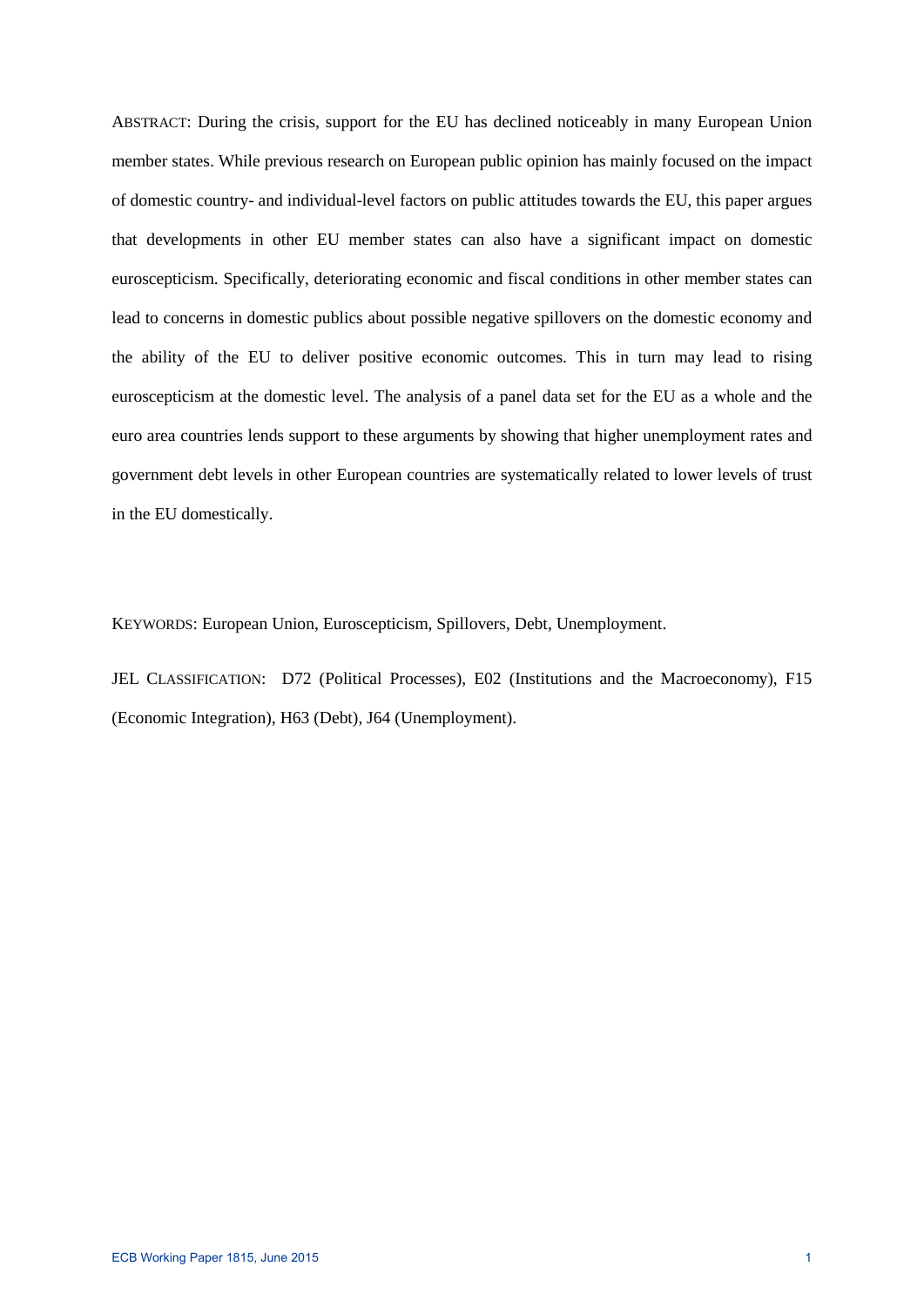### **Non-Technical Summary**

The financial and economic crisis has led to a notable rise in euroscepticism in many European Union member states. Recent research shows that a large part of the variation and the decline in support for the EU can be explained by factors such as domestic economic developments, national identities or trust in national governments. Yet, such domestic country- and individual-level factors do not seem to be the only explanatory factors behind rising levels of euroscepticism. For example, in some member states the domestic unemployment rate has declined and trust in the national government has remained relatively stable over the last decade, while trust in the EU has nevertheless deteriorated markedly. Consequently, by focusing exclusively on domestic factors, present scholarship may be missing important sources of euroscepticism.

This paper tackles this puzzle by arguing that economic developments in other EU member states can have an important impact on public support for the EU at the domestic level. In particular, deteriorating economic and fiscal conditions in other countries may cause concerns among domestic publics about possible negative spillovers to the domestic economy and the ability of the EU to deliver positive economic outcomes. This may in turn lead to lower trust in the EU and higher levels of euroscepticism domestically.

To test these arguments, we analyse the determinants of trust in the EU in a panel data set of 28 EU and 17 euro area member states between 2001 and 2013. The results show that higher unemployment rates and government debt levels in other member states are systematically related to lower levels of trust in the EU domestically, even after controlling for a wide range of domestic determinants of public support for the EU. This relationship is robust to various model respecifications and does not depend on the inclusion of particular countries in the sample. Thus, the analysis suggests that economic and fiscal outcomes in other EU member states can play an important role in shaping domestic attitudes towards the EU. This finding has significant implications, both for future research on the determinants of euroscepticism and for current debates on the degree of political union needed to make economic and fiscal union work.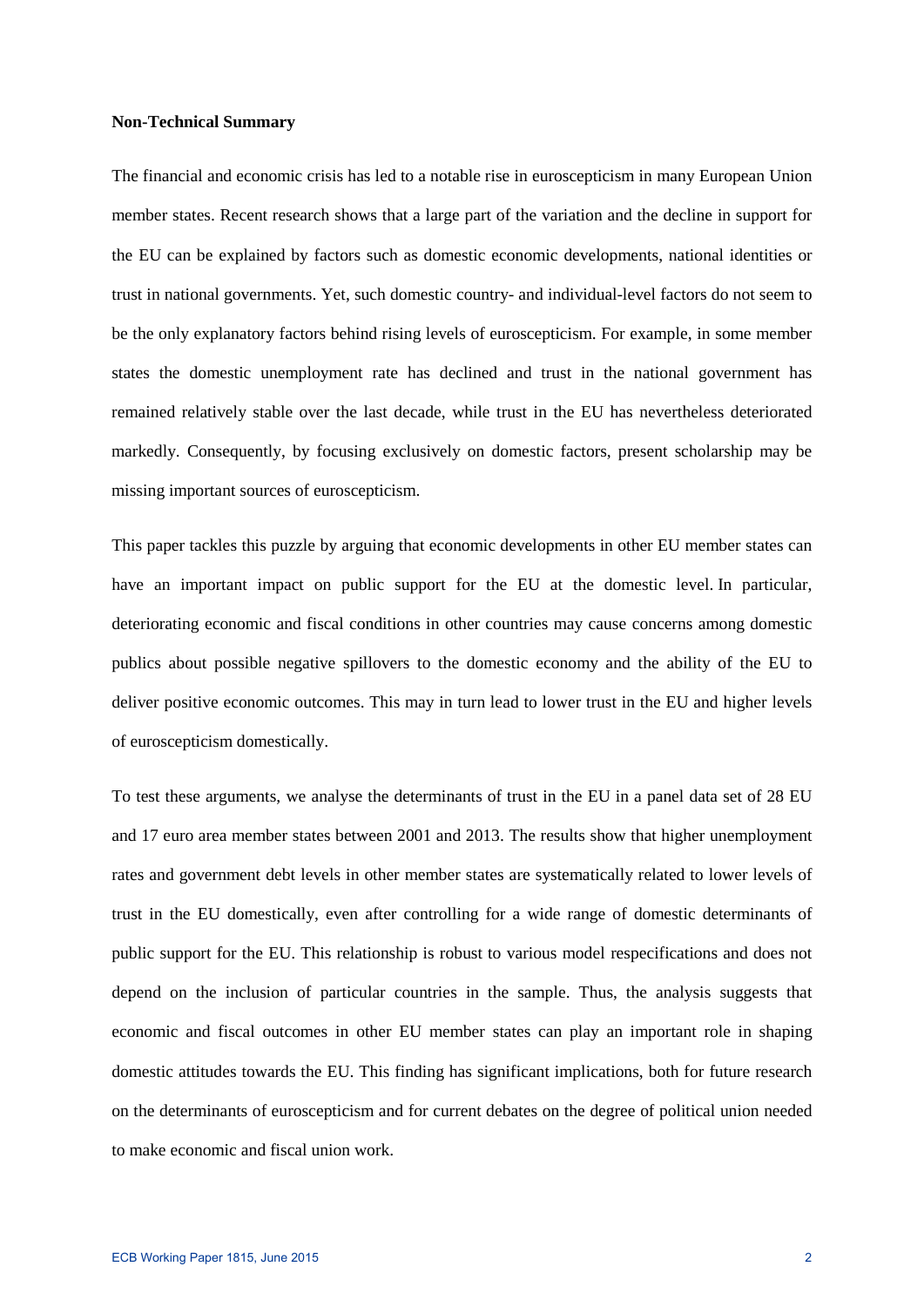#### **Introduction**

The financial and economic crisis has led to a notable rise in euroscepticism in many European countries. As Figure 1 shows, trust in the EU declined to record low levels in member states as diverse as Germany, the United Kingdom or Greece. Recent research shows that a large part of the variation and the decline in support for the EU can be explained by factors such as domestic economic developments, national identities or trust in national governments (see, e.g., Harteveld et al. 2013; Roth et al. 2013; Serricchio et al. 2013; Armingeon and Ceka 2014). Yet in some European countries, such domestic factors have been less successful in explaining rising levels of euroscepticism. For example, in Germany the domestic unemployment rate declined significantly and trust in the national government increased somewhat over the last decade, while trust in the EU deteriorated markedly. This suggests that a focus on domestic determinants of euroscepticism only may be too narrow and may in fact need to be complemented by external explanatory factors that shape domestic levels of support for the EU.



Figure 1. Trust in the EU at EU level, in Germany, in Greece, and in the United Kingdom, 2003-2013. Sources: European Commission Eurobarometer database.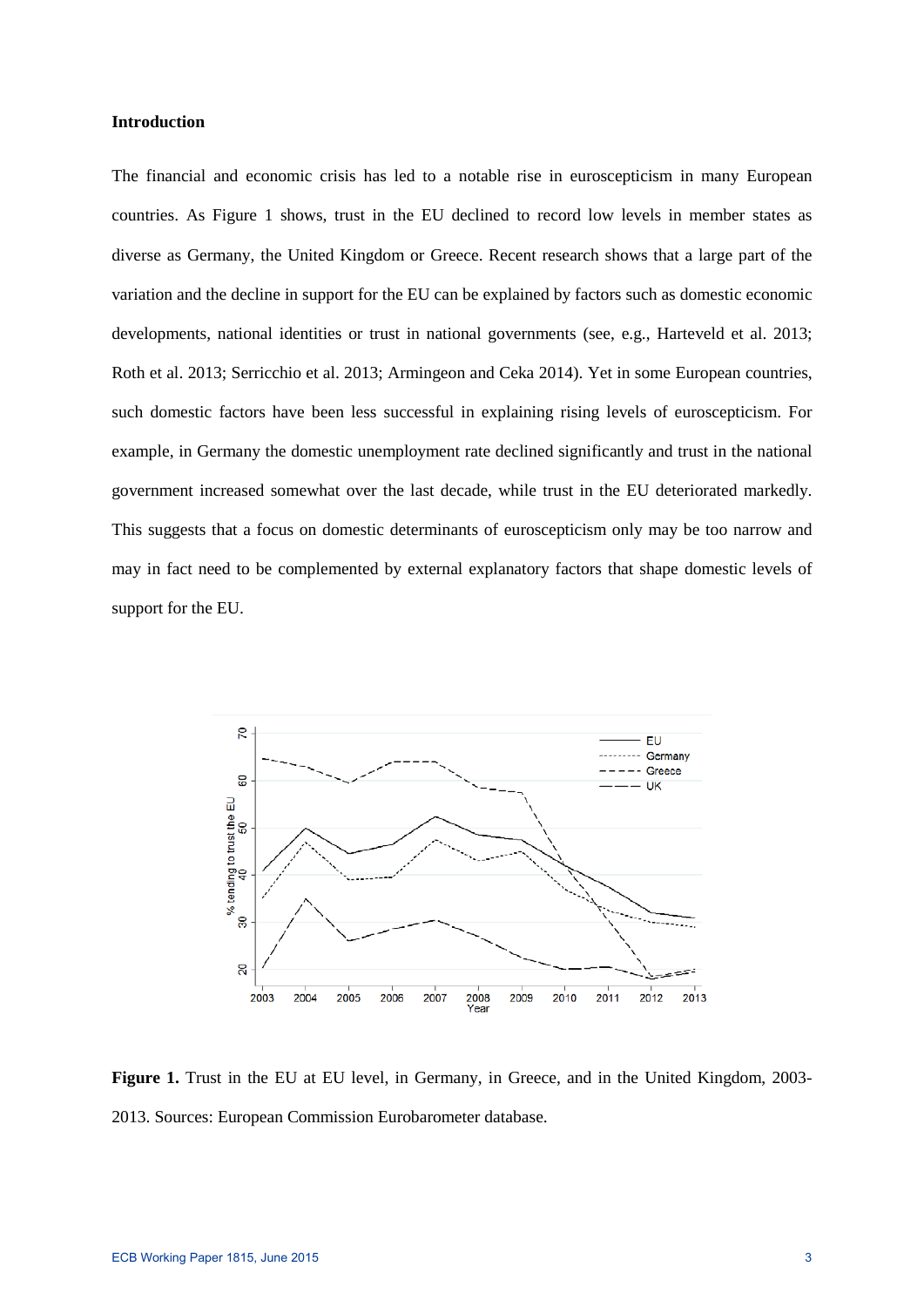This paper provides evidence for such European-wide spillovers and argues that developments in other EU member states can play an important role in shaping domestic public attitudes towards the EU. Specifically, we argue that economic developments in other EU member states can have a significant impact on domestic support for the EU. In particular, deteriorating economic and fiscal conditions in other countries may cause concerns among domestic publics about possible negative spillovers to the domestic economy and the ability of the EU to deliver positive economic outcomes. This may in turn lead to lower trust in the EU and higher levels of euroscepticism domestically.

To test these arguments, we rely on a panel data set of 28 EU and 17 euro area member states between 2001 and 2013. In line with previous research, we use the level of trust in the EU as a measure of diffuse public support for the EU (see, e.g., Armingeon and Ceka 2014). The results show that higher unemployment rates and government debt levels in other member states are systematically related to lower levels of trust in the EU domestically, even after controlling for a wide range of domestic determinants of public support for the EU. This relationship appears to be robust to various model respecifications and does not hinge on the inclusion of particular countries in the sample. Thus, the analysis suggests that economic and fiscal outcomes in other EU member states can play an important role in shaping domestic attitudes towards the EU.

The paper makes two important contributions. First, the findings directly contribute to the flourishing literature on the determinants of euroscepticism. While previous research has largely focused on the role of domestic country- or individual-level determinants of support for the EU such as domestic economic developments, economic interests, national identities, or trust in national institutions (Eichenberg and Dalton 1993; Gabel and Whitten 1997; Hooghe and Marks 2004; McLaren 2004; Hooghe et al. 2007; Harteveld et al. 2013; Roth et al. 2013; Armingeon and Ceka 2014), this paper shows that also economic developments in other EU member states can have an important impact on domestic support for or scepticism about the EU. In doing so, the paper helps to further improve our understanding of the factors that drive public attitudes towards the EU and suggests interesting directions for future research.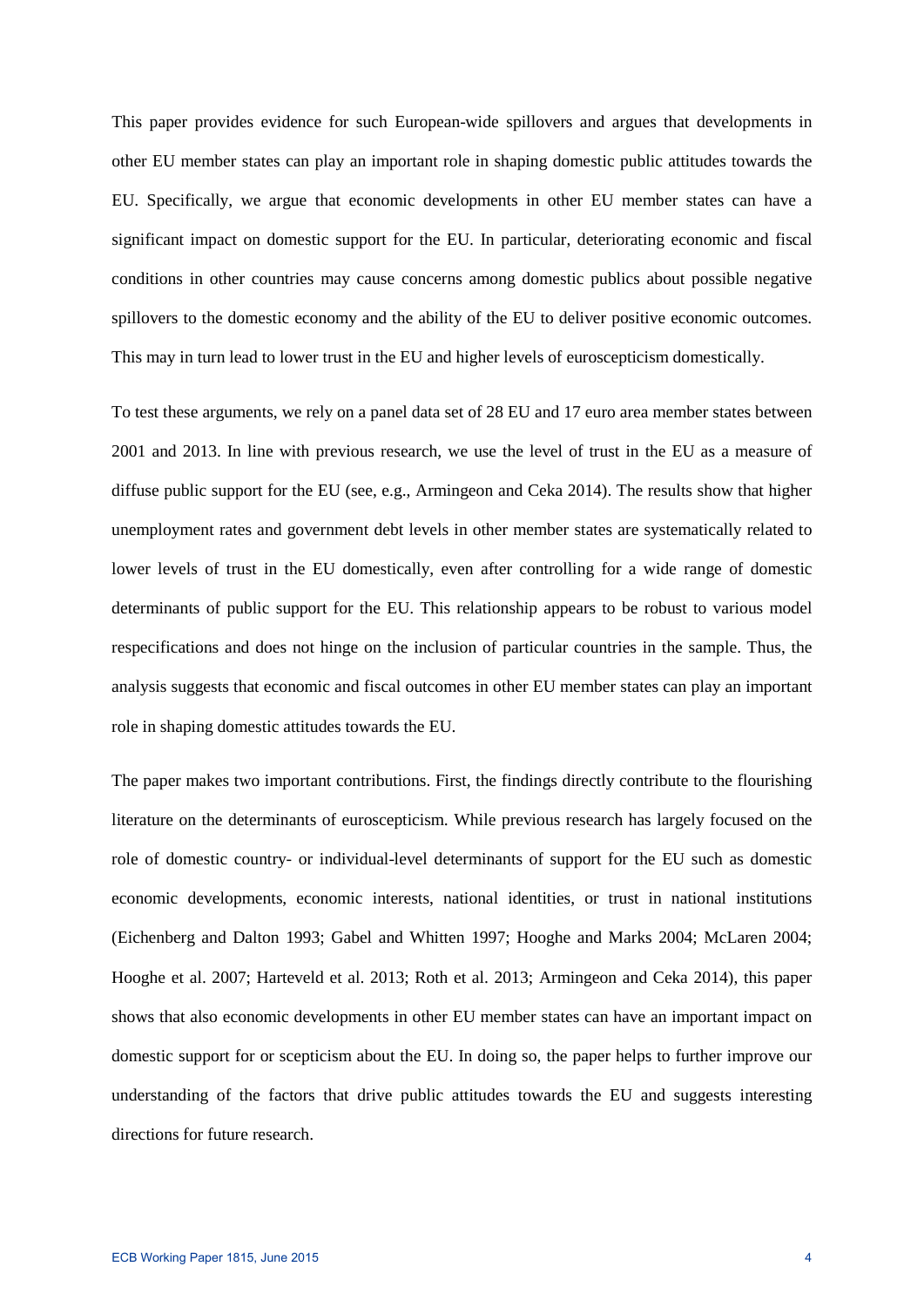Second, the paper also has important policy implications by highlighting that economic and fiscal developments in economic and monetary unions can have significant spillovers into political processes and that these spillovers also extend across state borders. Consequently, the findings suggest that domestic political support for the EU may critically depend on the ability of the EU to prevent rising unemployment and debt levels across member states. In doing so, the results directly speak to current debates on the necessary degree of European integration to deliver prosperity and to ensure the legitimacy of the EU (see, e.g., Van Rompuy 2012), by showing that spillovers from economic developments in other member states are not only economic but also political.

The paper is structured as follows. Sections two and three discuss previous research on the determinants of euroscepticism and present our argument and hypotheses on the role of economic developments in other EU member states for domestic trust in the EU. The fourth section discusses the research design that is used to test our hypotheses. Sections five and six present the results of the statistical analysis and assess their robustness. The final section concludes and discusses the implications of the paper's findings.

## **Previous Research on the Determinants of Euroscepticism**

It has often been argued that the early years of European integration were characterised by a "permissive consensus" of the European public in favour of further integration (see e.g. Lindberg and Scheingold 1970). Yet, the last two decades and in particular the years of the crisis have seen increasing public mobilisation on European policy issues and rising euroscepticism in many European member states (Hooghe and Marks 2009; Serricchio et al. 2013). At the same time, the degree of public support for European integration has become increasingly important in shaping member state governments' incentives to oppose or promote the further transfer of policy-making responsibilities to the European level (Hooghe and Marks 2009). In particular, the financial crisis in the EU once more highlighted that domestic public opinion can have a critical impact on governments' policy positions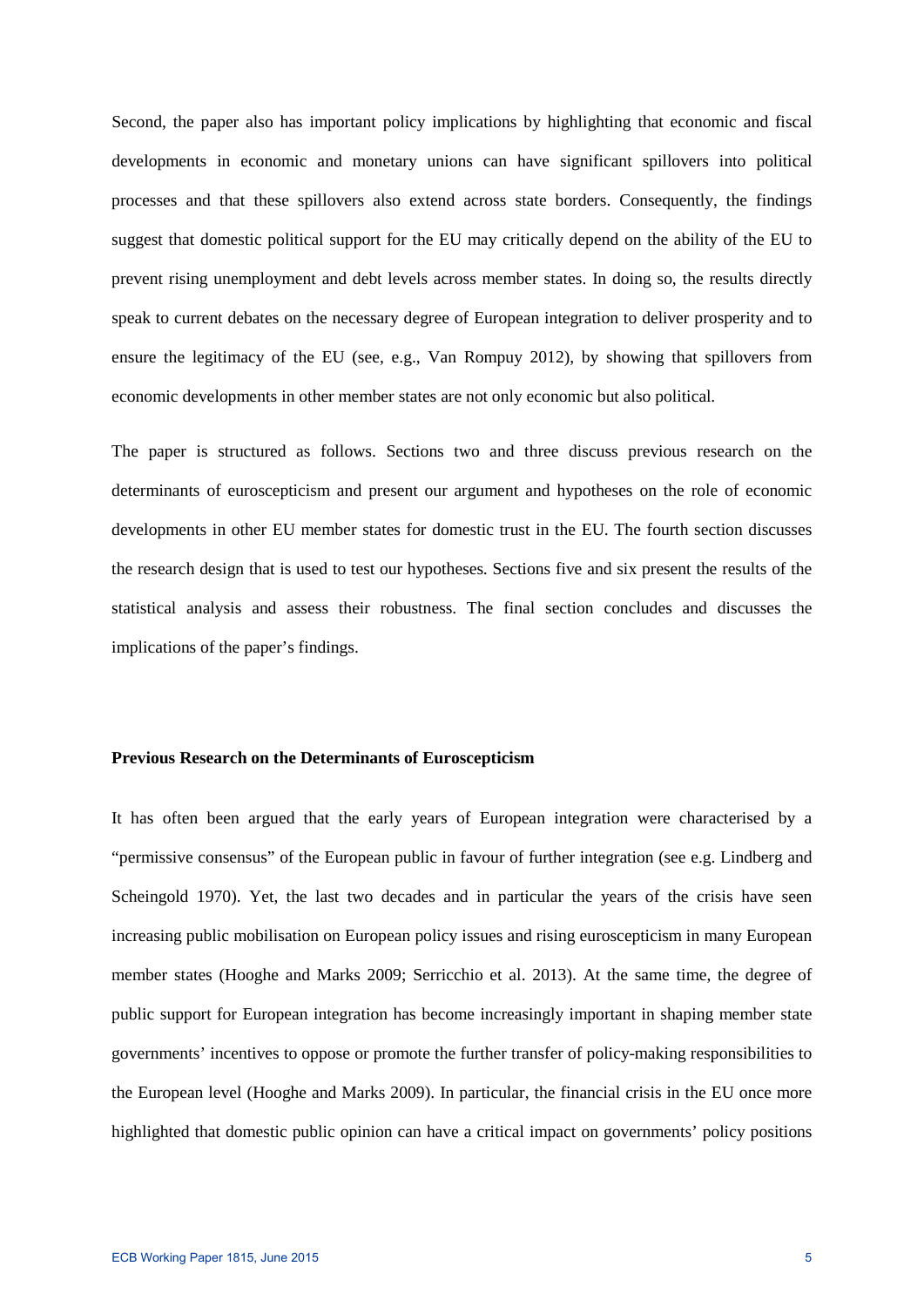on European policy issues (Hobolt 2014). Thus, it is not surprising that over the past two decades an expanding literature has analysed the factors that shape public support for the EU.

While early research on public opinion towards the EU mainly aimed at explaining the determinants of "support for European integration" or "support for the EU" (see, e.g., Eichenberg and Dalton 1993; 2007; Gabel and Palmer 1995; Gabel and Whitten 1997; Carey 2002; Brinegar and Jolly 2005), more recent scholarship has often framed its research in terms of explaining the determinants of "euroscepticism" (see, e.g., McLaren 2007; Hobolt et al. 2011; Hakhverdian et al. 2013; Serricchio et al. 2013; Van Klingeren et al. 2013) or "trust in the EU" (Harteveld et al. 2013; Roth et al. 2013; Armingeon and Ceka 2014). Yet, as Armingeon and Ceka (2014) correctly note, trust in the EU constitutes a key indicator of diffuse support for the EU.<sup>[3](#page-6-0)</sup> Moreover, as Hooghe (2007) argues, support for and scepticism about the EU are two sides of the same coin. Thus, in our analysis of the determinants of public support for the EU we follow these recent approaches by using trust in the EU as a measure of diffuse public support for the EU and by defining euroscepticism as a lack of trust in the EU. This definition encompasses the continuum of varieties of euroscepticism from 'hard to 'soft', as analysed in the literature (Szczerbiak and Taggart 2008, Bertoncini and Chopin 2010, Vasilopoulou 2009). Indeed, both 'hard' opposition to European integration, which is characterised by a wish for withdrawal from the EU, and 'soft' opposition, which is characterised by the objection to specific EU policies, are expressions of a lack of trust in the EU.

Previous research on the determinants of public support for the EU has provided important insights on the country-level and individual-level factors that help explaining the variation in euroscepticism across European countries and citizens. This scholarship shows that domestic economic factors, social identities, and domestic political contexts all have important impacts on public support for the EU. First, research on European public opinion demonstrates that domestic economic developments and

<span id="page-6-0"></span> $3$  The concept of diffuse institutional support was first introduced by Easton (1965) and can be defined as "allegiance, attachment or loyalty to governing institutions and policies" (Gabel 1998b: 17). In previous scholarship, the concept has been applied both by analyses of public support for the EU (see, e.g., Lindberg and Scheingold 1970; Armingeon and Ceka 2014) and research on eurosceptic party positions (see, e.g., Kopecky and Mudde 2002).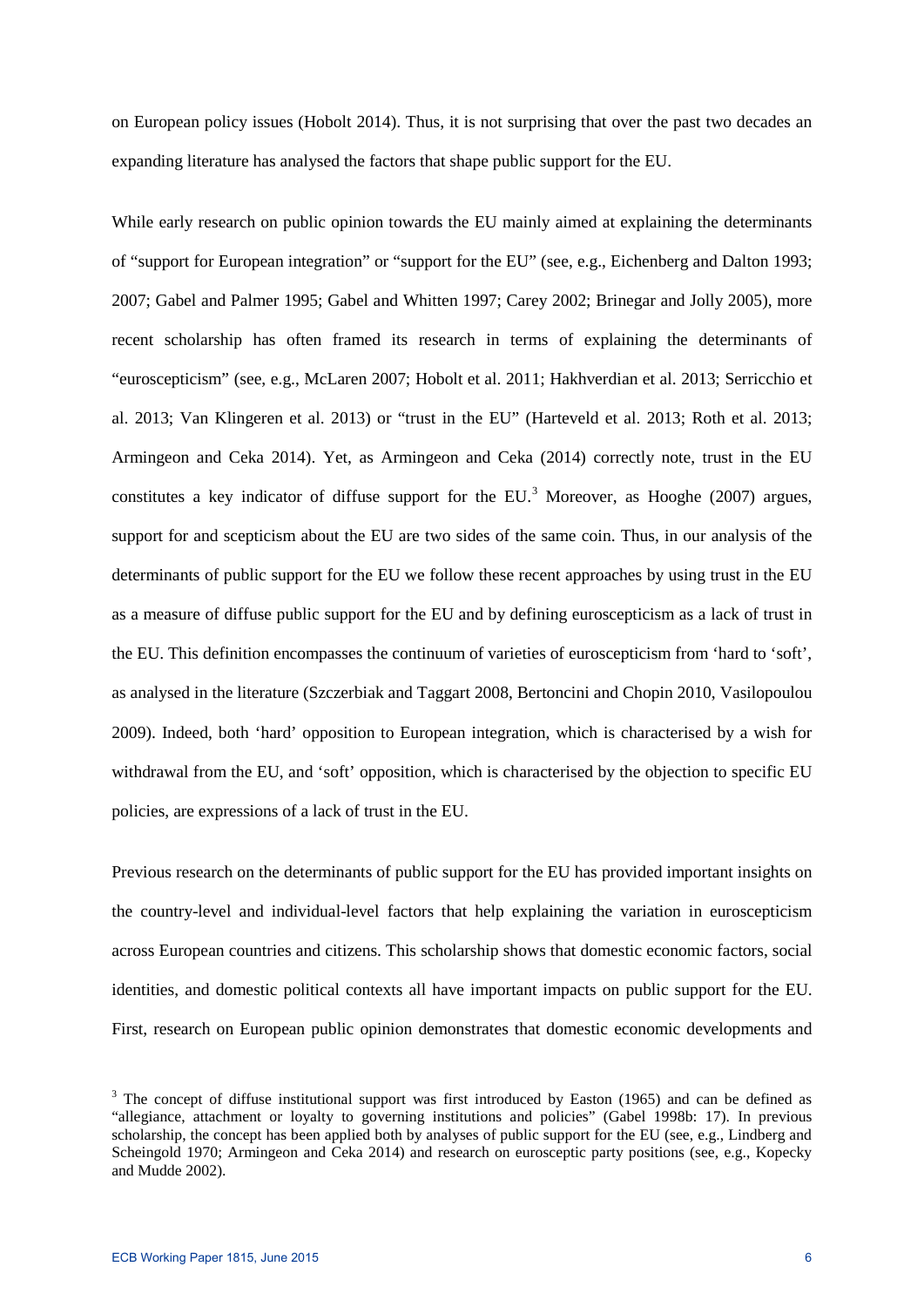economic interests critically shape public attitudes towards the EU. In particular, this research shows that higher domestic unemployment rates and inflation rates are related to significantly lower levels of support for European integration or trust in European institutions (Eichenberg and Dalton 1993; 2007; Anderson and Kaltenthaler 1996; Roth et al. 2013; Gomez 2014). Similarly, this scholarship finds that individuals are more likely to express support for the EU if they evaluate the national economy and their personal economic situations more positively (Gabel and Whitten 1997; Carey 2002; Hooghe and Marks 2004). Moreover, this research also shows that support for the EU is significantly greater in countries that receive greater economic benefits from European integration through the internal market (Eichenberg and Dalton 1993; Gabel and Palmer 1995; Gabel and Whitten 1997) and among individuals who have higher levels of human capital and work in occupations that benefit from economic integration (Gabel and Palmer 1995; Gabel and Whitten 1997; Gabel 1998a; 1998b; Ehin 2001; Carey 2002; McLaren 2004; Hooghe and Marks 2004; Hooghe et al. 2007; Hakhverdian et al. 2013; Armingeon and Ceka 2014).

Second, recent research on euroscepticism highlights that besides economic developments and interests also social identities and domestic political contexts can be important drivers of citizens' support for the EU. This research shows that citizens who have an "exclusive" national identity, or fear to lose their national identity, are significantly more sceptical of the EU (Carey 2002; Hooghe and Marks 2004; 2005; McLaren 2004; 2007; De Vries and van Kersbergen 2007). Moreover, recent analyses find that citizens are likely to extrapolate from their domestic political contexts to the European level. Specifically, individuals are more likely to support or trust the EU, if they have greater trust in their national governments (Ehin 2001; De Vries and van Kersbergen 2007; Lubbers 2008; Harteveld et al. 2013; Armingeon and Ceka 2014), or if they are more satisfied with the way democracy works in their own countries (Anderson 1998; McLaren 2004; Christin 2005; De Vries and van Kersbergen 2007).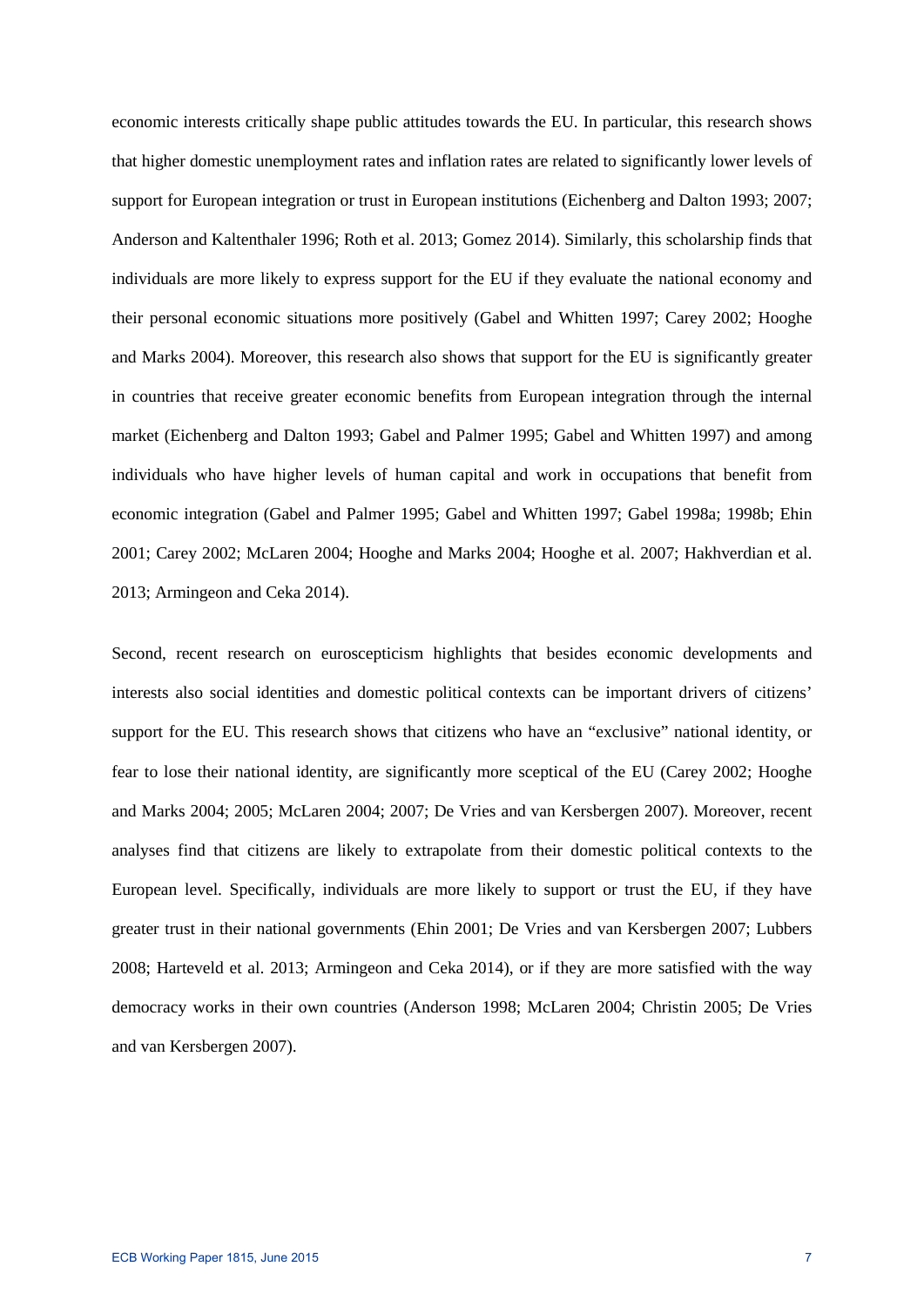

**Figure 2.** Unemployment in other European countries, German unemployment, trust in the German government, and German trust in the EU, 2003-2013. Sources: European Commission's AMECO and Eurobarometer databases.

Altogether, previous scholarship has significantly improved our understanding of the determinants of euroscepticism by identifying the key domestic country- and individual-level factors that shape public support for the EU. These domestic factors, such as domestic economic outcomes, national identities or trust in national governments, certainly help explaining a large part of the variation in support for the EU across European member states and citizens. Yet, as the financial crisis in the EU has highlighted, a narrow focus on these domestic factors may ignore the potential role of developments and outcomes in other EU member states in shaping domestic attitudes towards the EU.<sup>[4](#page-8-0)</sup> In particular, anecdotal evidence suggests that economic outcomes in other EU member states may have been an

<span id="page-8-0"></span><sup>&</sup>lt;sup>4</sup> In line with this, recent research shows that international organisations and markets can significantly affect domestic public opinion towards national political institutions (Armingeon and Guthmann 2013).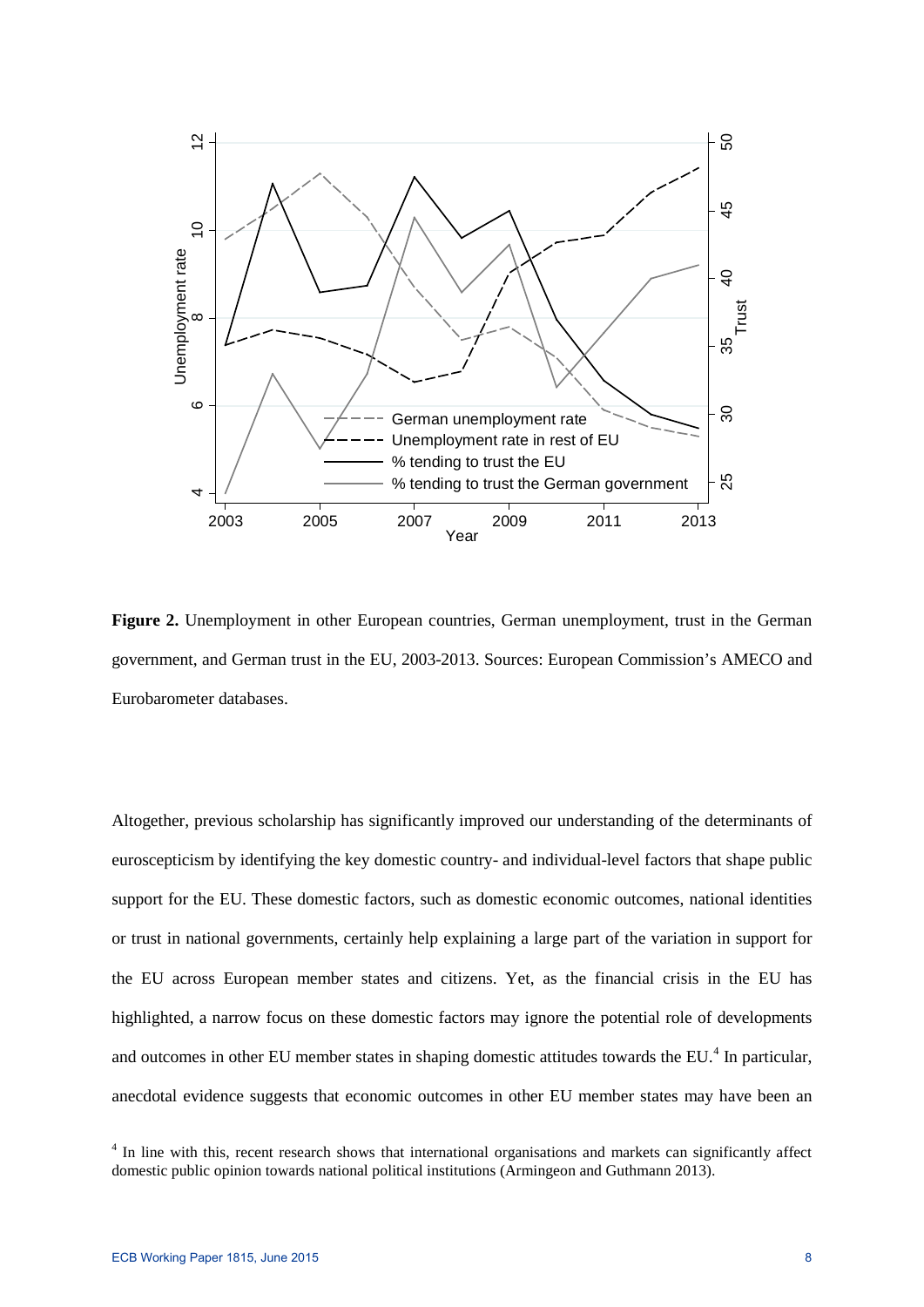important source of rising domestic levels of euroscepticism in some countries during the financial crisis, when developments in other member states may have had significant spillover effects on the domestic economy.

For example, as Figure 2 shows, German levels of trust in the EU significantly deteriorated with rising levels of unemployment in other EU member states. In contrast, the German domestic unemployment rate and trust in German governments have not been as clearly related to the level of trust in the EU. Rather, trust in the EU has even been positively correlated with Germany's unemployment rate and only weakly correlated with trust in the German government, which seems at odds with findings from the literature that better domestic economic conditions and greater trust in the national government lead to higher levels of support for the EU (Eichenberg and Dalton 1993; 2007; Anderson and Kaltenthaler 1996; Harteveld et al. 2013; Roth et al. 2013; Armingeon and Ceka 2014; Gomez 2014). Thus, Figure 2 suggests that  $-$  if anything  $-$  German levels of trust in the EU over the past decade have not been driven by domestic developments but rather by economic developments in other European countries and their spillovers on domestic public opinion. Consequently, by focusing on domestic country- and individual-level factors present scholarship may miss an important source of euroscepticism. In fact, in the next section, we will argue that the above considerations do not only apply to Germany as a special case or just to the period of the crisis, but that economic outcomes in other European countries can indeed have an important impact on public support for the EU at the domestic level.

#### **External Economic Developments, Spillovers and Domestic Euroscepticism**

How can economic developments in other EU member states influence the attitudes of domestic publics towards the EU? In this section, we discuss the various theoretical channels for this influence.

Clearly, one possible channel through which economic developments in other EU countries may affect domestic public opinion can be economic spillovers. That economic conditions in one country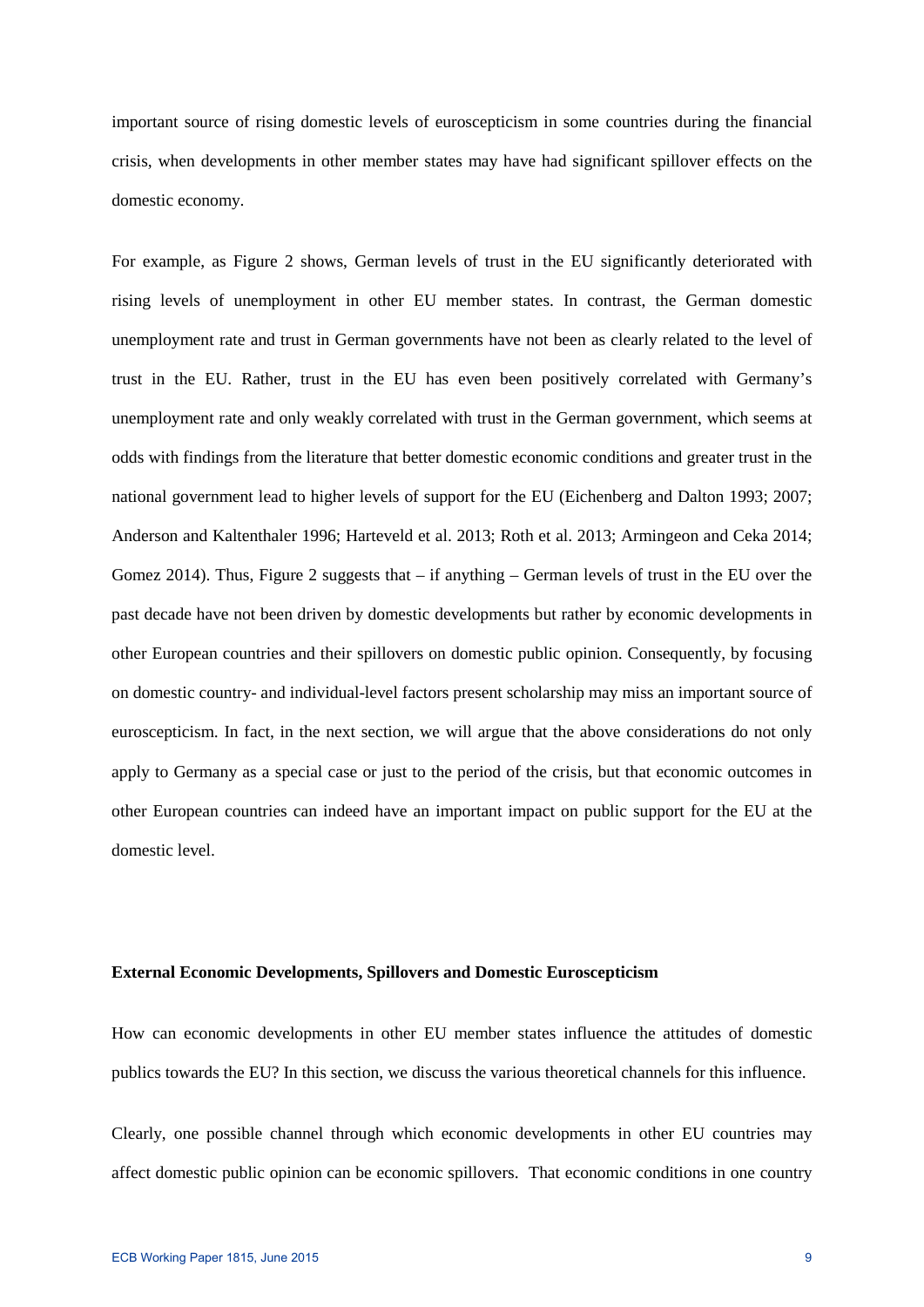can affect economic developments in other interlinked economies is both theoretically evident and empirically well substantiated in the economic literature. Apart from standard macroeconomic theory (Obstfeld and Rogoff 1996), an extensive literature has analysed economic spillovers in the EU, providing evidence of the importance of economic developments in other EU member states for domestic economic outcomes (see, e.g., Canova and Pappa 2007; Abad et al. 2010; Rueda-Cantuche et al. 2013). Moreover, previous research on euroscepticism shows that there is a strong link between domestic economic conditions and domestic support for the EU (Eichenberg and Dalton 1993; 2007; Anderson and Kaltenthaler 1996; Gabel and Whitten 1997; Carey 2002; Hooghe and Marks 2004). Economic developments in other member states can therefore indirectly impact domestic support for the EU via their spillovers on the domestic economy. This channel has not been isolated in the previous literature but has typically been captured there in two ways: first, as part of domestic economic conditions' direct impact on euroscepticism; and second as part of their impact on trust in national political institutions, which has in turn been shown to influence attitudes towards the EU (see, e.g., De Vries and van Kersbergen 2007; Harteveld et al. 2013; Armingeon and Ceka 2014).

In this paper we are, however, particularly interested in the direct impact of economic developments in other member states on domestic public opinion towards the EU. In other words, we are interested in how external economic developments can affect domestic public support for the EU independently of their eventual impact on the domestic economy and trust in domestic political institutions. We argue that this direct impact of external economic developments on domestic support for the EU can manifest itself in at least two ways. First, deteriorating economic and fiscal conditions in other EU member states can lead to *concerns* in domestic publics about possible negative spillovers on the domestic economy. This channel runs through *expectations*, which may be rational in an economic sense since there may indeed be real spillovers, as noted above. Yet, these expectations may also be irrational (e.g. related to fear) or ideological (e.g. related to political discourses). Second, domestic publics may *perceive* these deteriorating external conditions and possible spillovers as a lack of ability of the EU to deliver positive economic outcomes and to limit negative spillovers through its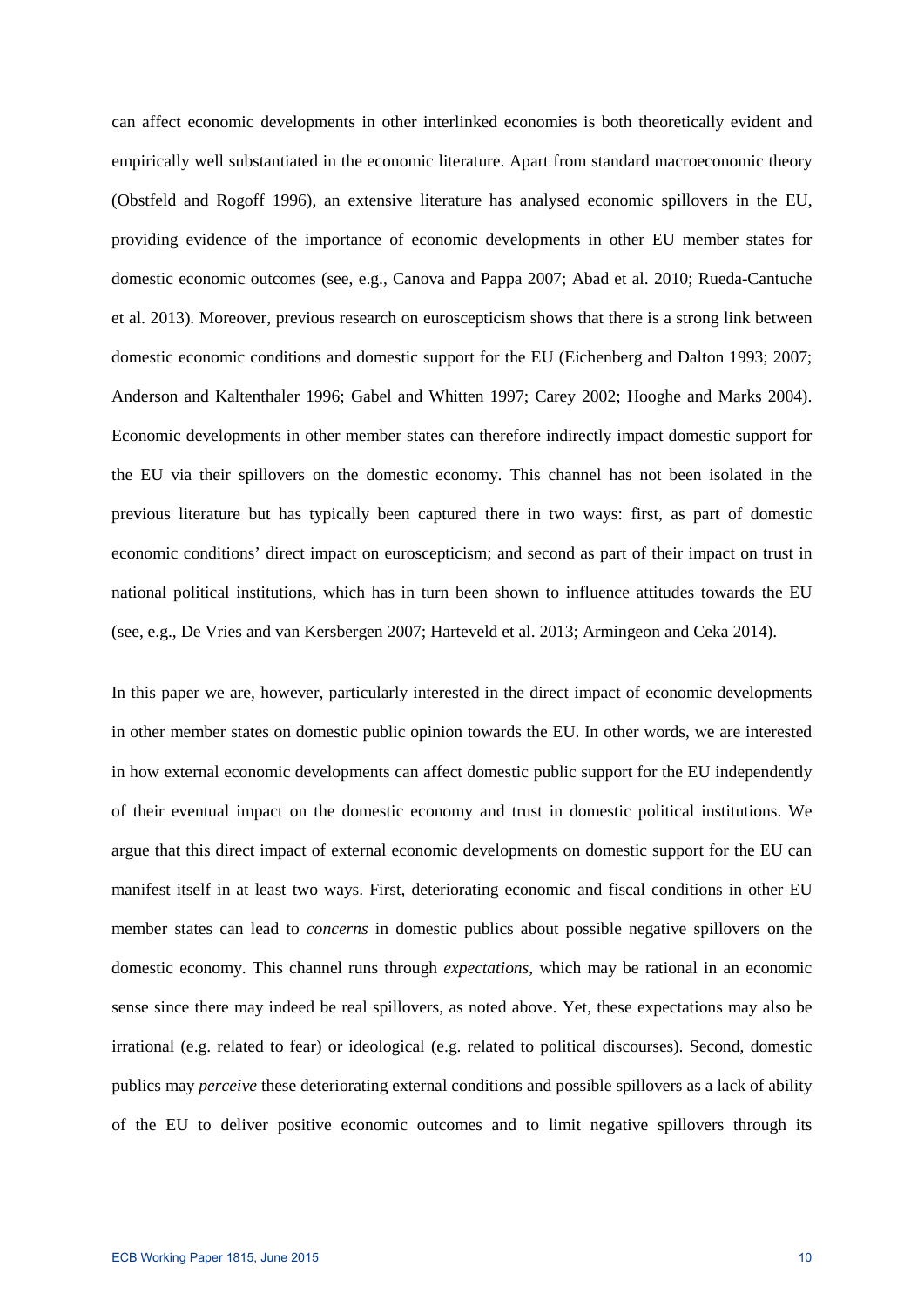governance and institutions. These perceptions in turn may lead to declining support for the EU. In the following, we will describe these two related mechanisms in more detail.

First, if economic and fiscal conditions in other EU member states are deteriorating, domestic publics may fear that these external developments may lead to negative spillovers on the domestic economy. The economies of the EU are closely interlinked and highly integrated. The internal market provides for the free movement of goods, services, capital and labour. The Schengen Agreement provides for the abolition of internal border controls. Many important policy areas such as competition, commercial or agricultural policy are exclusively or to a large extent regulated at the European level. And inside the euro area, economies are even more closely interlinked through the single currency, a single monetary policy and closer fiscal coordination.<sup>[5](#page-11-0)</sup> As a consequence, over the past decades the EU has become the most deeply integrated region in the world, which implies a very high degree of actual or potential spillovers between European economies. Thus, in the context of the EU, it is rational for domestic publics to pay attention to economic and fiscal developments in other member states, since they can expect these developments to spill over into the domestic economy.

In particular, domestic publics may perceive that economic and fiscal developments in other member states could impact the domestic economy by affecting efficiency, stability, and equity (Padoa-Schioppa 1987). In terms of efficiency, poor economic developments in other EU member states can be perceived to have a direct impact on domestic economic outcomes. Deteriorating economic conditions in other EU countries can lead to lower exports and thereby lower domestic growth and employment, but also to increased competition in the domestic labour market due to labour mobility from poorly performing economies. In terms of stability, uncertainty and instabilities in other member states may lead to fears of destabilising effects on the domestic economy or financial sector (Piano and Pill 2014). Such fears may go beyond rational expectations. For example, as the crisis in the EU demonstrated, deteriorating public finances and financial instability in other countries may have

<span id="page-11-0"></span><sup>&</sup>lt;sup>5</sup> In response to the crisis, European economic integration has been deepened even further by strengthening EU economic governance, by establishing a financial backstop in form of the European Stability Mechanism, and by setting up a banking union with a single supervisor and resolution regime for banks in the euro area.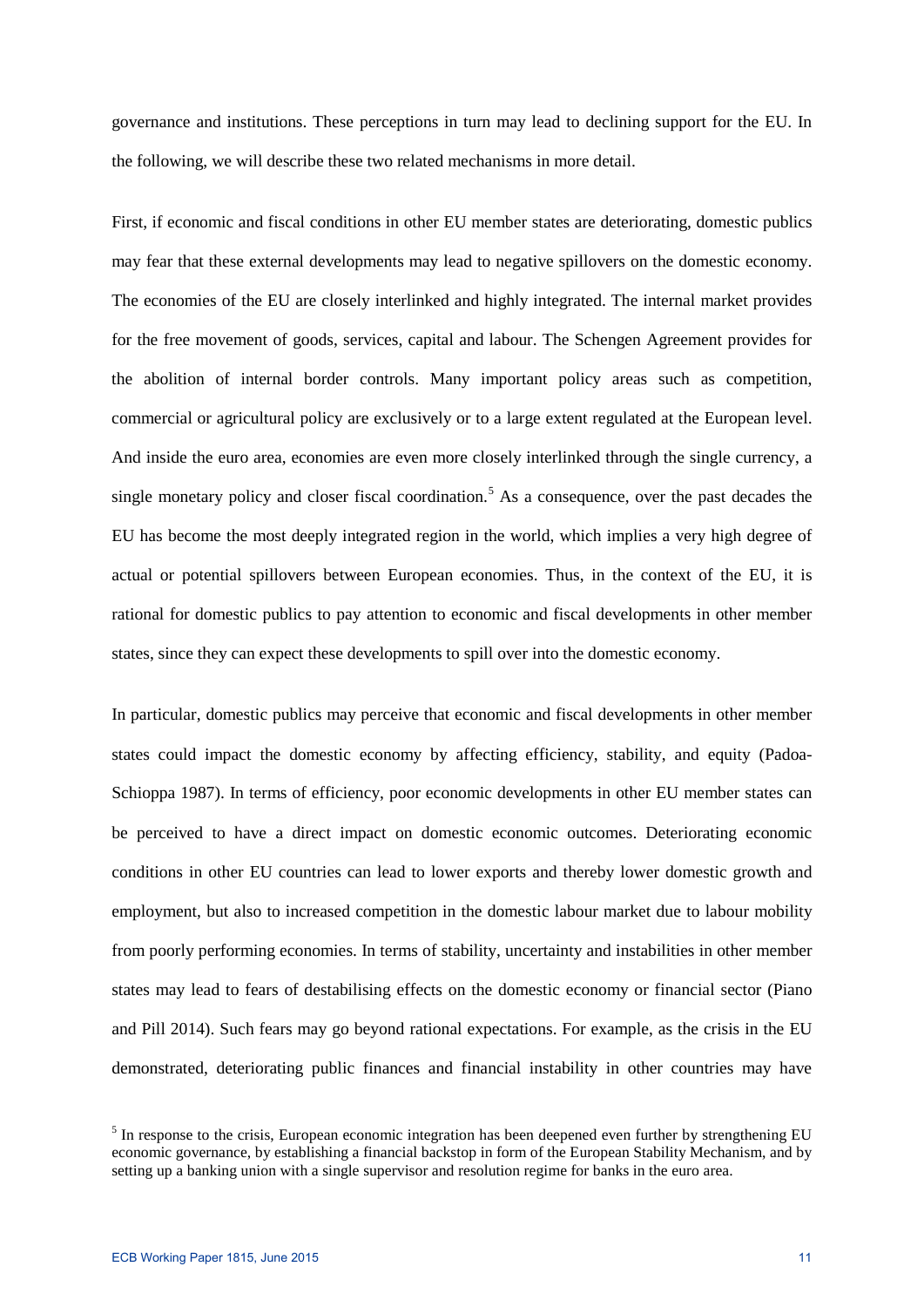contagion effects, may lead to significant reactions by investors and domestic publics in the form of capital outflows or banking instability, or may even affect the stability of the single currency. Finally, also in terms of equity, adverse developments in other member states may lead to fears among domestic publics. In particular, domestic citizens may fear that they have to support poorly performing member states through some kind of transfers or that their own welfare systems may be affected due to a rise in labour mobility from these countries. Thus, altogether, domestic publics are likely to perceive deteriorating economic and fiscal conditions in other EU member states as significant sources of possible negative spillovers to the domestic economy.<sup>[6](#page-12-0)</sup> This, in turn, may lead to lower support for the EU among domestic publics because the EU is seen as the reason for the domestic economy being affected adversely by economic developments in other European countries.

Second, in addition to creating concerns about direct spillovers to the domestic economy, adverse economic developments in other member states may also make domestic publics concerned about the ability of the EU to ensure a stable macroeconomic environment for the Union as a whole. In particular, the EU may be seen as not being able to deliver on its general objectives and to defend and implement the common rules of the Treaty and the *acquis communautaire*. For example, the general objectives of the EU, as outlined in the Treaty, require the Union to aim inter alia at "full employment", "balanced economic growth" and "price stability". Moreover, the Stability and Growth Pact requires the EU to conduct fiscal surveillance, which aims at avoiding excessive deficits and preventing debt overhangs through corrective actions. Most importantly perhaps, prosperity – together with peace and democracy – has for a long time been a key element of the EU narrative: European integration – e.g. in the form of the creation of the internal market and the single currency – has been advocated as bringing economic benefits, notably in terms of growth and jobs (Committee for the

<span id="page-12-0"></span><sup>&</sup>lt;sup>6</sup> As highlighted above, we are not focusing our analysis on whether economic spillovers in the EU produce real economic effects across economies (which has been shown to be the case), but rather whether domestic publics perceive that possible spillovers from external economic developments can have an impact on the domestic economy. The statistical analysis will therefore control for possible real economic spillover effects to the domestic economy by including a number of control variables that account for the state of the domestic economy. These variables will account for any indirect effects of external economic developments on domestic support for the EU through economic spill-overs on the domestic economy. Thus, the estimates of our measures of external economic developments (see the next section) should end up capturing exclusively the direct impact of perceived spill-overs on domestic support for the EU.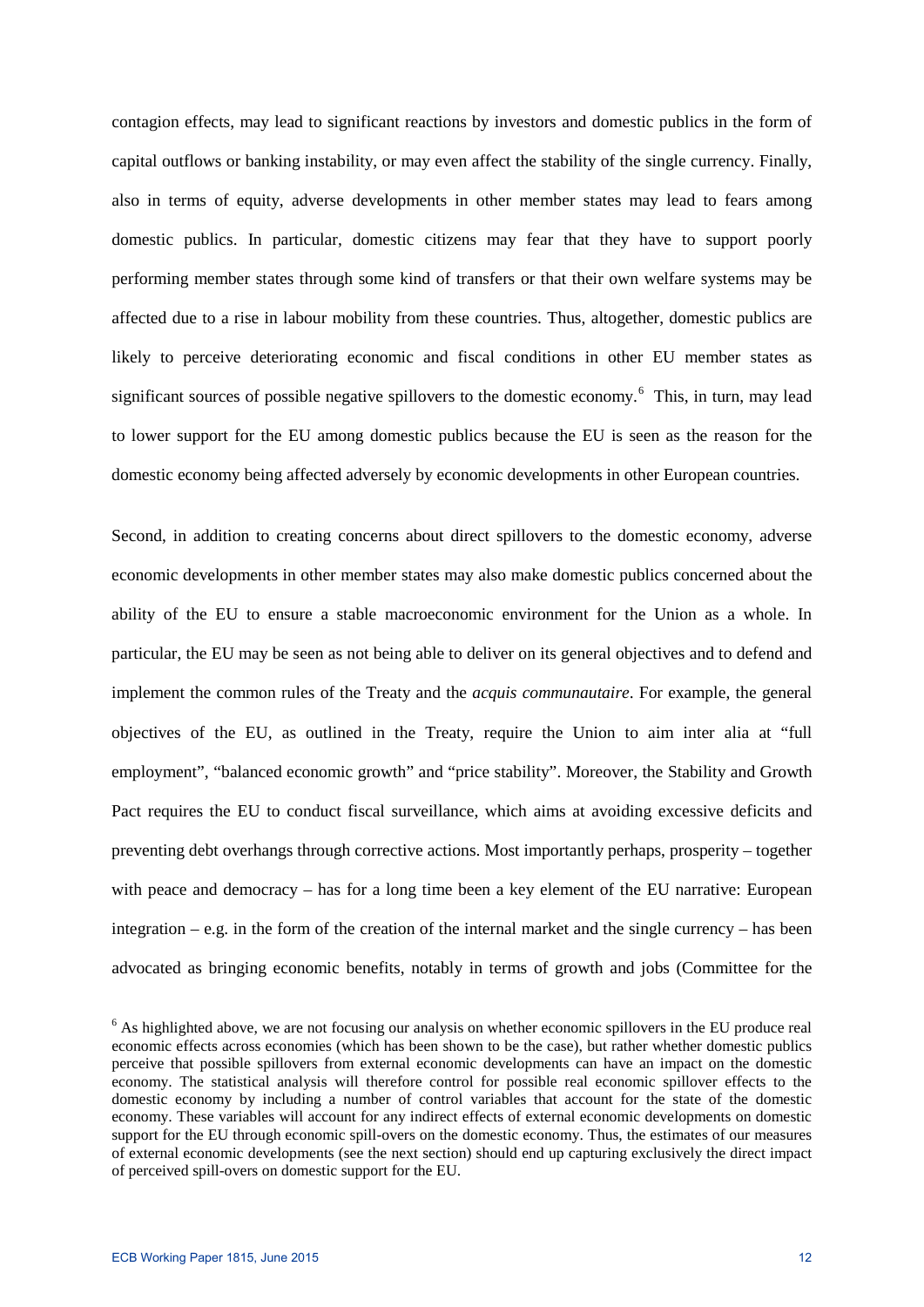Study of EMU 1989; Jabko 1999). Consistent with this, Eurobarometer data show that the economic situation, unemployment and public finances have consistently been the three main concerns of European citizens at the EU level since the introduction of the relevant Eurobarometer question in  $2011<sup>7</sup>$  $2011<sup>7</sup>$  $2011<sup>7</sup>$  As a consequence, European publics are likely to expect the EU to be at least partly responsible and to command over the necessary policy instruments for ensuring stable economic and fiscal conditions in other EU member states.<sup>[8](#page-13-1)</sup> For example, in the European debt crisis, the EU was widely perceived as having failed to effectively enforce its instruments of economic surveillance (see, e.g., Ioannou and Stracca 2014; Schuknecht et al. 2011).<sup>[9](#page-13-2)</sup> Thus, deteriorating economic and fiscal conditions in other member states may lead to significant concerns in domestic publics about the ability of EU institutions and policies to deliver on their economic objectives and to implement the common rules of the Treaty. In other words, the EU's output legitimacy can be expected to rest not only on domestic economic outcomes but also on the broader European economic and fiscal performance.<sup>10</sup> Consequently, poor economic and fiscal conditions in other member states may lead to concerns among domestic publics about the EU's ability to effectively deal with these developments, which in turn may negatively impact levels of diffuse support for the EU.

Altogether, the discussion suggests that worse economic conditions in other member states should be related to higher levels of euroscepticism and lower support for the EU domestically. Thus, the next two sections will test the following hypothesis:

# *H: Worse economic conditions in other EU countries decrease diffuse support for the EU domestically.*

<span id="page-13-0"></span><sup>&</sup>lt;sup>7</sup> The precise wording of this question is "What do you think are the most pressing issues facing the EU at the moment?". The only exception to this pattern was in 2011, when immigration was the third top concern at the EU level.

<span id="page-13-1"></span><sup>&</sup>lt;sup>8</sup> As recent research shows, European citizens attribute significant levels of responsibility to the EU in the areas of economic and monetary policy (Hobolt and Tilley 2014).

<span id="page-13-2"></span><sup>&</sup>lt;sup>9</sup> Also member state governments seem to have taken this view during the recent crisis. For example, Jamet (2010) shows that the position of the German government in the debates on the reform of the EU economic governance framework was motivated by the aim of restoring trust in the EU through a reinforcement of EU rules.

<span id="page-13-3"></span> $10$  On output legitimacy in the EU context, see Scharpf (1999).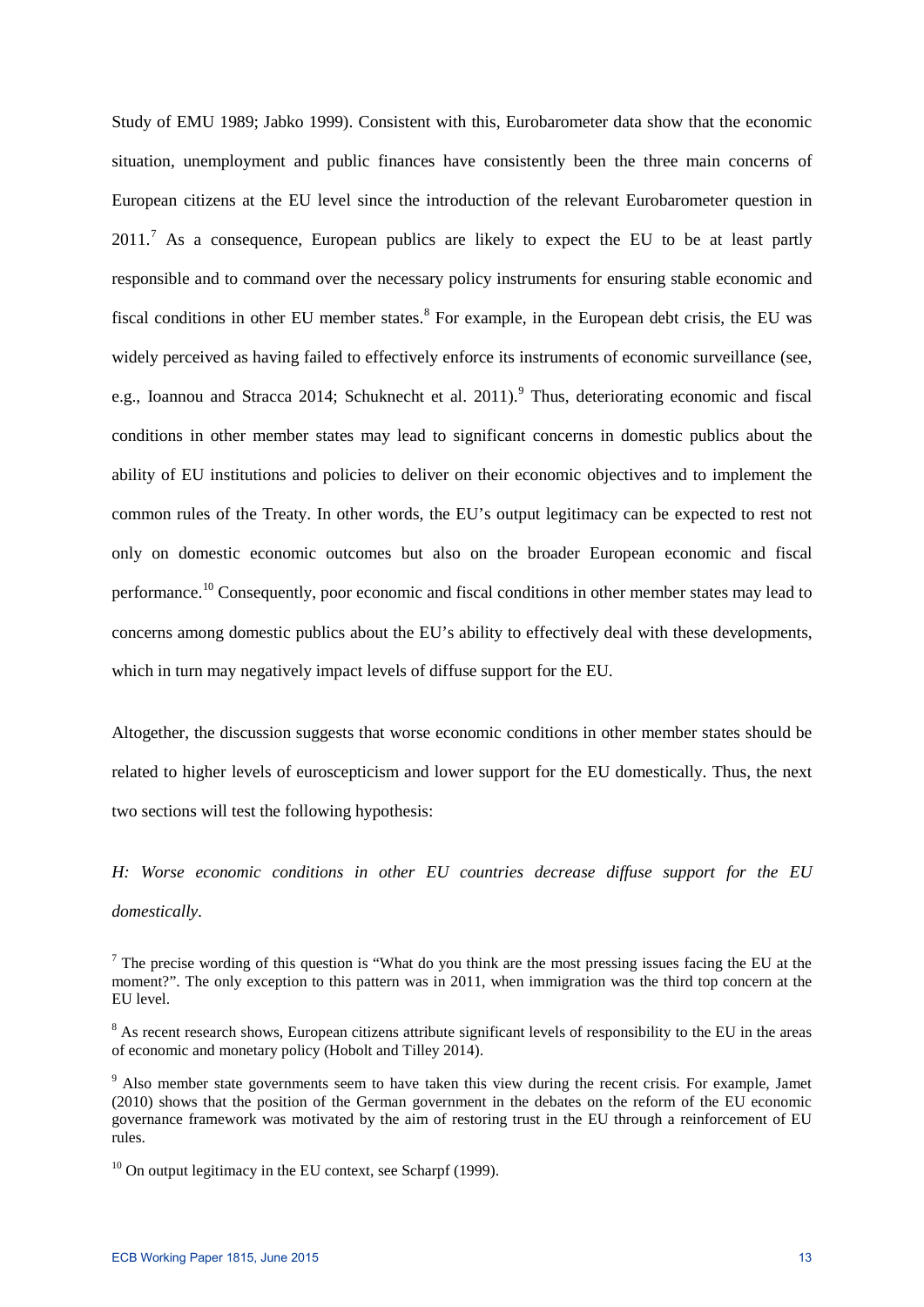### **Research Design**

To test this hypothesis, we analyse the relationship between domestic support for the EU and economic and fiscal developments in other member states for a panel data set of 28 EU member states and a subset of 17 euro area countries between  $2001$  and  $2013$ .<sup>[11](#page-14-0)</sup> The dependent variable of the analysis is the level of diffuse support for the EU in a given country and a given year. To measure diffuse support for the EU, we follow Armingeon and Ceka (2014) and rely on the Eurobarometer question which asks respondents whether they tend to trust or not to trust the European Union.<sup>[12](#page-14-1)</sup> This question has been included on at least an annual basis in all Eurobarometer surveys since 2001 and has been used in a number of previous studies examining the sources of euroscepticism (see e.g. Harteveld et al. 20[13](#page-14-2); Armingeon and Ceka 2014).<sup>13</sup> Using this question we construct a variable that measures the share of respondents who tend to trust the EU in a given member state and year.

The main independent variable of the analysis is the economic environment in other EU member states. To operationalise the economic environment in other EU countries, we rely on two different measures: the unemployment rate for economic conditions and the level of government debt for fiscal conditions in other member states. The unemployment rate is generally regarded as one of the most important indicators for the state of an economy, while the level of government debt is of particular importance in the EU and especially the euro area, where sound public finances are regarded as key for maintaining the stability of the monetary union. In line with this and the output legitimacy channel mentioned above, Eurobarometer data show that – besides the general economic situation – unemployment and public finances have consistently been the most important concerns of European

<span id="page-14-0"></span> $11$  Prior to 2001, Eurobarometer data for our dependent variable is not available on an annual basis.

<span id="page-14-1"></span><sup>&</sup>lt;sup>12</sup> The exact wording of this question is: "I would like to ask you a question about how much trust you have in certain institutions. For each of the following institutions, please tell me if you tend to trust it or tend not to trust it." One of these institutions is "The European Union" and respondents can choose from the response categories "Tend to trust", "Tend not to trust", and "Don't know".

<span id="page-14-2"></span><sup>&</sup>lt;sup>13</sup> The Eurobarometer surveys are performed twice a year. If more than one Eurobarometer survey included this question in a given year, we rely on the average share of respondents who tend to trust the EU in that year. We proceed in the same way for other Eurobarometer questions that we use as control variables.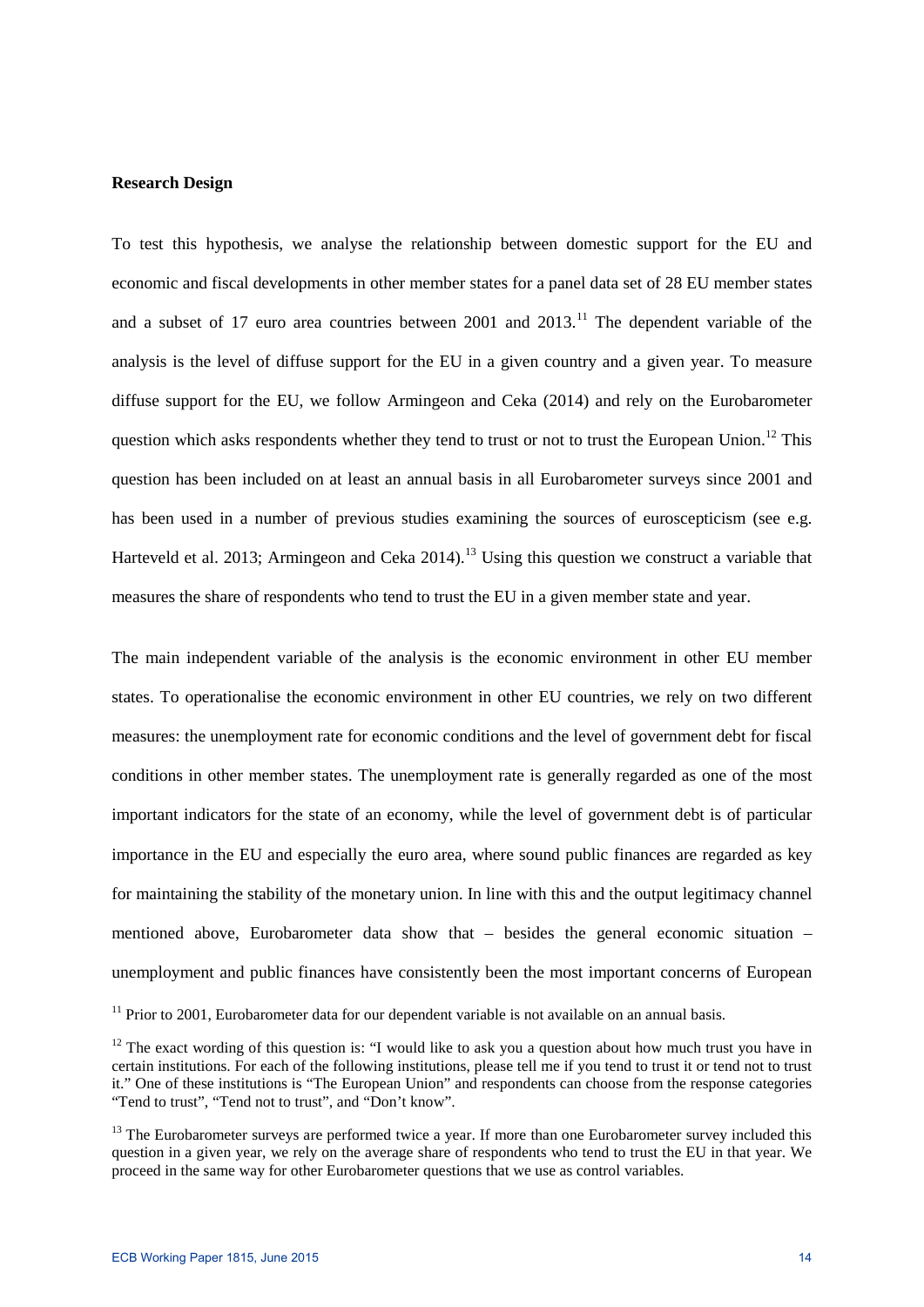citizens at the EU level since the introduction of the relevant Eurobarometer question in 2011. Thus, the unemployment rates and debt levels of other EU member states seem to be well suited to capture those economic developments in other EU countries that domestic publics are likely to be most concerned about. [14](#page-15-0)

While the previous section has presented possible channels of why citizens may be concerned about economic developments in other EU member states, it is theoretically largely unclear how *exactly* citizens will take into account the unemployment rates and debt levels in other countries. For example, citizens may pay most attention to the economic and fiscal conditions in the economically most important other countries, in the biggest other countries (in terms of population size), in countries that are more economically connected to their own economy, or in neighbouring countries. To ensure that the results are not driven by our assumptions about the way in which citizens take economic developments in other countries into account, the analyses employ a number of different theoretically inspired weighted averages of unemployment rates and debt levels in other countries.<sup>[15](#page-15-1)</sup> Specifically, in the main estimations we will assume that citizens pay more attention to the unemployment rates and debt levels of larger economies, since economically more important member states are likely to receive more attention in the domestic media and political discourse. Thus, these models weight the unemployment rates and debt levels of other member states by the GDP of these countries. However, in a number of sensitivity checks we relax this assumption by employing several alternative weights that have been used in previous research on spatial policy dependence such as trade shares or geographical distance (see, e.g., Beck et al. 2006). As will be discussed below, the findings are fully robust in all cases, showing that the results do not depend on the exact choice of the weight for unemployment rates and debt levels in other countries.

<span id="page-15-0"></span><sup>&</sup>lt;sup>14</sup> In particular, debt levels seem to be preferable to deficits for measuring domestic publics' concerns about fiscal developments in other countries, since the level of government debt is typically the primary measure used in the European media to assess the sustainability of debt in EU member states

<span id="page-15-1"></span><sup>&</sup>lt;sup>15</sup> These weights aim at capturing the most important theoretically plausible ways in which domestic publics may take into account economic developments in other countries. See, e.g., Basinger and Hallerberg (2004) on the importance of using theoretically motivated weights in spatial analyses.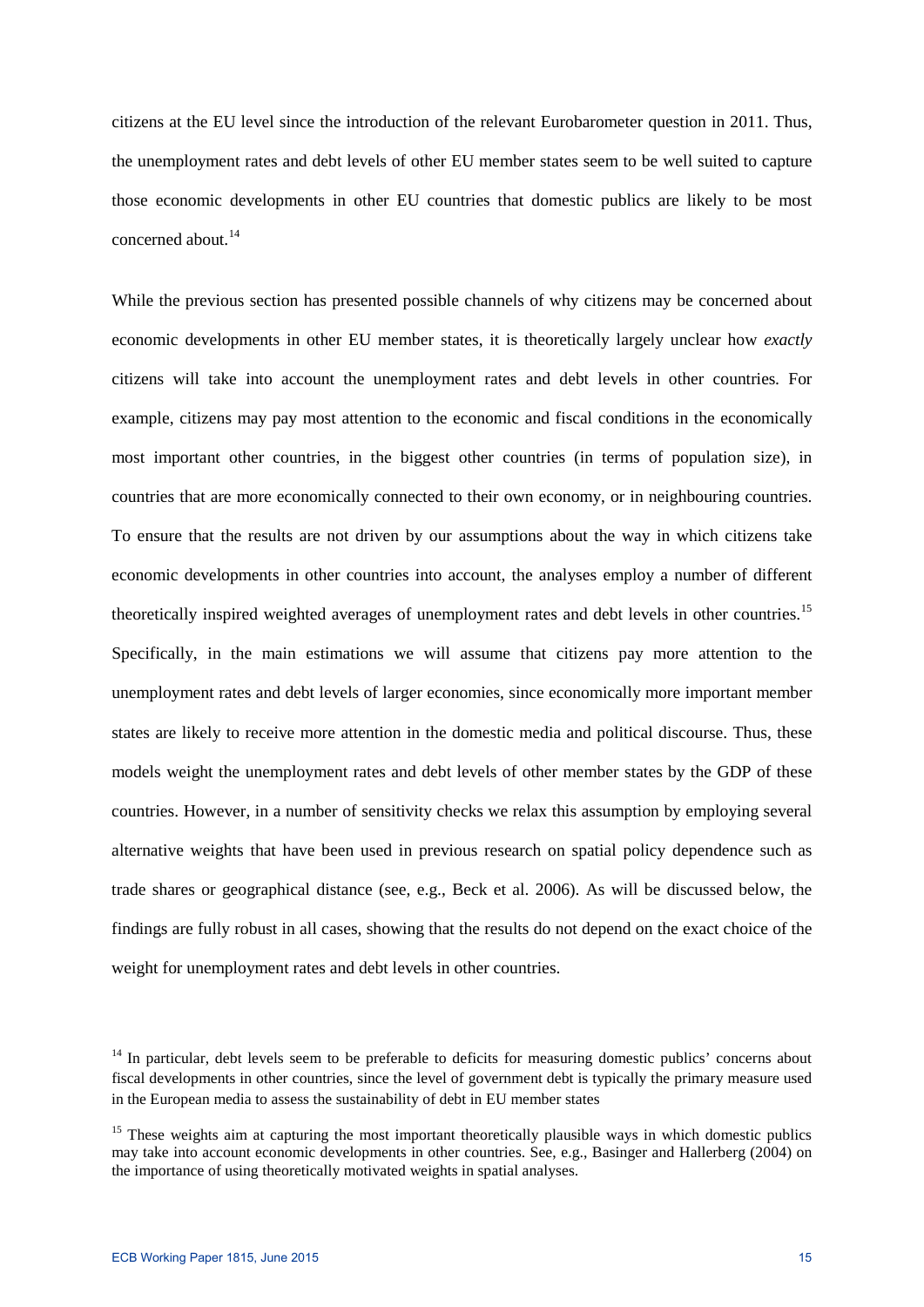In order to make sure that the results for the main explanatory variables do not pick up the effects of other confounding factors, which may be correlated with both the main covariates and domestic trust in the EU, we include a number of control variables. First, we control for the domestic unemployment rate and the domestic debt level, since previous studies have found that domestic economic conditions are a critical determinant of support for or trust in the EU (see, e.g., Eichenberg and Dalton 1993; 2007; Anderson and Kaltenthaler 1996; Roth et al. 2013; Gomez 2014). Second, as an alternative measure of the general state of the domestic economy, we also include a country's GDP growth rate. Third, since previous scholarship has found that higher inflation rates are related to lower support for the EU (see, e.g., Eichenberg and Dalton 1993; 2007), we control for the change in consumer prices as measured by the HICP. All these domestic economic variables are likely to be correlated with the unemployment rates and debt levels in other member states or may even be impacted by spillovers from other countries, which makes them a necessary inclusion into the statistical model. Fourth, previous research has highlighted the crucial importance of citizens' attitudes towards their national governments in shaping their attitudes towards the EU (see, e.g., De Vries and van Kersbergen 2007; Harteveld et al. 2013; Armingeon and Ceka 2014). In particular, this scholarship shows that individuals tend to extrapolate and to a large part only trust the EU to the extent that they trust their national political institutions. Thus, since our measures of external economic developments may be correlated with levels of trust in national political institutions, we use Eurobarometer data and control for the share of respondents who tend to trust their national government.<sup>[16](#page-16-0)</sup> Fifth, previous studies have found that citizens with an exclusive national identity are significantly less likely to support the EU (Carey 2002; Hooghe and Marks 2004; 2005; McLaren 2004; 2007; De Vries and van Kersbergen 2007). Thus, as the degree of domestic nationalism may be influenced by fears of economic spillovers or migration from other countries, we make use of Eurobarometer data and add a variable measuring the share of respondents with an exclusive national identity.<sup>[17](#page-16-1)</sup> Sixth, we include the level of GDP per

<span id="page-16-0"></span><sup>&</sup>lt;sup>16</sup> The relevant Eurobarometer question is asked in the same way as the question on trust in the EU.

<span id="page-16-1"></span> $17$  In line with Hooghe and Marks (2004; 2005), we use the Eurobarometer question "In the near future, do you see yourself as [nationality] only, [nationality] and European, European and [nationality], or European only?". Since this question was only asked in nine of the Eurobarometer surveys during the period from 2001 to 2013, we linearly interpolated the values of this variable for the years with missing data.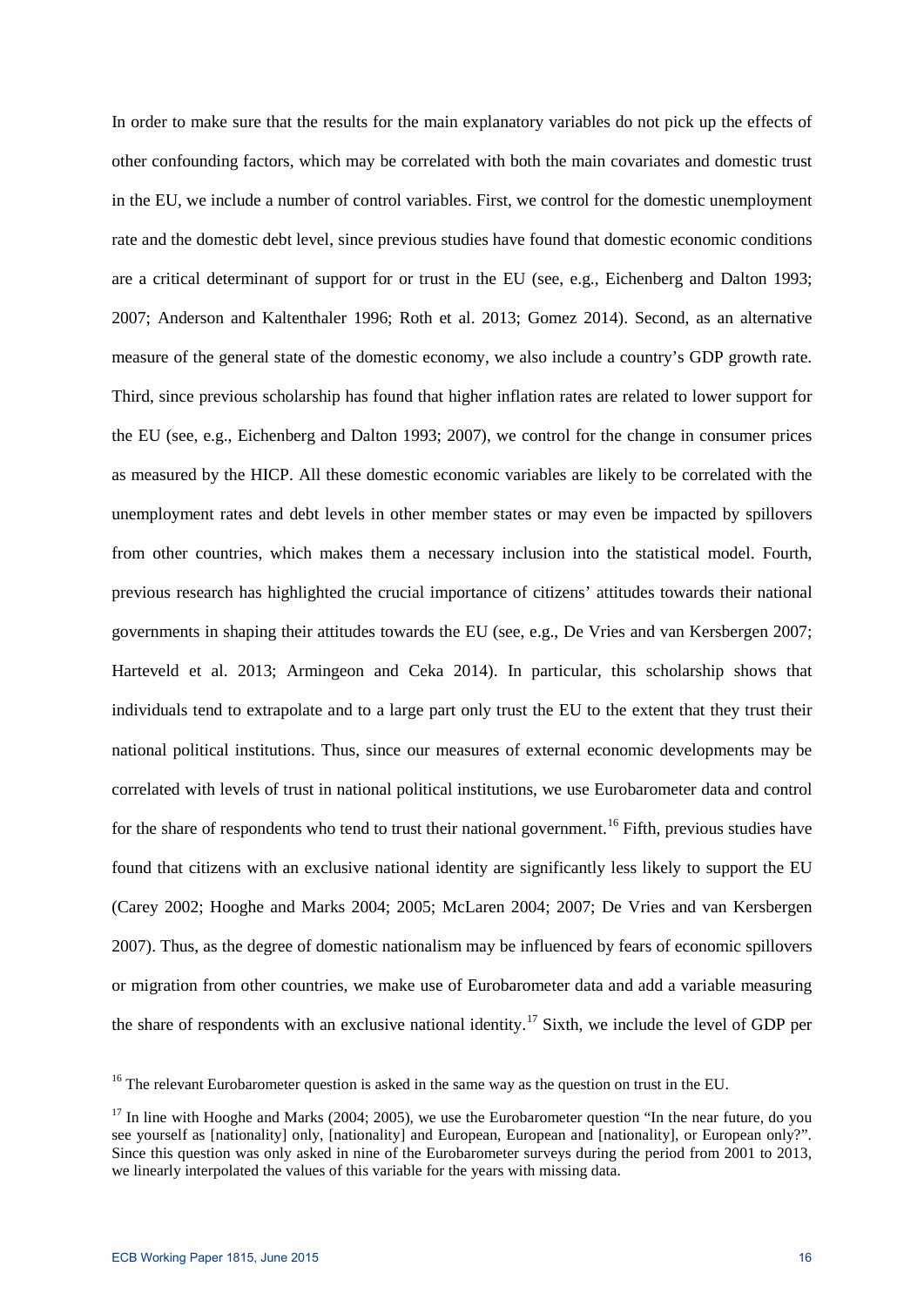capita and the population size to control for the level of development and the size of a country. Seventh, the European banking and debt crisis may have led to a fall in trust in European institutions. At the same time, the depth of the financial crisis is also likely to be correlated with economic and fiscal developments in other EU member states. Thus, to control for the financial effects of the banking and debt crisis, we include the European Central Bank's composite index of systemic stress which measures the level of financial stress in the euro area. Eighth, conditionality and reforms under EU-IMF financial assistance programmes during the crisis may have negatively impacted trust in the EU or even caused a stigma effect in programme countries (Armingeon and Guthmann 2013). Consequently, we also include a dummy variable for Greece, Ireland, Portugal, Cyprus and Spain during the years of their assistance programmes.<sup>[18](#page-17-0)</sup>

Finally, we take the log of GDP per capita and the population size variable to reduce the impact of outliers. Concerning multicollinearity, the variables measuring unemployment in other countries and debt levels in other countries are very highly correlated with about  $r=.89$  so that their inclusion in the same regression model would lead to significant inefficiency. As a consequence, we examine the two variables in separate models. Moreover, also the domestic unemployment rate is relatively highly correlated with the trust in national government variable and the programme country variable  $(r=-.54$ and r=.51 respectively), while the trust in national government variable is relatively highly correlated with the GDP per capita variable  $(r=.54)$ . All remaining correlations are below .5 with most of them being much lower. Table 1 reports summary statistics for all variables used in the empirical analysis.

<span id="page-17-0"></span><sup>&</sup>lt;sup>18</sup> Data on unemployment rates, GDP, GDP growth, GDP per capita and population size are taken from the European Commission's AMECO database. The composite indicator of systemic stress comes from the European Central Bank and captures financial stress in the banking sector, the non-bank financial sector, the money markets, securities markets and foreign exchange markets (Holló et al. 2012). All other variables are constructed using Eurobarometer data from the European Commission's Eurobarometer database.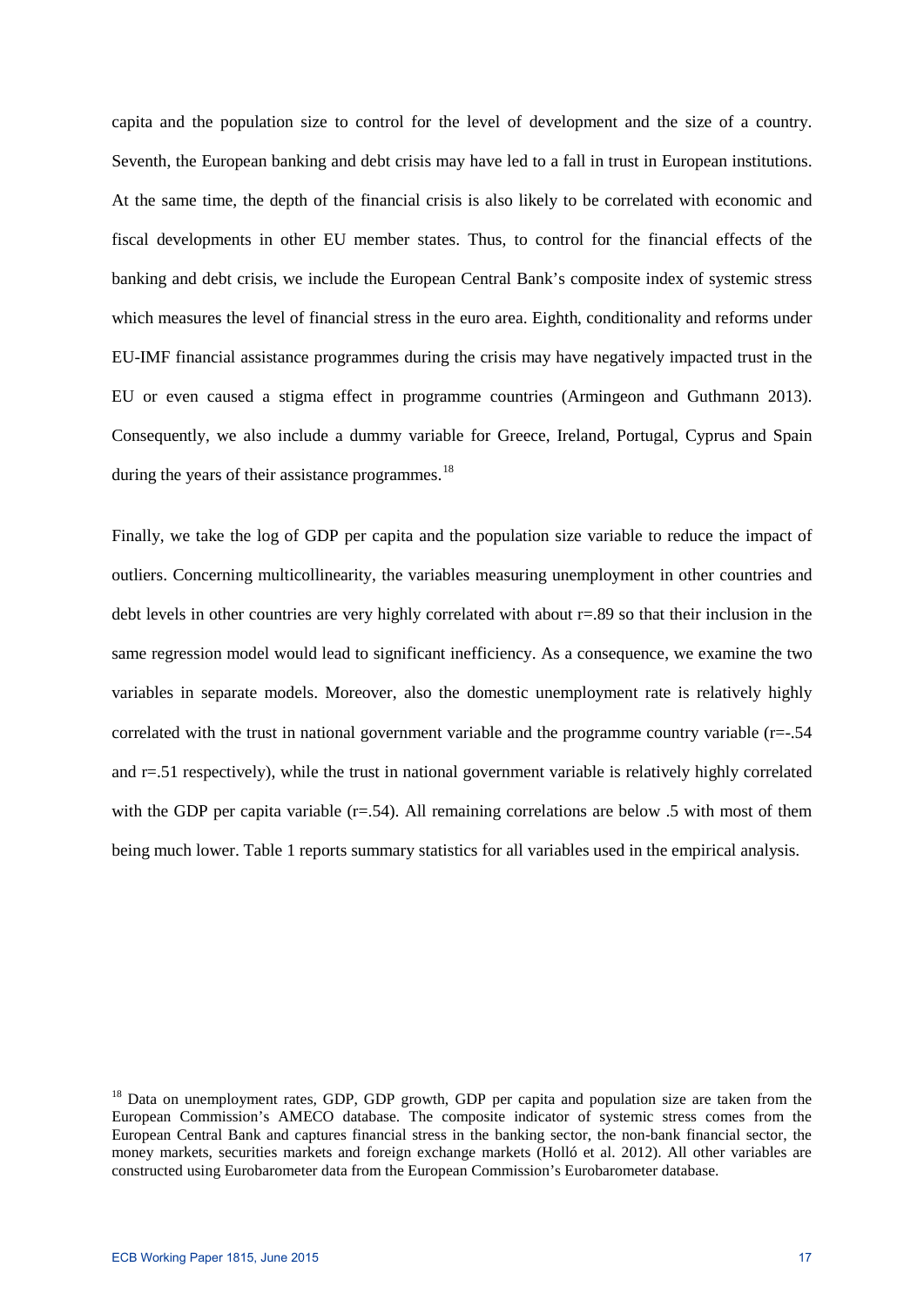**Table 1.** Summary statistics.

| Variable                                                  | Mean    | <b>SD</b> | Min            | Max    | ${\bf N}$ |
|-----------------------------------------------------------|---------|-----------|----------------|--------|-----------|
| Trust in the EU                                           | 48.66   | 11.75     | 15             | 69.5   | 310       |
| Unemployment (domestic)                                   | 8.44    | 4.04      | 1.9            | 27.3   | 310       |
| Unemployment in other countries (GDP weighted) (EU)       | 8.39    | 1.06      | 6.51           | 11.42  | 310       |
| Unemployment in other countries (GDP weighted) (EA)       | 8.92    | 1.13      | 6.81           | 13.10  | 183       |
| Government debt (domestic)                                | 56.88   | 31.61     | 3.69           | 175.06 | 310       |
| Government debt in other countries (GDP weighted) (EU)    | 71.18   | 10.86     | 53.06          | 91.47  | 310       |
| Government debt in other countries (GDP weighted) (EA)    | 78.04   | 10.60     | 59.04          | 101.83 | 183       |
| Trust in national government                              | 37.02   | 15.31     | 6.5            | 72.5   | 310       |
| Exclusive national identity                               | 43.36   | 9.29      | 22             | 70     | 310       |
| Ln GDPPC                                                  | 3.12    | 0.36      | 2.3            | 4.23   | 310       |
| GDP growth                                                | 4.26    | 6.55      | $-19.09$       | 31.58  | 310       |
| Inflation rate                                            | 2.72    | 1.92      | $-1.71$        | 15.25  | 310       |
| Ln population size                                        | 9.04    | 1.44      | 5.99           | 11.32  | 310       |
| Financial stress index                                    | 0.24    | 0.17      | 0.07           | 0.56   | 310       |
| Programme country                                         | 0.05    | 0.21      | $\mathbf{0}$   | 1      | 310       |
| Unemployment in other countries (pop. size weighted)      | 8.88    | 1.24      | 6.60           | 12.05  | 310       |
| Unemployment in other countries (distance weighted)       | 8.41    | 1.68      | 5.90           | 11.40  | 310       |
| Unemployment in other countries (trade share weighted)    | 8.23    | 1.34      | 6.18           | 15.68  | 303       |
| Unemployment in other countries (unweighted)              | 8.44    | 1.71      | 5.94           | 11.36  | 310       |
| Unemployment in other countries (periphery)               | 10.93   | 4.09      | 6.65           | 21.53  | 310       |
| Unemployment in other countries (non-periphery)           | 7.88    | 1.48      | 4.99           | 9.93   | 310       |
| Government debt in other countries (pop. size weighted)   | 69.39   | 10.15     | 50.58          | 89.12  | 310       |
| Government debt in other countries (distance weighted)    | 56.52   | 9.04      | 41.47          | 74.94  | 310       |
| Government debt in other countries (trade share weighted) | 67.95   | 12.21     | 40.09          | 118.06 | 303       |
| Government debt in other countries (unweighted)           | 56.88   | 9.17      | 41.40          | 75.09  | 310       |
| Government debt in other countries (periphery)            | 90.74   | 18.14     | 66.69          | 137.10 | 310       |
| Government debt in other countries (non-periphery)        | 48.93   | 8.11      | 34.55          | 65.95  | 310       |
| Average trust in European Commission, EP and ECB          | 52.13   | 9.89      | 19.5           | 68.5   | 188       |
| Positive image of the EU                                  | 79.59   | 9.43      | 43.5           | 94     | 280       |
| Government deficit                                        | $-2.86$ | 3.05      | $-14.70$       | 3.96   | 280       |
| Long-term interest rates                                  | 4.65    | 2.05      | 1.40           | 22.50  | 300       |
| EU index                                                  | 56.76   | 7.51      | 36.2           | 75.3   | 216       |
| Most important issue: unemployment                        | 41.61   | 18.26     | $\overline{4}$ | 78.5   | 280       |
| Most important issue: national economy                    | 32.53   | 13.93     | 4.5            | 74.5   | 280       |
| Most important issue: immigration                         | 9.72    | 9.02      | $\overline{0}$ | 48.5   | 280       |
| My voice counts in the EU                                 | 33.71   | 11.97     | 11             | 65     | 237       |
| Government effectiveness                                  | 1.25    | 0.60      | $-0.36$        | 0.36   | 267       |
| <b>Banking crisis</b>                                     | 0.33    | 0.47      | $\overline{0}$ | 1      | 310       |
| Crisis (2008-2013)                                        | 0.53    | 0.50      | $\overline{0}$ | 1      | 310       |
|                                                           |         |           |                |        |           |
| Time trend                                                | 7.64    | 3.54      | $\mathbf{1}$   | 13     | 310       |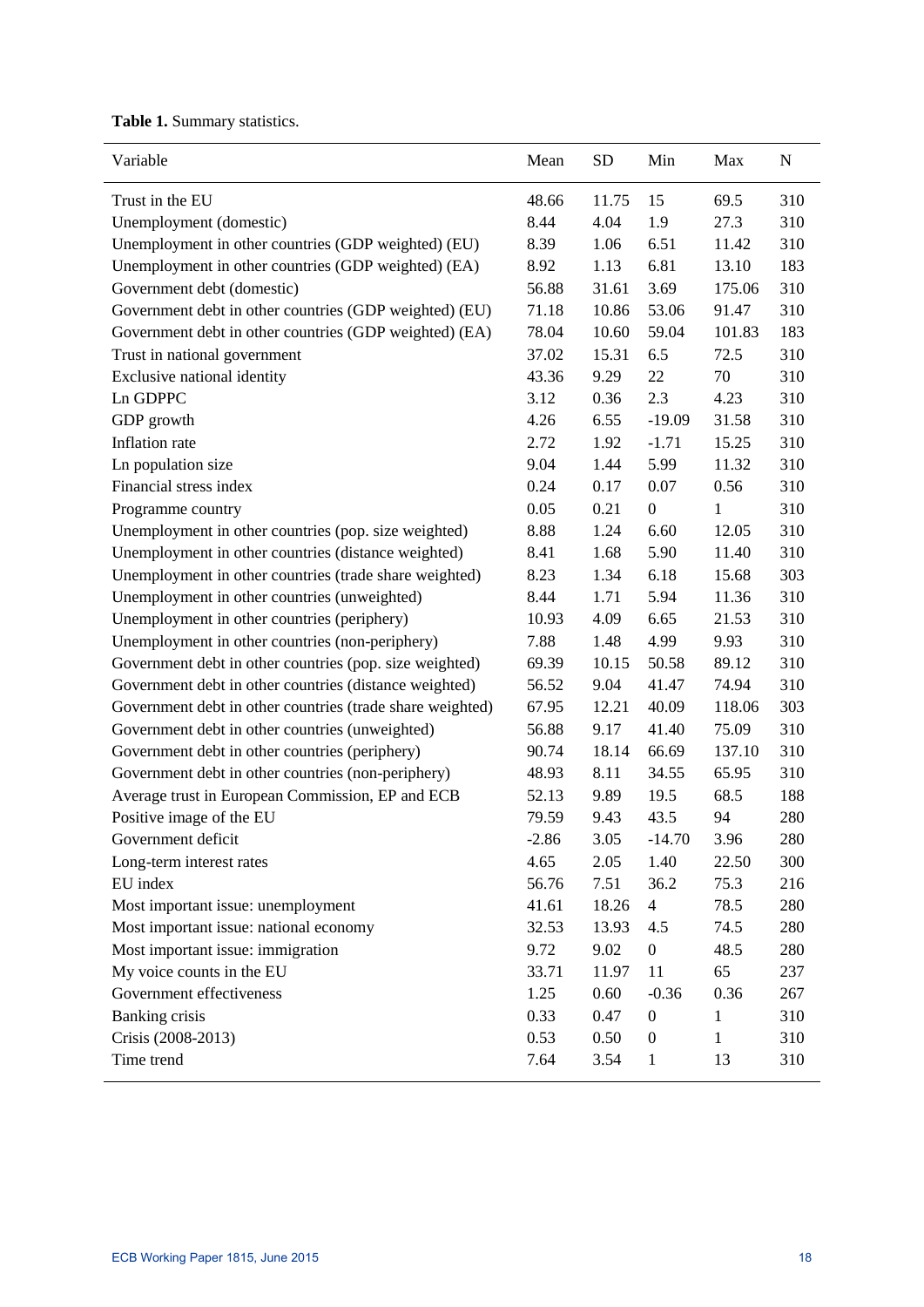As the dependent variable is continuous and relatively normally distributed, the statistical analysis uses standard OLS models. Since the analysis relies on so-called spatial-x models, which regress the dependent on the weighted values of one of the explanatory variables in other countries, using spatial-OLS is preferable to more complex estimation techniques such as spatial maximum likelihood (Beck et al. 2006: 30; Plümper and Neumayer 2010: 439). To control for autocorrelation, all models include the lagged level of trust in the  $EU<sup>19</sup>$  $EU<sup>19</sup>$  $EU<sup>19</sup>$  Moreover, to account for any unobserved heterogeneity across EU member states, all models include country-specific fixed effects. These unit-specific effects account for all stable or largely time-invariant differences across countries that have been found to influence support for European integration such as the length of EU membership (Anderson and Kaltenthaler 1996; Kaltenthaler and Anderson 2001), losses during the Second World War (Gabel and Palmer 1995; Gabel and Whitten 1997), dominant religions (Boomgaarden and Freire 2009), the quality of domestic political institutions (Christin 2005) and other cultural, historical, and institutional factors. Finally, all models use robust standard errors clustered by country to account for the nonindependence of observations within the same country over time.

#### **Discussion of Empirical Results**

Tables 2 and 3 report the estimation results. The models analysing the impact of unemployment rates in other member states are reported in Table 2, while the models examining the impact of government debt levels in other countries are reported in Table 3. Both Tables report results for two baseline models including only the GDP-weighted unemployment variables and GDP-weighted debt level variables respectively as well as for two models including the full set of control variables. Moreover,

<span id="page-19-0"></span><sup>&</sup>lt;sup>19</sup> We do not lag the explanatory variables, as it seems theoretically most likely that domestic publics pay attention to contemporaneous economic developments in other countries rather than being concerned about economic conditions in earlier years. Moreover, while domestic publics are likely to be relatively well informed about current economic developments in other EU countries from the media, we believe that they are (to a large extent) unlikely to have a similar knowledge of economic conditions in these countries during previous years. Yet, we will later show that the results are fully robust to assuming lagged instead of contemporaneous effects.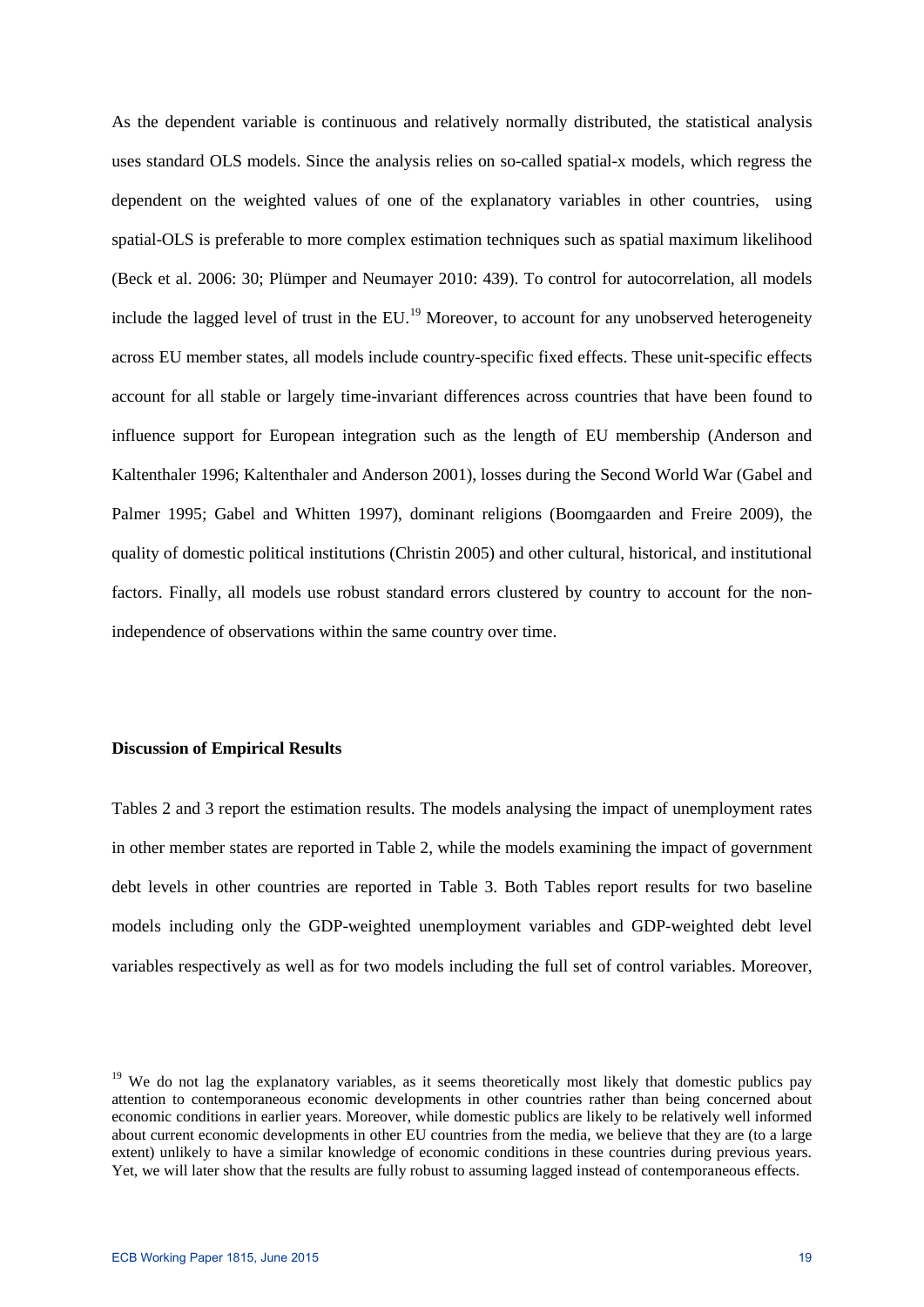both Tables report results for a full sample of all EU member states and a restricted sample, which only covers euro area countries.

|                                     | Model 1                                         | Model 2                                 | Model 3                                                | Model 4                                        |
|-------------------------------------|-------------------------------------------------|-----------------------------------------|--------------------------------------------------------|------------------------------------------------|
| Variables                           | EU sample,<br>including<br>unemployment<br>only | EU sample,<br>including all<br>controls | Euro area sample,<br>including<br>unemployment<br>only | Euro area sample,<br>including all<br>controls |
| Lagged trust in EU                  | $0.60***$                                       | $0.43***$                               | $0.42***$                                              | $0.32***$                                      |
| Unemployment (domestic)             | (0.05)<br>$-0.72***$<br>(0.18)                  | (0.07)<br>$-0.16$<br>(0.14)             | (0.08)<br>$-1.37***$<br>(0.17)                         | (0.07)<br>$-0.78***$<br>(0.24)                 |
| Unemployment in other countries     | $-2.04***$<br>(0.32)                            | $-2.69***$<br>(0.35)                    | $-2.44***$<br>(0.41)                                   | $-2.41***$<br>(0.30)                           |
| Trust in national government        |                                                 | $0.32***$                               |                                                        | $0.35***$                                      |
| Exclusive national identity         |                                                 | (0.04)<br>$-0.19*$<br>(0.10)            |                                                        | (0.06)<br>$-0.41**$<br>(0.16)                  |
| Ln GDPPC                            |                                                 | 0.92<br>(4.90)                          |                                                        | $-15.67$<br>(11.26)                            |
| GDP growth                          |                                                 | $-0.01$<br>(0.06)                       |                                                        | 0.18<br>(0.22)                                 |
| Inflation rate                      |                                                 | $-0.65***$<br>(0.17)                    |                                                        | $-1.42***$<br>(0.33)                           |
| Ln population size                  |                                                 | 8.68<br>(8.74)                          |                                                        | 31.51<br>(32.74)                               |
| Financial stress index              |                                                 | 1.32<br>(2.13)                          |                                                        | 2.59<br>(3.87)                                 |
| Programme country                   |                                                 | $-7.06***$<br>(2.15)                    |                                                        | $-3.36$<br>(2.40)                              |
| Constant                            | 41.76***<br>(5.01)                              | $-32.21$<br>(78.31)                     | $60.15***$<br>(8.35)                                   | $-170.94$<br>(258.53)                          |
| Fixed effects                       | yes                                             | yes                                     | yes                                                    | yes                                            |
| R-squared                           | 0.69                                            | 0.79                                    | 0.76                                                   | 0.85                                           |
| Observations<br>Number of countries | 285<br>28                                       | 285<br>28                               | 171<br>17                                              | 171<br>17                                      |
|                                     |                                                 |                                         |                                                        |                                                |

**Table 2.** Trust in the EU and unemployment in other EU and euro area member states.

l,

Notes: The unemployment rate in other countries is weighted by GDP and refers to other EU countries in models 1 and 2 and to other euro area countries in models 3 and 4. Robust standard errors in parentheses. \*\*\* p<0.01, \*\*  $p<0.05$ , \*  $p<0.1$ .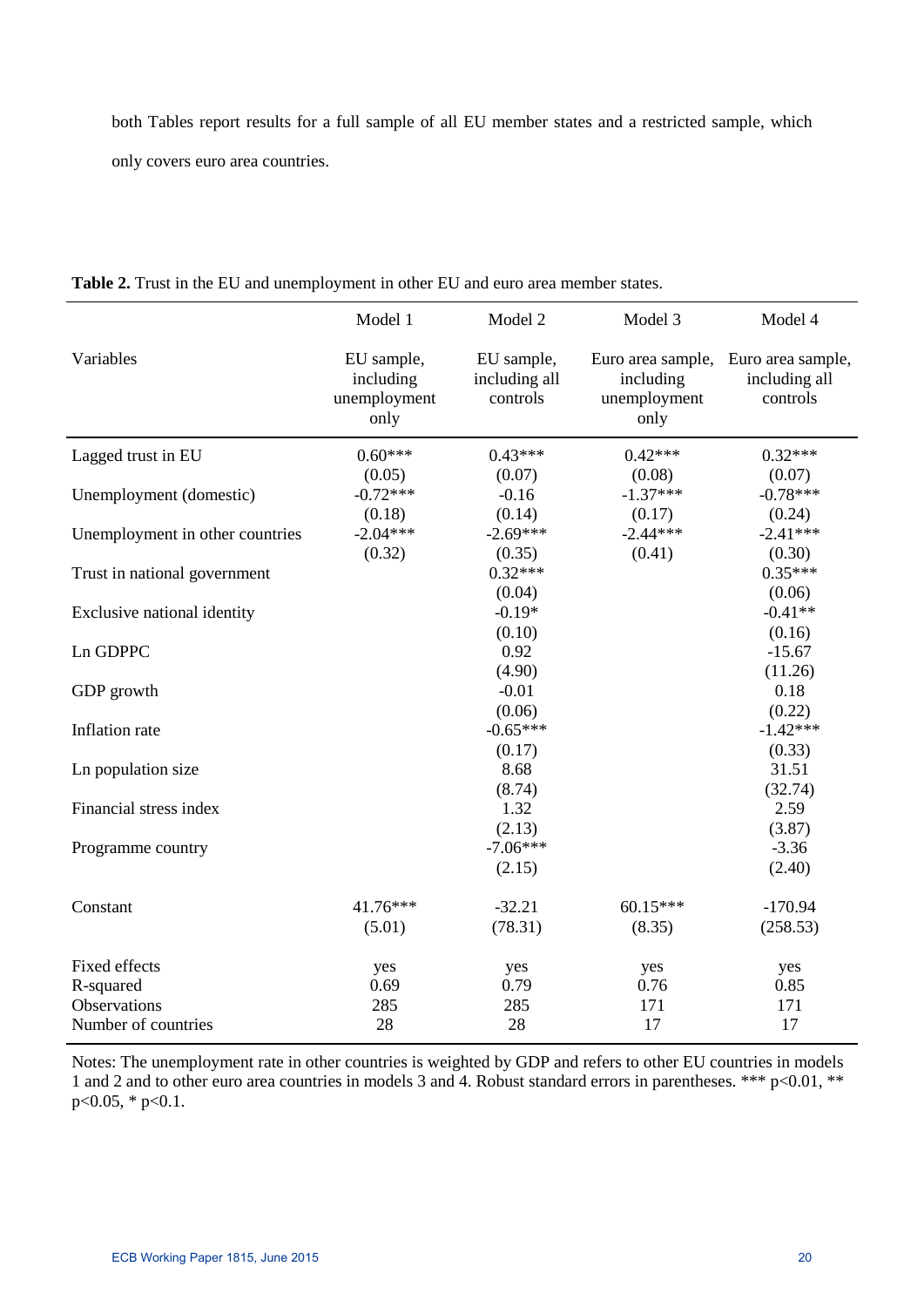As Table 2 shows, higher unemployment rates in other member states are negatively and significantly related to the domestic level of trust in the EU. This result is robust across both the baseline models and the models including the full set of control variables. Moreover and quite interestingly, the substantive size of the coefficient estimate of unemployment rates in other member states is substantively large and very similar across the full sample of EU member states and the restricted sample of euro area members. Specifically, according to the estimates in models 2 and 4, a 1 percentage point increase in the GDP-weighted average unemployment rate in other member states is related to a decrease in domestic levels of trust in the EU of 2.7 percentage points and 2.4 percentage points respectively. Thus, deteriorating economic outcomes in other European countries seem to influence domestic trust in the EU in a statistically and substantively significant way.

Table 3 repeats this analysis for assessing the relationship between debt levels in other member states and domestic trust in the EU. As in the case of unemployment rates in other countries, also higher debt levels in other member states are negatively and significantly related to levels of domestic trust in the EU. Moreover, again the results are robust across both the baseline and full models and both when analysing all EU countries and euro area members only. In addition, also in the case of debt levels in other countries, the coefficient estimates are substantive in size and relatively similar in both the full sample of all EU countries and the restricted sample of euro area member states. In particular, according to the estimates of models 2 and 4, a 1 percentage point increase in GDP-weighted average debt levels in other countries is related to a decrease of trust in the EU of about 0.3 percentage points. Consequently, also fiscal outcomes in other European countries seem to be statistically and substantively significantly related to domestic levels of trust in the EU. Altogether, the results reported in Tables 2 and 3 suggest that economic and fiscal developments in other member states can have an important impact on domestic support for the EU.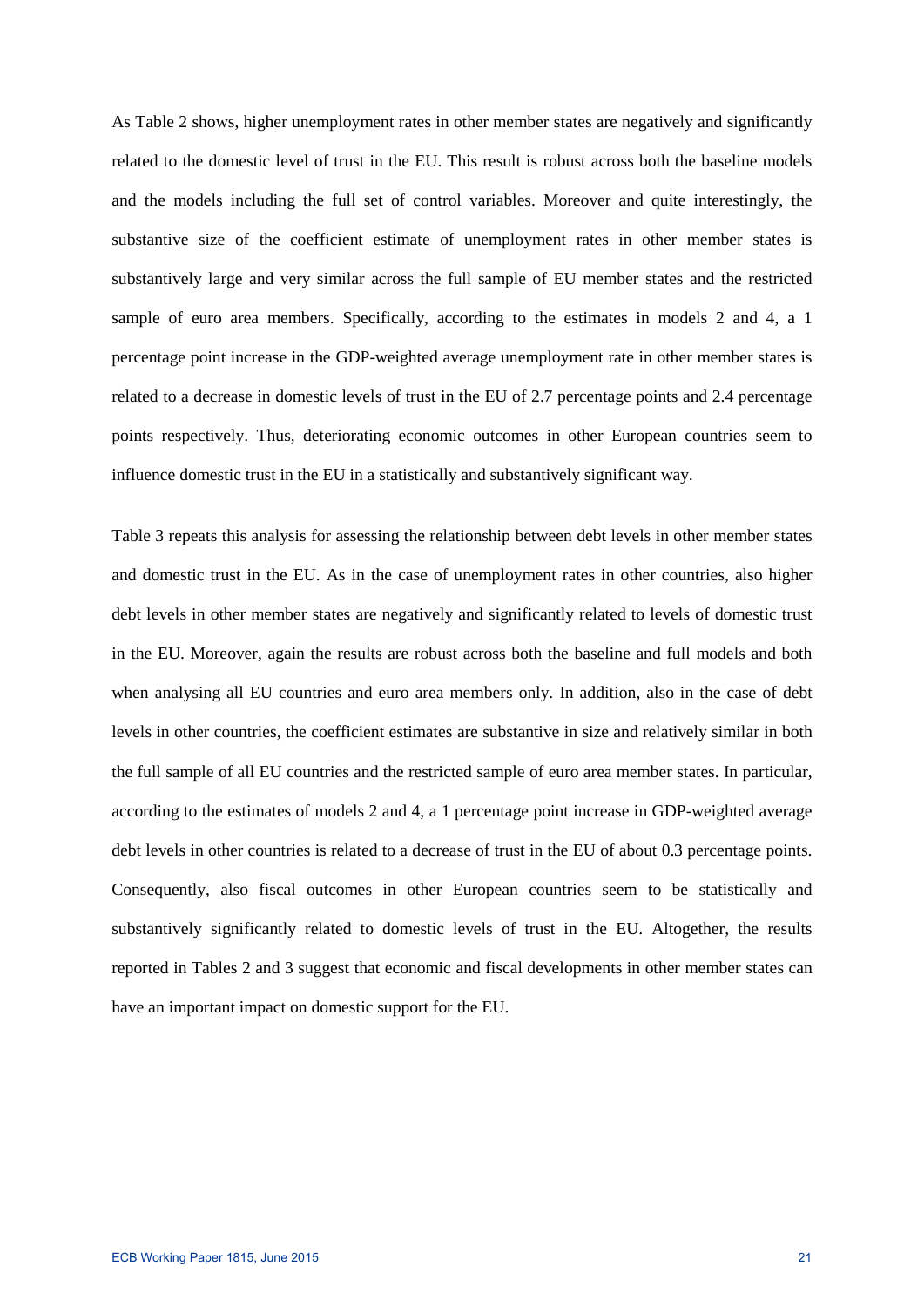|                                    | Model 1                              | Model 2                                 | Model 3                                     | Model 4                                        |
|------------------------------------|--------------------------------------|-----------------------------------------|---------------------------------------------|------------------------------------------------|
| Variables                          | EU sample,<br>including debt<br>only | EU sample,<br>including all<br>controls | Euro area sample,<br>including debt<br>only | Euro area sample,<br>including all<br>controls |
| Lagged trust in EU                 | $0.53***$                            | $0.39***$                               | $0.51***$                                   | $0.34***$                                      |
|                                    | (0.05)                               | (0.07)                                  | (0.06)                                      | (0.08)                                         |
| Government debt (domestic)         | $-0.20***$                           | $-0.06$                                 | $-0.22**$                                   | $-0.05$                                        |
|                                    | (0.06)                               | (0.06)                                  | (0.09)                                      | (0.07)                                         |
| Government debt in other countries | $-0.16***$                           | $-0.31***$                              | $-0.17*$                                    | $-0.30***$                                     |
|                                    | (0.05)                               | (0.05)                                  | (0.08)                                      | (0.08)                                         |
| Trust in national government       |                                      | $0.29***$                               |                                             | $0.38***$                                      |
|                                    |                                      | (0.05)                                  |                                             | (0.06)                                         |
| Exclusive national identity        |                                      | $-0.17*$                                |                                             | $-0.36**$                                      |
|                                    |                                      | (0.10)                                  |                                             | (0.13)                                         |
| Ln GDPPC                           |                                      | $9.75**$                                |                                             | $-3.34$                                        |
|                                    |                                      | (4.75)                                  |                                             | (8.62)                                         |
| GDP growth                         |                                      | 0.01                                    |                                             | 0.20                                           |
|                                    |                                      | (0.06)<br>$-0.56***$                    |                                             | (0.21)<br>$-0.97***$                           |
| Inflation rate                     |                                      |                                         |                                             |                                                |
| Ln population size                 |                                      | (0.12)<br>15.80                         |                                             | (0.31)<br>33.33                                |
|                                    |                                      | (10.17)                                 |                                             | (26.67)                                        |
| Financial stress index             |                                      | $5.67***$                               |                                             | 6.62                                           |
|                                    |                                      | (2.03)                                  |                                             | (3.87)                                         |
| Programme country                  |                                      | $-5.00**$                               |                                             | $-4.56$                                        |
|                                    |                                      | (2.29)                                  |                                             | (2.63)                                         |
|                                    |                                      |                                         |                                             |                                                |
| Constant                           | 44.88***                             | $-121.93$                               | 50.87***                                    | $-235.61$                                      |
|                                    | (4.00)                               | (92.83)                                 | (6.29)                                      | (217.25)                                       |
| Fixed effects                      | yes                                  | yes                                     | yes                                         | yes                                            |
| R-squared                          | 0.72                                 | 0.80                                    | 0.76                                        | 0.85                                           |
| <b>Observations</b>                | 285                                  | 285                                     | 171                                         | 171                                            |
| Number of countries                | 28                                   | 28                                      | 17                                          | 17                                             |

**Table 3.** Trust in the EU and government debt in other EU and euro area member states.

Notes: The government debt level in other countries is weighted by GDP and refers to other EU countries in models 1 and 2 and to other euro area countries in models 3 and 4. Robust standard errors in parentheses. \*\*\* p<0.01, \*\* p<0.05, \* p<0.1.

Turning to a discussion of the results for the control variables included in models 2 and 4, the estimates reported in both Tables 2 and 3 show that higher levels of trust in national governments are strongly and robustly related to higher levels of trust in the EU. Thus, the results corroborate the findings of earlier research that European citizens tend to extrapolate from their trust in national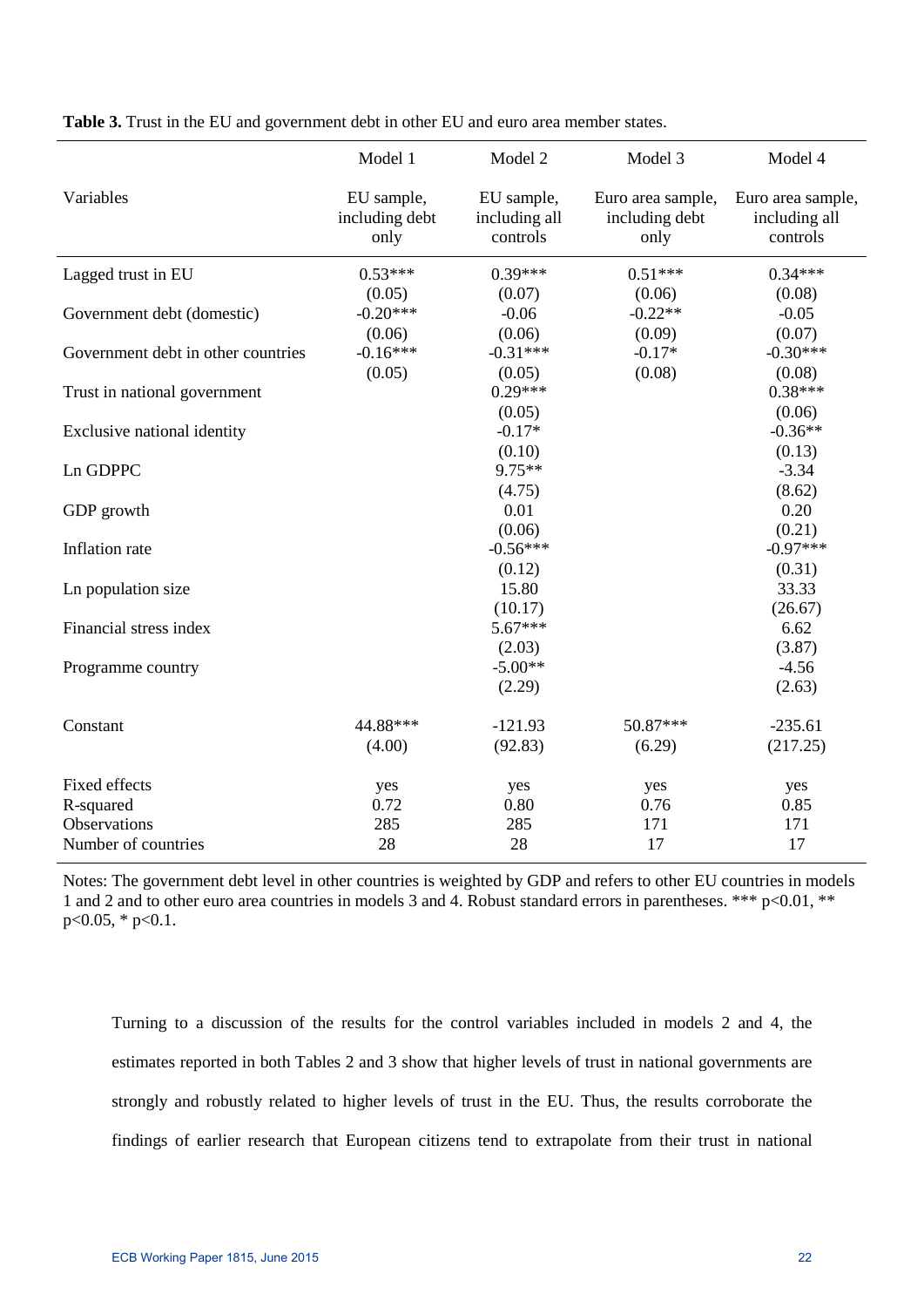governments to trust in the EU (Armingeon and Ceka [20](#page-23-0)14).<sup>20</sup> In line with previous scholarship (Hooghe and Marks 2004; McLaren 2004), the results also show that a greater share of citizens with an exclusive national identity is consistently related to lower levels of trust in the EU.<sup>[21](#page-23-1)</sup> In addition. higher inflation rates are linked to lower levels of trust in the EU, lending support to the findings of previous research (Eichenberg and Dalton 1993; Anderson and Kaltenthaler 1996). Moreover, the results also suggest that trust in the EU is deteriorating considerably if countries are undergoing an EU-IMF financial assistance programme. Yet, this relationship is not robust in the euro area samples and deserves further analysis in future research (see also Armingeon and Ceka  $2014$ ).<sup>[22](#page-23-2)</sup> As expected, the results show that domestic unemployment rates and debt levels are negatively related to levels of trust in the EU. Yet, with the exception of model 4 in Table 2, the coefficient estimates for the domestic unemployment and debt level variables lose their statistical significance after controlling for trust in the national government, since all three variables are highly correlated. Finally, according to the estimates in Tables 2 and 3, a country's GDP per capita, its growth rate, its population size and the degree of financial stress in the euro area are not robustly related to the level of trust in the EU.

# **Robustness**

In the following, we assess the sensitivity of these findings to alternative model specifications that address different sources for concern about their robustness.<sup>[23](#page-23-3)</sup> First and as discussed above, we

<span id="page-23-0"></span> $20$  However, the strong relationship between trust in the national government and trust in the EU may also to some extent be an artefact of the Eurobarometer methodology, since both questions are part of the same item battery and the question about trust in the EU is asked almost directly after the question about trust in the national government.

<span id="page-23-1"></span><sup>&</sup>lt;sup>21</sup> While trust in national governments is robustly related to trust in the EU across all robustness checks discussed in the next section, the relationship between the share of citizens with an exclusive national identity and trust in the EU is not always robust.

<span id="page-23-2"></span> $^{22}$  In the euro area model in Table 2, the effect of the programme country dummy is partially picked up by the highly correlated domestic unemployment variable, while in the euro area model in Table 3 it is very close to conventional levels of statistical significance.

<span id="page-23-3"></span> $^{23}$  For reasons of space, the results for the robustness check are reported in the web appendix. All robustness checks are based on the full models including all EU member states.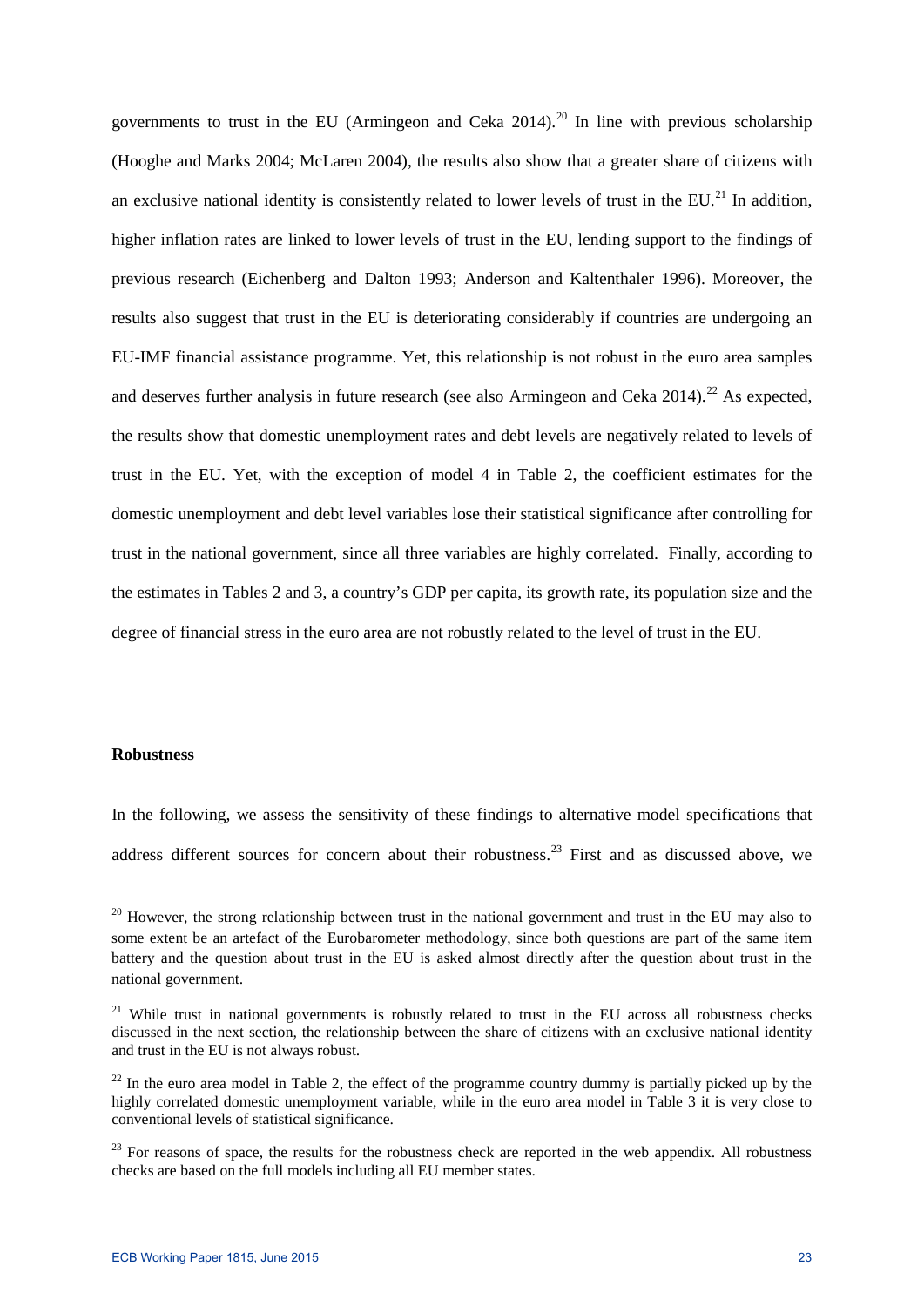examine whether the results are driven by the choice of the weight for the unemployment rates and debt levels of other European countries. In the main estimations, these unemployment rates and debt levels of other member states were weighted by their GDP, assuming that domestic citizens pay more attention to economic and fiscal developments in larger economies. Yet, of course domestic publics may take the unemployment rates and debt levels of other countries into account in different ways. For example, domestic citizens may pay most attention to economic and fiscal outcomes in the biggest member states, in their country's main export markets, or in geographically closer countries, since developments in these countries may receive particular attention in the domestic media and political discourse. To account for these possibilities, we employ several sensitivity checks. First, we rely on average unemployment rates and debt levels weighted by population size, assuming that citizens pay more attention to developments in bigger countries. Second, we use average unemployment rates and debt levels weighted by trade shares, assuming that citizens care more about developments in countries that are more connected to the domestic economy and thus are more likely to be the source of economic spillovers. Third, we employ average unemployment rates and debt levels weighted by geographical distance, assuming that citizens pay more attention to neighbouring or culturally more similar countries. Fourth, we rely on average unweighted unemployment rates and debt levels across all member states, assuming that citizens pay equal attention to other countries. Fifth, we use average unweighted unemployment rates and debt levels across member states in the "periphery", assuming that citizens care most about developments in these potentially more vulnerable countries which have received particular attention during the crisis. And sixth, we use average unweighted unemployment rates and debt levels across "non-periphery" countries, assuming that citizens pay more attention to these less vulnerable countries, including the EU's "core" member states.<sup>[24](#page-24-0)</sup> In all these cases, the unemployment rates and debt levels of other countries are significantly and robustly related to domestic trust in the EU, suggesting that the results do not depend on the exact choice of the weight for other countries.

<span id="page-24-0"></span><sup>&</sup>lt;sup>24</sup> The group of "periphery" countries includes the Southern European countries Greece, Italy, Spain, Portugal and Cyprus (i.e. countries with an economic adjustment programme during the crisis), while the group of "nonperiphery" countries includes all other member states. In the cases of weights for "periphery" and "nonperiphery", the weights for the respective other group of countries are set to zero.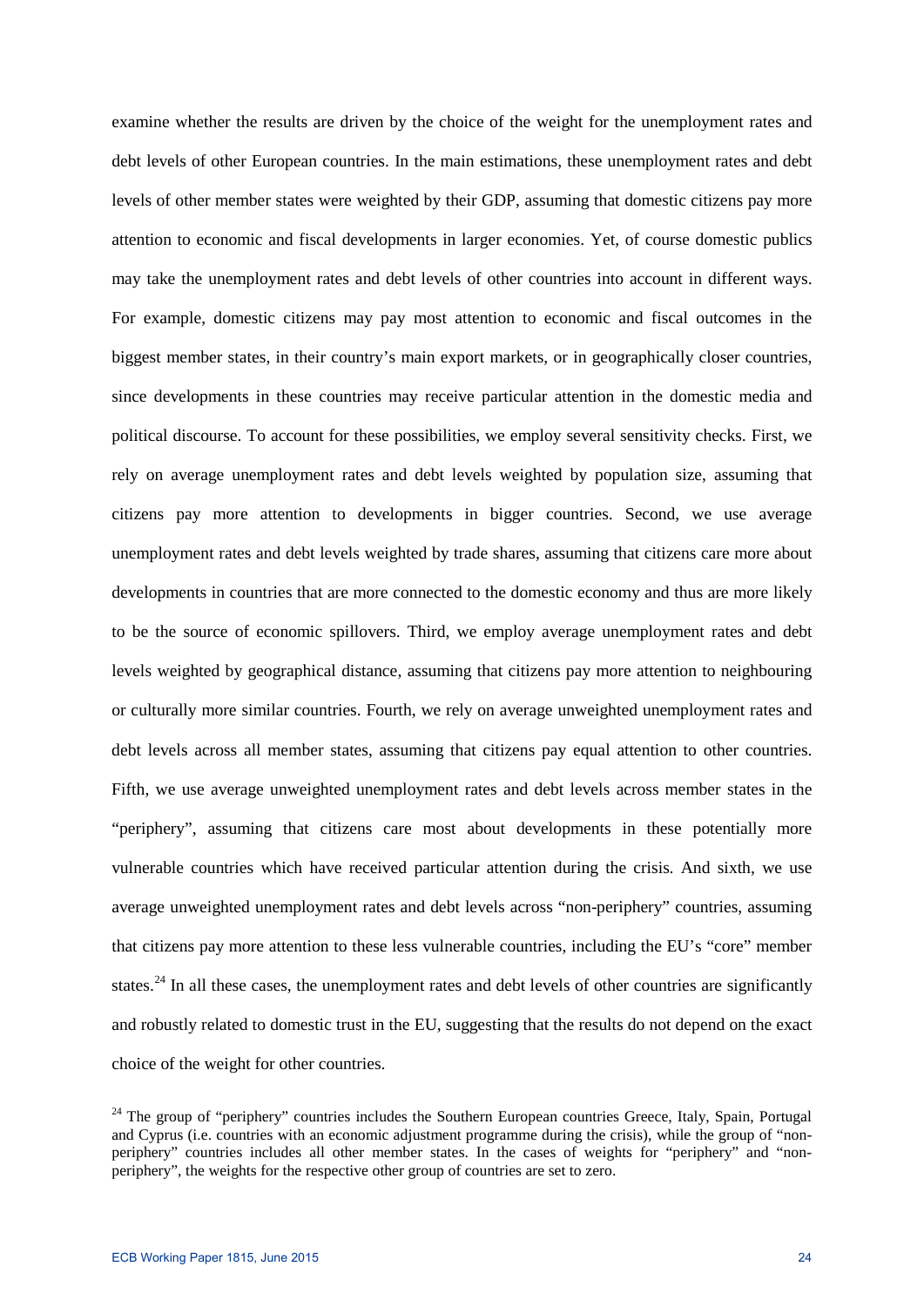Second, although it seems theoretically most likely that the relationship between economic developments in other countries and domestic attitudes towards the EU is contemporaneous, it is important to ensure that the results are not sensitive to the exact lag structure of the explanatory variables. Thus, we introduce all economic variables, and in particular the unemployment rates and debt levels of other member states, with a 1-year lag into the models. Yet, the results are fully robust.

Third, to make sure that the results are not driven by the specific choice of the dependent variable, we use two alternative measures of diffuse support for the EU. First, instead of trust in the EU in general, we use Eurobarometer data on trust in the European Commission, the European Parliament and the European Central Bank to construct a variable that measures the average trust in these three institutions. Second, instead of using measures of trust, we rely on a Eurobarometer question that asks respondents whether the EU conjures a very positive, fairly positive, neutral, fairly negative or very negative image up for them.<sup>[25](#page-25-0)</sup> Using this question, we construct a variable measuring the share of respondents who have a very positive, fairly positive or neutral image of the EU. Like in the case of trust in the EU, unemployment rates and debt levels in other member states are significantly and negatively related to average trust in European institutions and to the domestic image of the EU, showing that the results do not depend on the exact operationalization of the dependent variable.

Fourth, we control for a number of additional variables that are not included in the main models, since they measure very similar concepts as some of the other control variables or since their inclusion may significantly reduce the number of observations. In particular, we control for the share of respondents who state that immigration is one of the two most important issues facing their country at the moment; for the share of respondents stating that their voice counts in the EU; for the level of government effectiveness in a country; for a country's structural deficit as a share of GDP; for long-term interest rates on government bonds; for König and Ohr's (2013) EU index as a measure of member states' European economic integration; for a dummy variable capturing the incidence of a banking crisis in a

<span id="page-25-0"></span> $25$  To be precise, the wording of the question is "In general, does the European Union conjure up for you a very positive, fairly positive, neutral, fairly negative or very negative image?" and respondents were able to choose from the corresponding five response categories.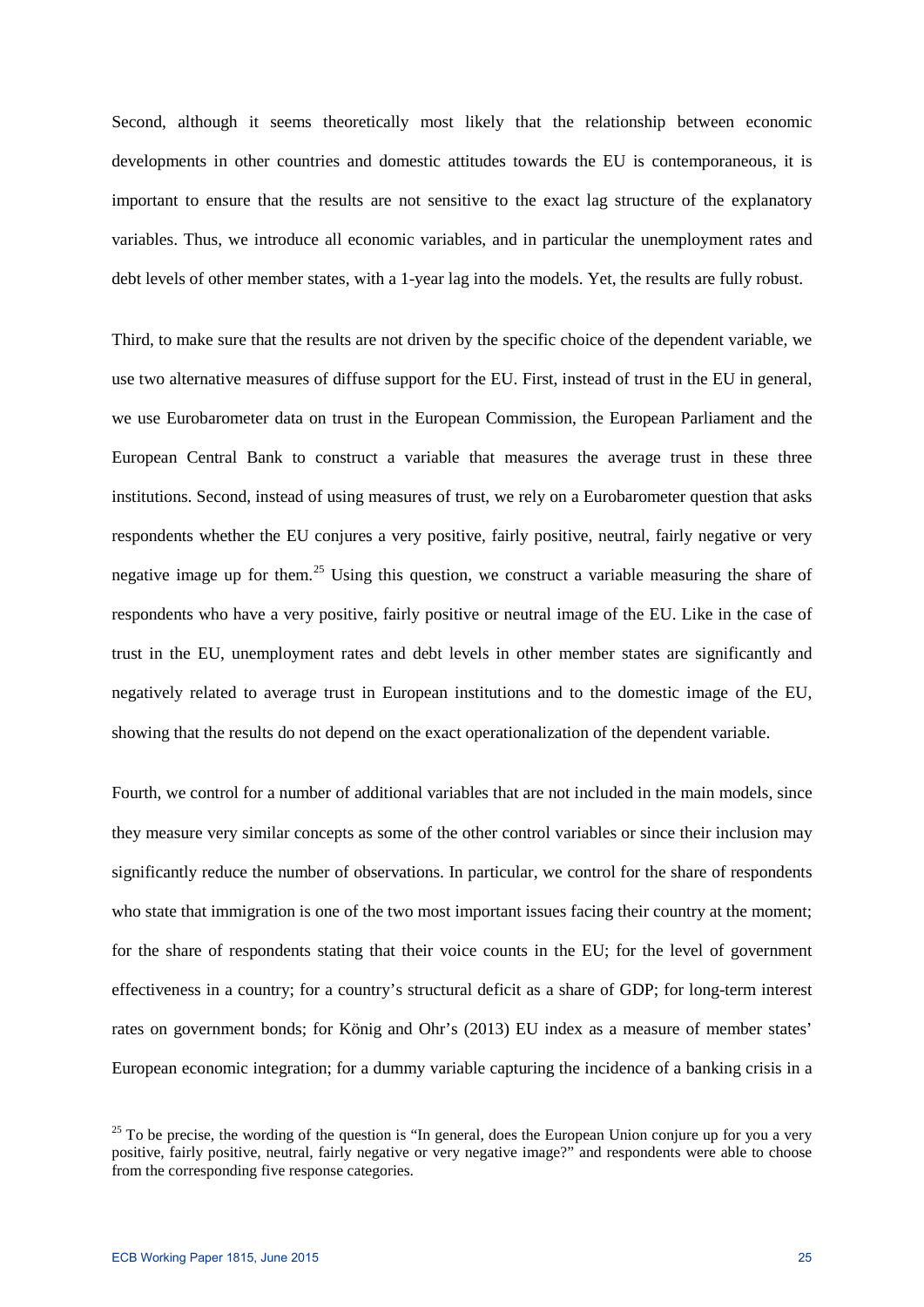country; for a dummy variable for the crisis years, which takes on a value of 1 from 2008 on; for a time trend variable; and for a cubic time trend.<sup>[26](#page-26-0)</sup> Interestingly, the share of respondents stating that their voice counts in the EU is strongly and positively related to trust in the EU, suggesting that besides output legitimacy also evaluations of input legitimacy significantly influence citizens' attitudes towards the EU. In addition, higher structural deficits are related to lower levels of trust in the EU. In contrast, all other additional control variables are not robustly related to trust in the EU. Yet, in all cases the results for the two main explanatory variables of interest are fully robust.

Fifth, to make sure that the results do not depend on the inclusion of particular countries in the sample, we conduct a country-wise jack-knife by excluding each country one at a time from the sample. Again, in all samples the coefficient estimates for the two explanatory variables of interest are very stable and robust.

Finally, we assess whether the findings are affected by the choice of the estimation procedure. In particular, instead of standard fixed effects models, we rely on random effects models as well as OLS models and fixed effects models with panel-corrected standard errors. Moreover, we employ an Arellano Bond estimator in order to make sure that the results are not affected by potential Nickell bias. Yet, in all cases the results remain qualitatively unchanged.

### **Conclusion**

This paper has argued that developments in other EU member states can have a significant impact on domestic euroscepticism. Specifically, deteriorating economic and fiscal conditions in other member states can lead to concerns in domestic publics about possible negative spillovers to the domestic economy and the ability of the EU to deliver positive economic outcomes. These concerns about the

<span id="page-26-0"></span><sup>&</sup>lt;sup>26</sup> The measure of government effectiveness is taken from the World Bank's Governance Indicators (Kaufmann et al. 2004). The structural deficit data comes from the European Commission's AMECO database. The interest rate data is taken from the European Central Bank's Statistical Data Warehouse. The banking crisis variable comes from Laeven and Valencia (2012). The remaining variables were constructed using Eurobarometer data from the European Commission's Eurobarometer database.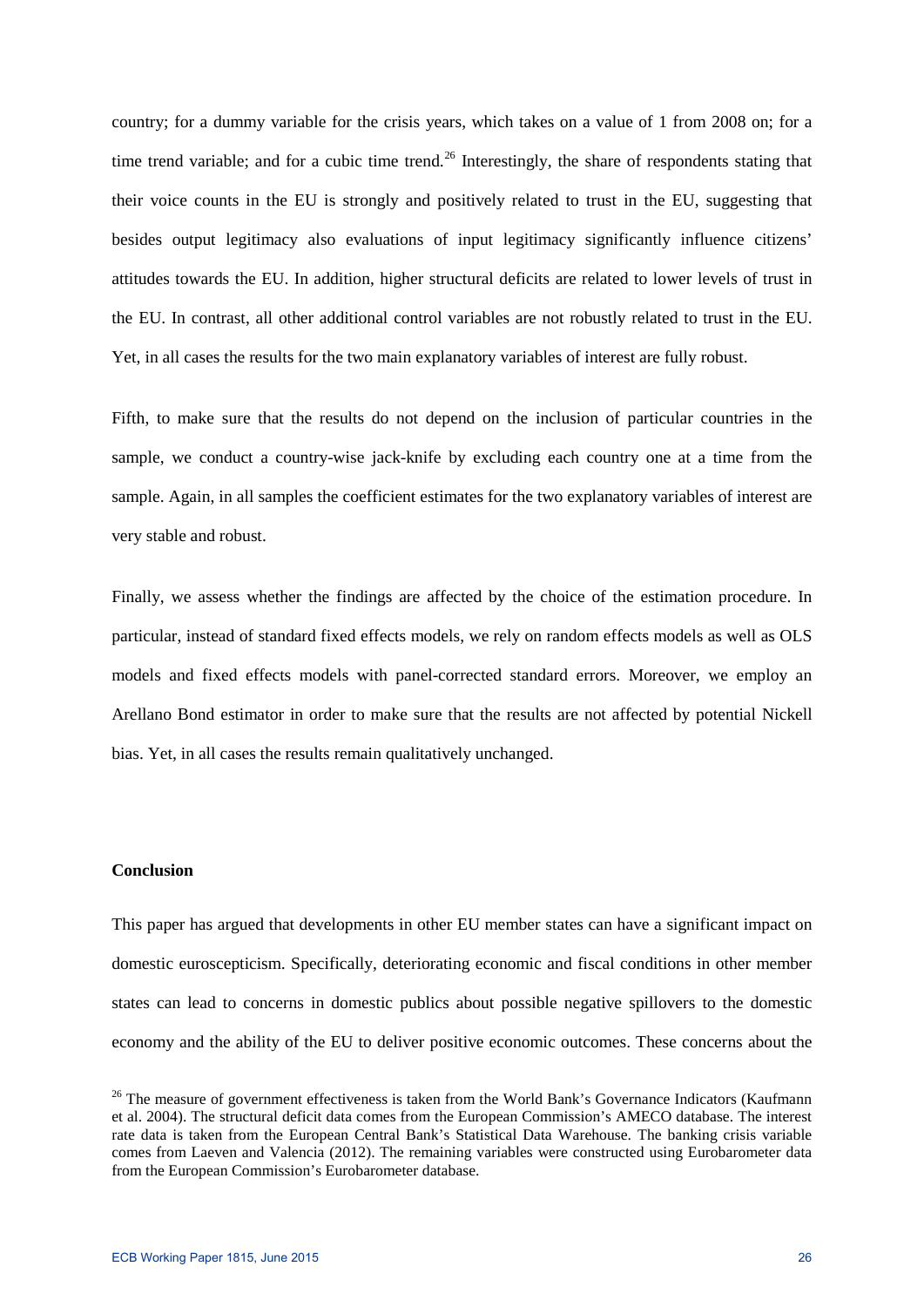domestic repercussions of economic and fiscal developments in other EU member states may in turn lead to greater scepticism about economic and monetary integration and higher levels of euroscepticism domestically. To test these claims, we rely on panel data on trust in the EU and economic and fiscal outcomes in 28 EU and 17 euro area member states and between 2001 and 2013. The results show that higher unemployment rates and government debt levels in other member states are systematically related to higher levels of euroscepticism domestically, thereby suggesting that economic and fiscal outcomes in other EU member states can play an important role in shaping domestic support for the EU.

These findings have several interesting implications. First, the results directly add to the literature on the determinants of public support for the EU. While previous research has mainly focused on the domestic country- and individual-level factors that affect public attitudes towards the EU, the findings show that also external developments in other EU member states can have an important impact on domestic euroscepticism. In doing so, the results help improving our understanding of the sources of public support for the EU. Moreover, they also highlight interesting avenues for future research, which could explore the impact of external developments in other policy areas on domestic euroscepticism or examine the factors that may condition the responsiveness of domestic publics to outcomes in other European countries.

Second, the paper also has important implications for the future of EU economic governance and for EU policy-makers who wish to strengthen public trust in the EU, which dropped significantly during the European banking and debt crisis. The findings highlight that economic and fiscal outcomes in economic and monetary unions can have significant spillovers into political processes and that these spillovers also extend across national borders. Thus, from a domestic political perspective the results suggest that ensuring stable domestic economic and fiscal conditions may not be sufficient for restoring pre-crisis levels of trust in the EU. Rather, the findings suggest that restoring trust in the EU will likely require a broader economic recovery and lower debt levels across the EU as a whole. Moreover, the results highlight that future political support for the EU may critically depend on the ability of EU institutions to prevent hikes in unemployment and debt across the EU. In particular, the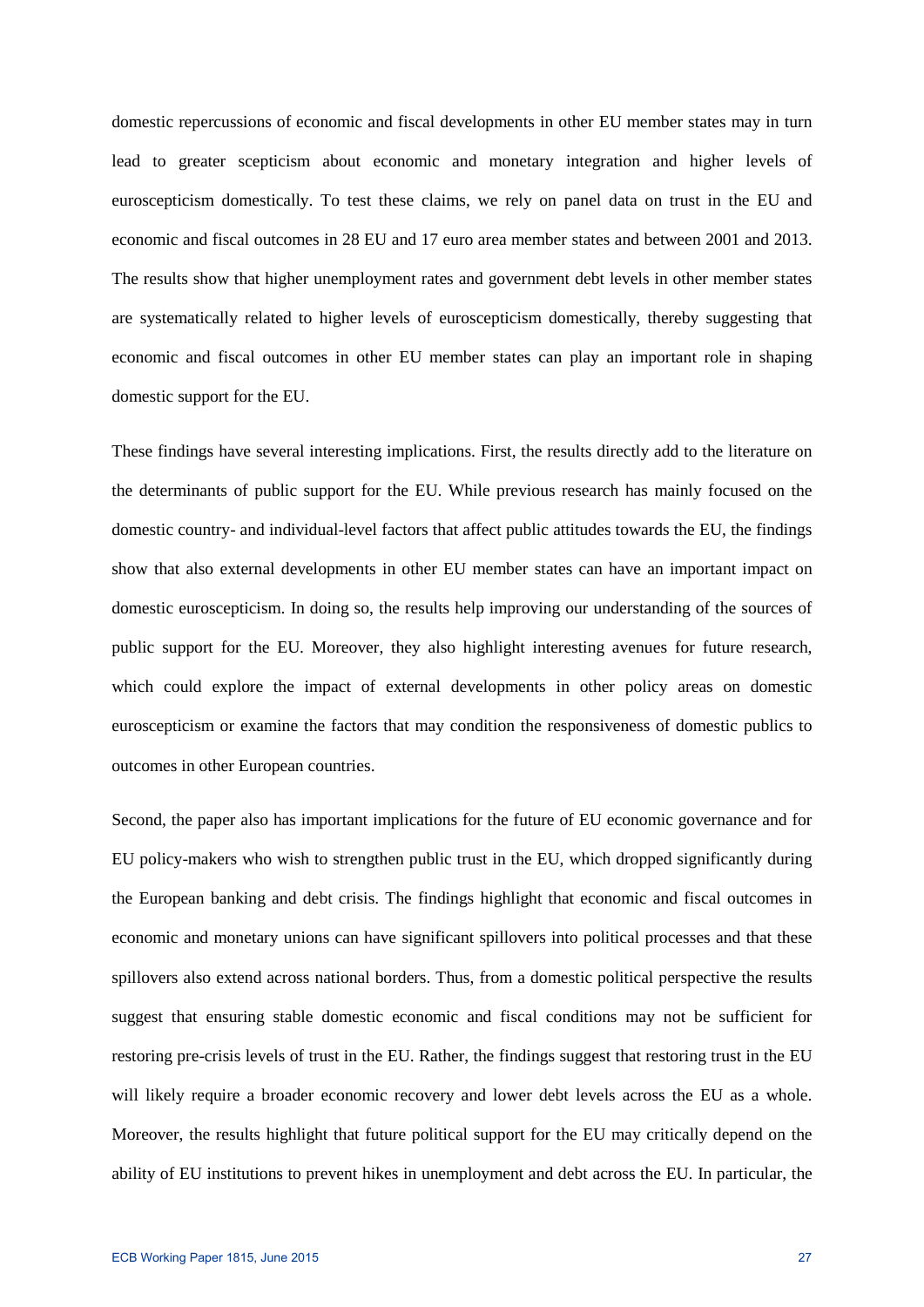results suggest that national decision-makers participating in EU policy-making fora may have to pay greater attention to economic and fiscal developments in other EU member states. Such coresponsibility in turn raises the question of how to further integrate economic policy-making at the EU level and directly speaks to current debates on the degree of political union needed to make economic and fiscal union work.

# **References**

Abad, Pilar, Helena Chuliá, and Marta Gómez-Puig. 2010. "EMU and European Government Bond Market Integration." *Journal of Banking & Finance* 34: 2851-2860.

Anderson, Christopher J. 1998. "When in Doubt, Use Proxies: Attitudes toward Domestic Politics and Support for European Integration." *Comparative Political Studies* 31(5): 569-601.

Anderson, Christopher J., and Karl C. Kaltenthaler. 1996. "The Dynamics of Public Opinion toward European Integration, 1973-93." *European Journal of International Relations* 2(2): 175-199.

Armingeon, Klaus, and Besir Ceka. 2014. "The Loss of Trust in the European Union During the Great Recession Since 2007: The Role of Heuristics from the National Political System." *European Union Politics* 15(1): 82-107.

Armingeon, Klaus, and Kai Guthmann. 2013. "Democracy in Crisis? The Declining Support for National Democracy in European Countries, 2007-2011." *European Journal of Political Research*, forthcoming.

Basinger, Scott J., and Mark Hallerberg. 2004. "Remodeling the Competition for Capital: How Domestic Politics Erases the Race to the Bottom." *American Political Science Review* 98(2): 261-276.

Beck, Nathaniel, Kristian Skrede Gleditsch, and Kyle Beardsley. 2006. "Space Is More than Geography: Using Spatial Econometrics in the Study of Political Economy." *International Studies Quarterly* 50(1): 27-44.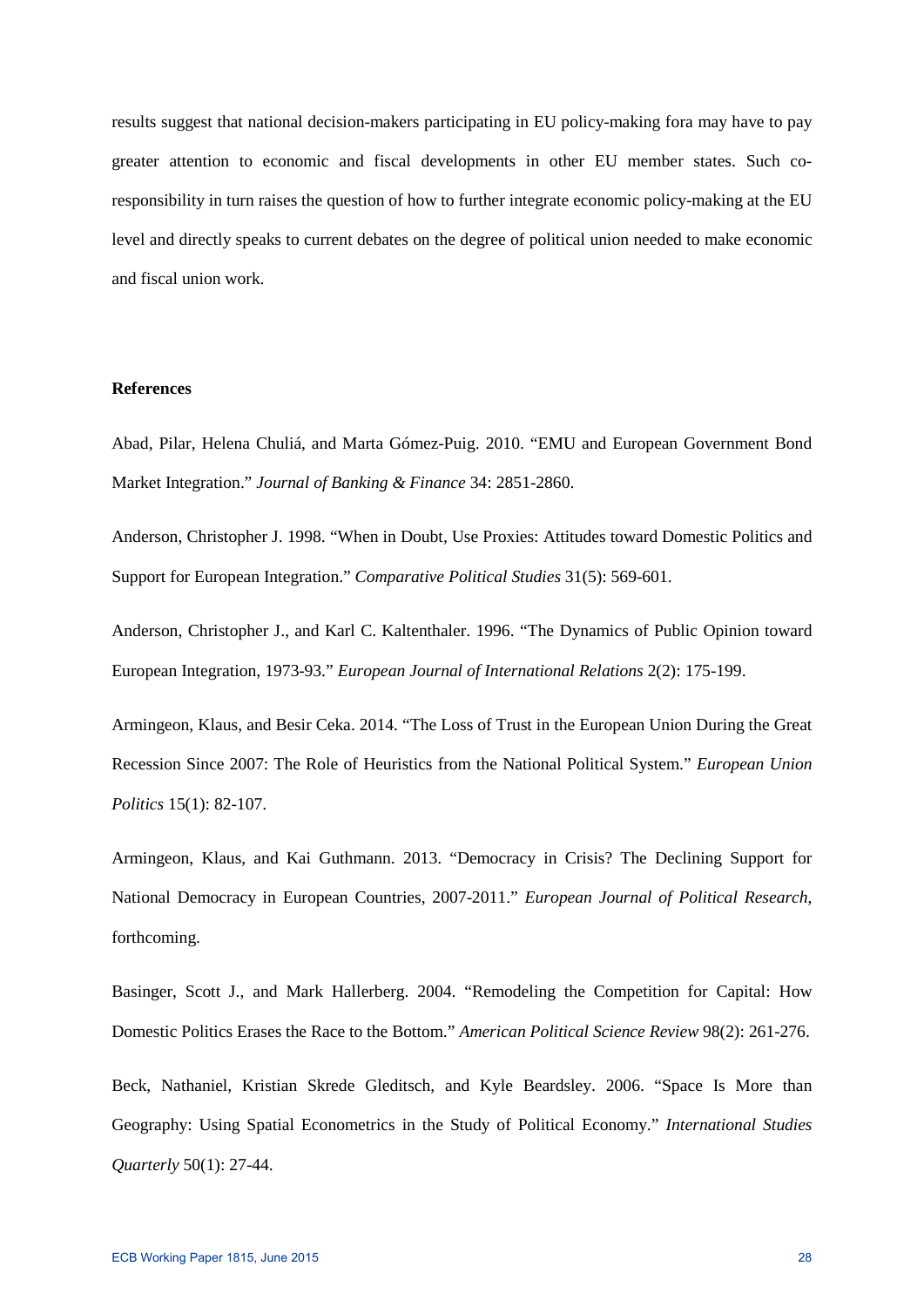Bertoncini, Yves and Thierry Chopin (2010), *Politique européenne: États, pouvoirs et citoyens de l'Union européenne*. Paris: Presses de Sciences Po-Dalloz.

Boomgaarden, Hajo G., and André Freire. 2009. "Religion and Euroscepticism: Direct, Indirect or No Effects?" *West European Politics* 32(6): 1240-1265.

Brinegar, Adam P., and Seth K. Jolly. 2005. "Location, Location, Location: National Contextual Factors and Public Support for European Integration." *European Union Politics* 6(2): 155-180.

Canova, Fabio, and Evi Pappa. 2007. "Price Differentials in Monetary Unions: The Role of Fiscal Shocks." *Economic Journal* 117(520): 713-737.

Carey, Sean. 2002. "Undivided Loyalties: Is National Identity an Obstacle to European Integration?" *European Union Politics* 3(4): 387-413.

Christin, Thomas. 2005. "Economic and Political Basis of Attitudes towards the EU in Central and East European Countries in the 1990s." *European Union Politics* 6(1): 29-57.

Committee for the Study of EMU. 1989. "Report on Economic and Monetary Union in the European Community (The Delors Report)." Luxembourg: Office for Official Publications of the European Communities.

De Vries, Catherine E., and Kees van Kersbergen. 2007. "Interests, Identity and Political Allegiance in the European Union." *Acta Politica* 42(2-3): 307-328.

Easton, David. 1965. *A Framework for Political Analysis*. Englewood Cliffs, NJ: Prentice Hall.

Ehin, Piret. 2001. "Determinants of Public Support for EU Membership: Data from the Baltic Countries." *European Journal of Political Research* 40(1): 31-56.

Eichenberg, Richard C., and Russell J. Dalton. 1993. "Europeans and the European Community: The Dynamics of Public Support for European Integration." *International Organization* 47(4): 507-534.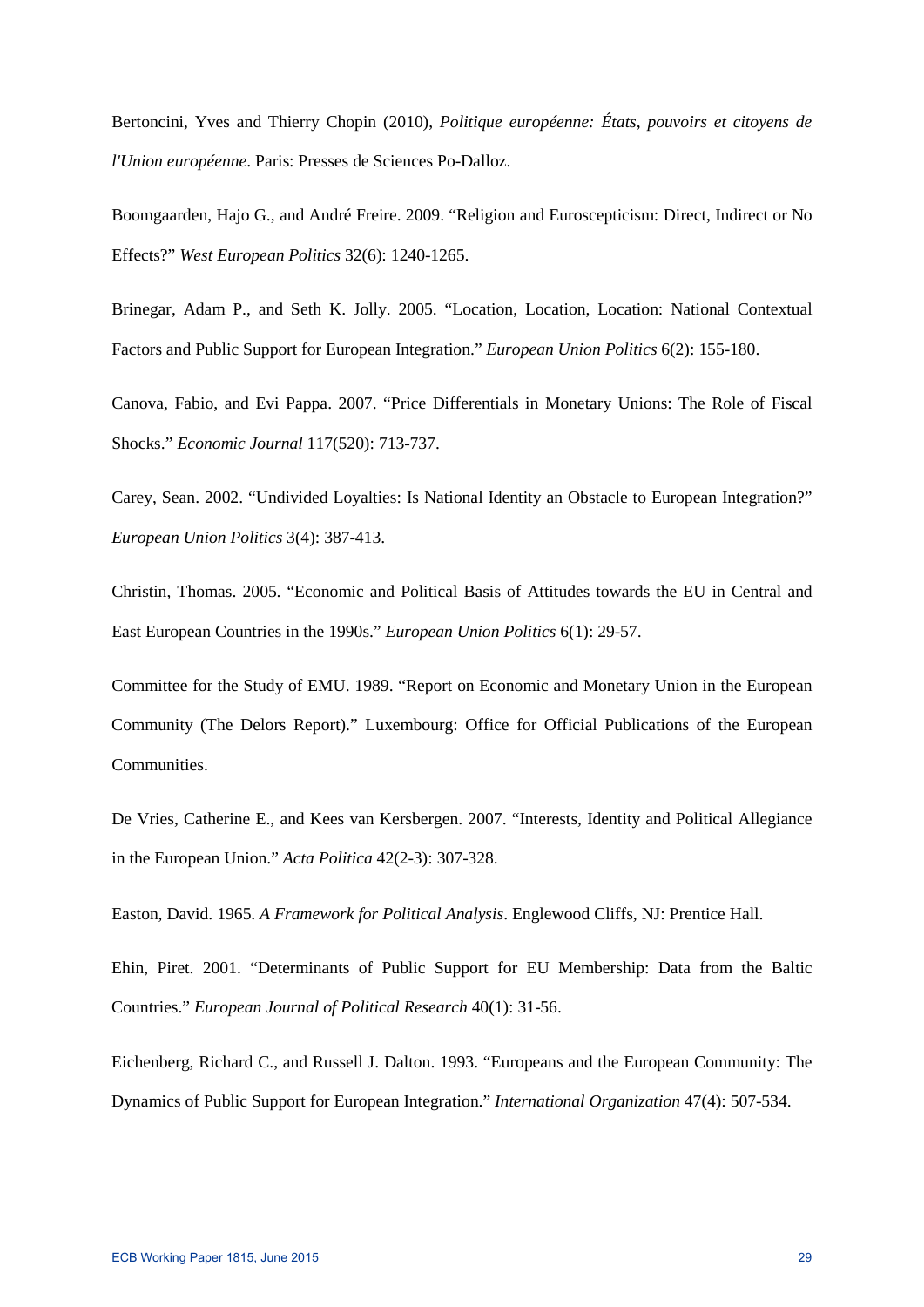Eichenberg, Richard C., and Russell J. Dalton. 2007. "Post-Maastricht Blues: The Transformation of Citizen Support for European Integration, 1973-2004." *Acta Politica* 42(2-3): 128-152.

Gabel, Matthew, and Harvey D. Palmer. 1995. "Understanding Variation in Public Support for European Integration." *European Journal of Political Research* 27(1): 3-19.

Gabel, Matthew, and Guy D. Whitten. 1997. "Economic Conditions, Economic Perceptions, and Public Support for European Integration." *Political Behavior* 19(1): 81-96.

Gabel, Matthew J. 1998a. "Economic Integration and Mass Politics: Market Liberalization and Public Attitudes in the European Union." *American Journal of Political Science* 42(3): 936-953.

Gabel, Matthew J. 1998b. "Public Support for European Integration: An Empirical Test of Five Theories." *Journal of Politics* 60(2): 333-354.

Gomez, Raul. 2014. "The Economy Strikes Back: Support for the EU during the Great Recession." *Journal of Common Market Studies*, forthcoming.

Hakhverdian, Armen, Erika van Elsas, Wouter van der Brug, Theresa Kuhn. 2013. "Euroscepticism and Education: A Longitudinal Study of 12 EU Member States, 1973-2010." *European Union Politics* 14(4): 522-541.

Harteveld, Elco, Tom van der Meer, and Catherine E. De Vries. 2013. "In Europe We Trust? Exploring Three Logics of Trust in the European Union." *European Union Politics* 14(4): 543-565.

Hobolt, Sara B., Wouter Van der Brug, Claes H. de Vreese, Hajo G. Boomgaarden, and Malte C. Hinrichsen. 2011. "Religious Intolerance and Euroscepticism." *European Union Politics* 12(3): 360- 379.

Hobolt, Sara B. 2014. "Ever Closer or Ever Wider? Public Attitudes Towards Further Enlargement and Integration in the European Union." *Journal of European Public Policy* 21(5): 664-680.

Hobolt, Sara B., and James Tilley. 2014. "Who's in Charge? How Voters Attribute Responsibility in the European Union." *Comparative Political Studies* 47(6): 795-819.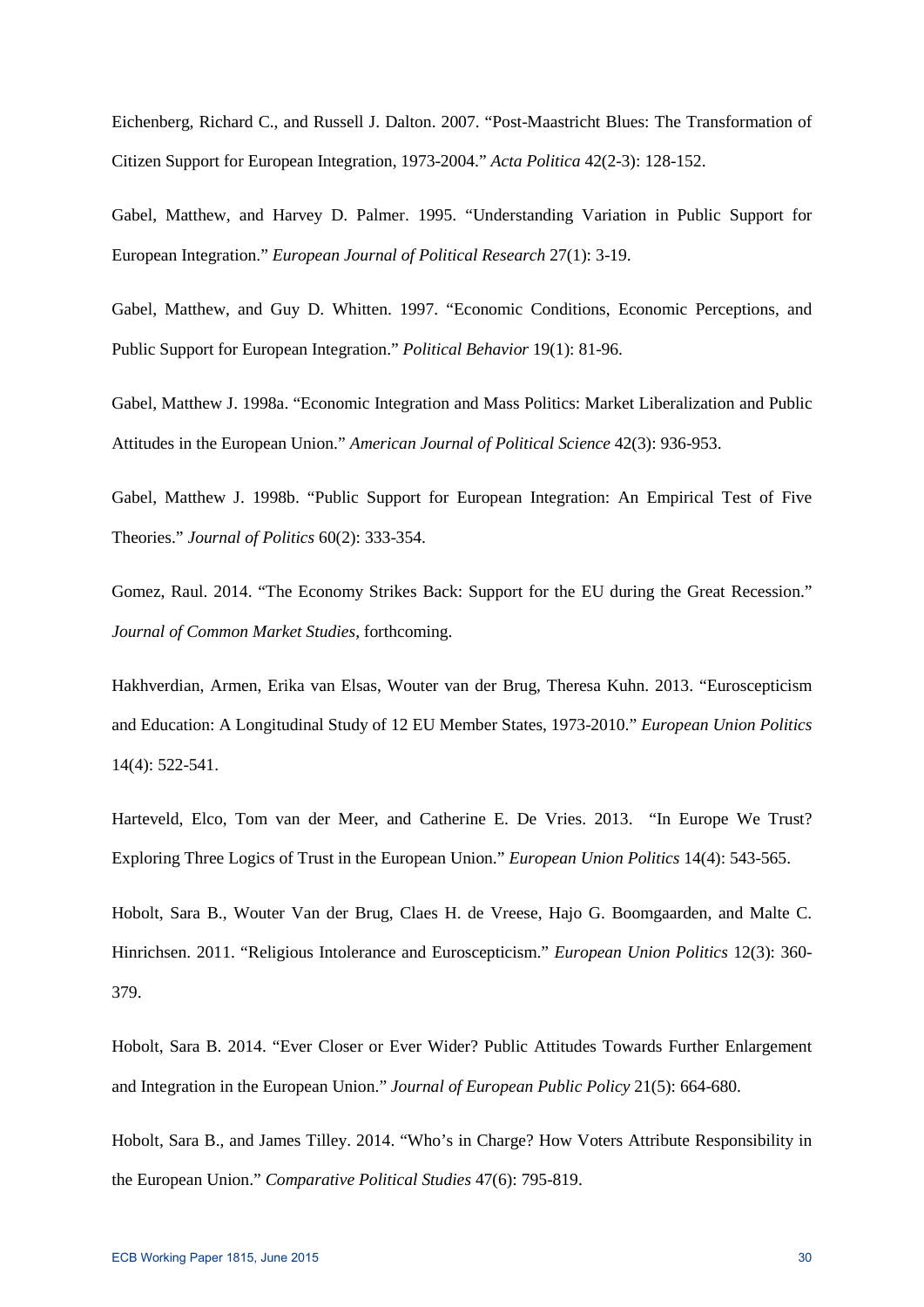Holló, Dániel, Manfred Kremer, and Marco Lo Duca. 2012. "CISS: A Composite Indicator of Systemtic Stress in the Financial System." ECB Working Paper No 1426, March 2012.

Hooghe, Liesbet. 2007. "What Drives Euroskepticism? Party-Public Cueing, Ideology and Strategic Opportunity." *European Union Politics* 8(1): 5-12.

Hooghe, Liesbet, Jing Jing Huo, and Gary Marks. 2007. "Does Occupation Shape Attitudes on Europe? Benchmarking Validity and Parsimony." *Acta Politica* 42(2-3): 329-351.

Hooghe, Liesbet, and Gary Marks. 2004. "Does Identity or Economic Rationality Drive Public Opinion on European Integration?" *Political Science and Politics* 37(3): 415-420.

Hooghe, Liesbet, and Gary Marks. 2005. "Calculation, Community and Cues: Public Opinion on European Integration." *European Union Politics* 6(4): 419-443.

Hooghe, Liesbet, and Gary Marks. 2007. "Sources of Euroscepticism." *Acta Politica* 42(2-3): 119- 127.

Hooghe, Liesbet, and Gary Marks. 2009. "A Postfunctionalist Theory of European Integration: From Permissive Consensus to Constraining Dissensus." *British Journal of Political Science* 39(1): 1-23.

Ioannou, Demosthenes, and Livio Stracca. 2014. "Have the euro area and EU Governance Worked? Just the Facts." *European Journal of Political Economy* 34: 1-17.

Jabko, Nicolas. 1999. "In the Name of the Market: How the European Commission Paved the Way for Monetary Union." *Journal of European Public Policy* 6(3): 475-495.

Jamet, Jean-François. 2010. "The German Ethic and European Spirit. Can Germany Guarantee the Euro's Stability?" *Eurostudia – Transatlantic Journal for European Studies* 5(2): 1-17.

Kaltenthaler, Karl C., and Christopher J. Anderson. 2001. "Europeans and Their Money: Explaining Public Support for the Common European Currency." *European Journal of Political Research* 40(2): 139-170.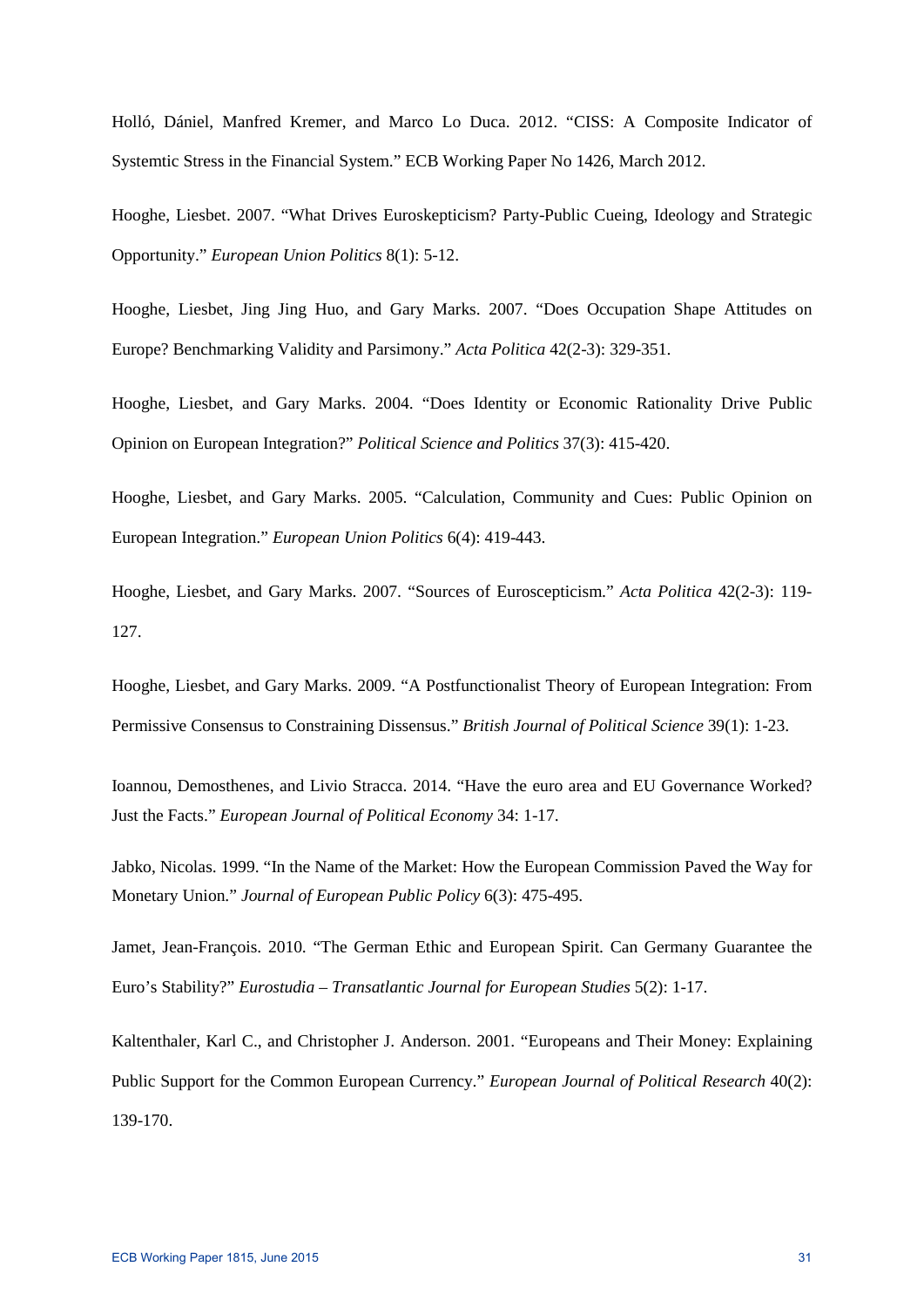Kaufmann, Daniel, Aart Kraay, and Massimo Mastruzzi. 2004. "Governance Matters III: Governance Indicators for 1996, 1998, 2000, and 2002." *World Bank Economic Review* 18(2): 253-287.

König, Jörg, and Renate Ohr. 2013. "Different Efforts in European Economic Integration: Implications of the EU Index." *Journal of Common Market Studies* 51(6): 1074-1090.

Kopecky, Petr, and Cas Mudde. 2002. "The Two Sides of Euroscepticism: Party Positions on European Integration in East Central Europe." *European Union Politics* 3(3): 297-326.

Laeven, Luc, and Fabian Valencia. 2012. "Systemic Banking Crises Database: An Update." IMF Working Paper No 12/163.

Lindberg, Leon N., and Stuart A. Scheingold. 1970. *Europe's Would-Be Polity: Patterns of Change in the European Community*. Cambridge, MA: Harvard University Press.

Lubbers, Marcel. 2008. "Regarding the Dutch 'Nee' to the European Constitution: A Test of the Identity, Utilitarian and Political Approaches to Voting 'No'." *European Union Politics* 9(1): 59-86.

McLaren, Lauren M. 2004. "Opposition to European Integration and Fear of Loss of National Identity: Debunking a Basic Assumption Regarding Hostility to the Integration Project." *European Journal of Political Research* 43(6): 895-911.

McLaren, Lauren M. 2007. "Explaining mass-level Euroscepticism: Identity, interests, and institutional distrust." *Acta Politica* 42(2-3): 233-251.

Obstfeld, Maurice, and Kenneth Rogoff. 1996. *Foundations of International Macroeconomics*. Cambridge, MA: MIT Press.

Padoa-Schioppa, Tommaso. 1987. "Efficiency, Stability, and Equity: A Strategy for the Evolution of the Economic System of the European Community: A Report." Commission of the European Communities.

Piano, Stefano and Huw Pill. 2014. "German consumers concerned about policy uncertainty in the periphery." *Goldman Sachs Research – European Economics Daily,* 20 August 2014.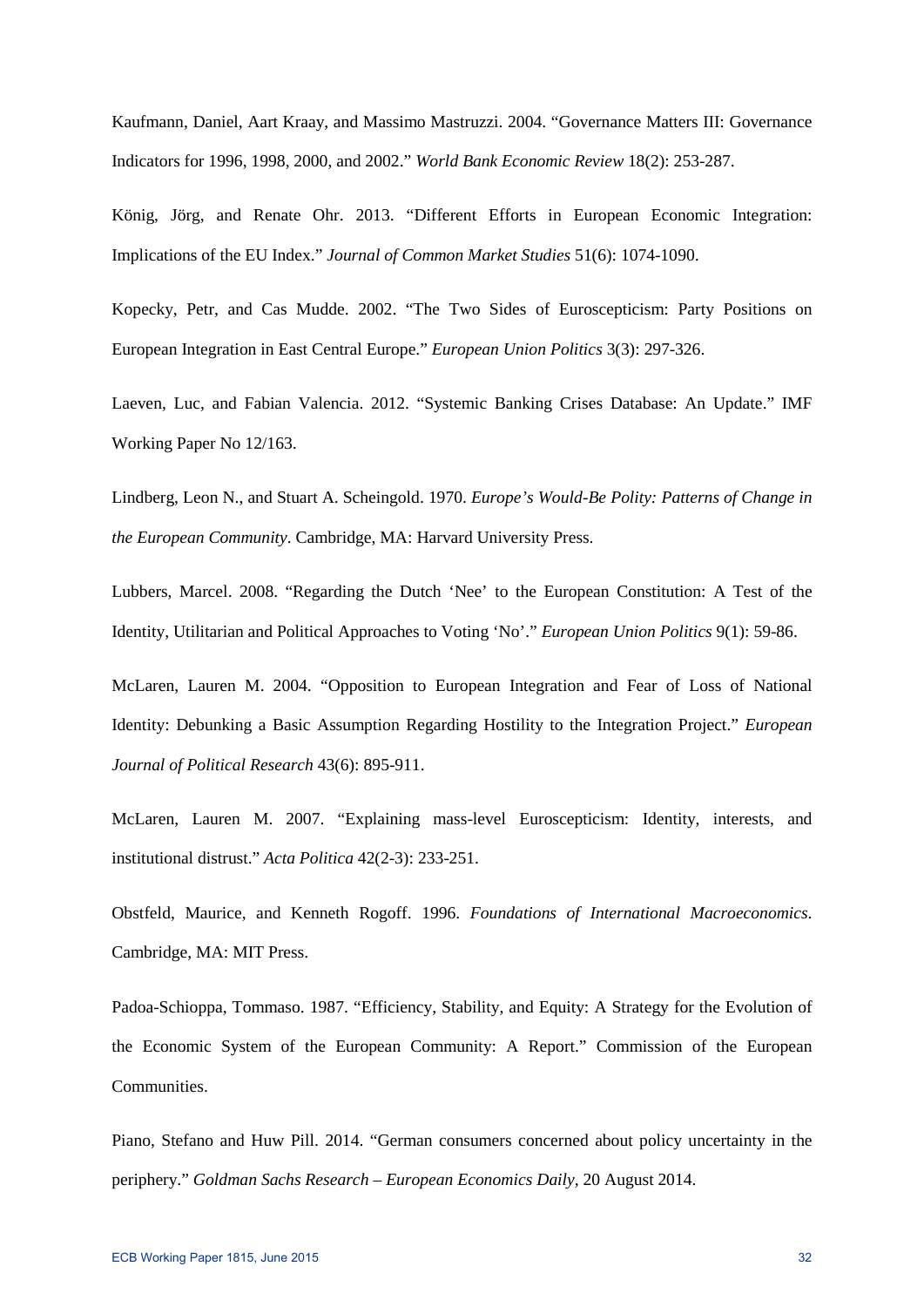Plümper, Thomas, and Eric Neumayer. 2010. "Model Specification in the Analysis of Spatial Dependence." *European Journal of Political Research* 49(3): 418-442.

Roth, Felix, Felicitas Nowak-Lehmann D., and Thomas Otter. 2013. "Crisis and Trust in National and European Union Institutions: Panel Evidence for the EU, 1999 to 2012." EUI RSCAS Working Paper 2013/31.

Rueda-Cantuche, José Manuel, Nuno Sousa, Valeria Andreoni, and Iñaki Arto. 2013. "The Single Market as an Engine for Employment through External Trade." *Journal of Common Market Studies* 51(5): 931-947.

Scharpf, Fritz W. 1999. *Governing in Europe*. Oxford: Oxford University Press.

Schuknecht, Ludger, Philippe Moutot, Philipp Rother, and Jürgen Stark, 2011. "The Stability and Growth Pact: Crisis and Reform." *ECB Occasional Paper Series* No 129.

Serricchio, Fabio, Myrto Tsakatika, and Lucia Quaglia, 2013. "Euroscepticism and the Global Financial Crisis." *Journal of Common Market Studies* 51(1): 51-64.

Szczerbiak, Aleks and Paul Taggart, 2008. *Opposing Europe? The Comparative Party Politics of Euroscepticism*. Oxford: Oxford University Press.

Van Klingeren, Marijn, Hajo G. Boomgaarden, and Claes H. de Vreese. 2013. "Going Soft or Staying Soft: Have Identity Factors Become More Important Than Economic Rationale when Explaining Euroscepticism?" *Journal of European Integration* 35(6): 689-704.

Van Rompuy, Herman. 2012. *Towards a Genuine Economic and Monetary Union*. 5 December 2012, available at http://www.consilium.europa.eu/uedocs/cms\_Data/docs/pressdata/en/ec/134069.pdf.

Vasilopoulou, Sofia, 2009. "Varieties of Euroscepticism: The Case of the European Extreme Right." *Journal of Contemporary European Research* 5(1): 3-23.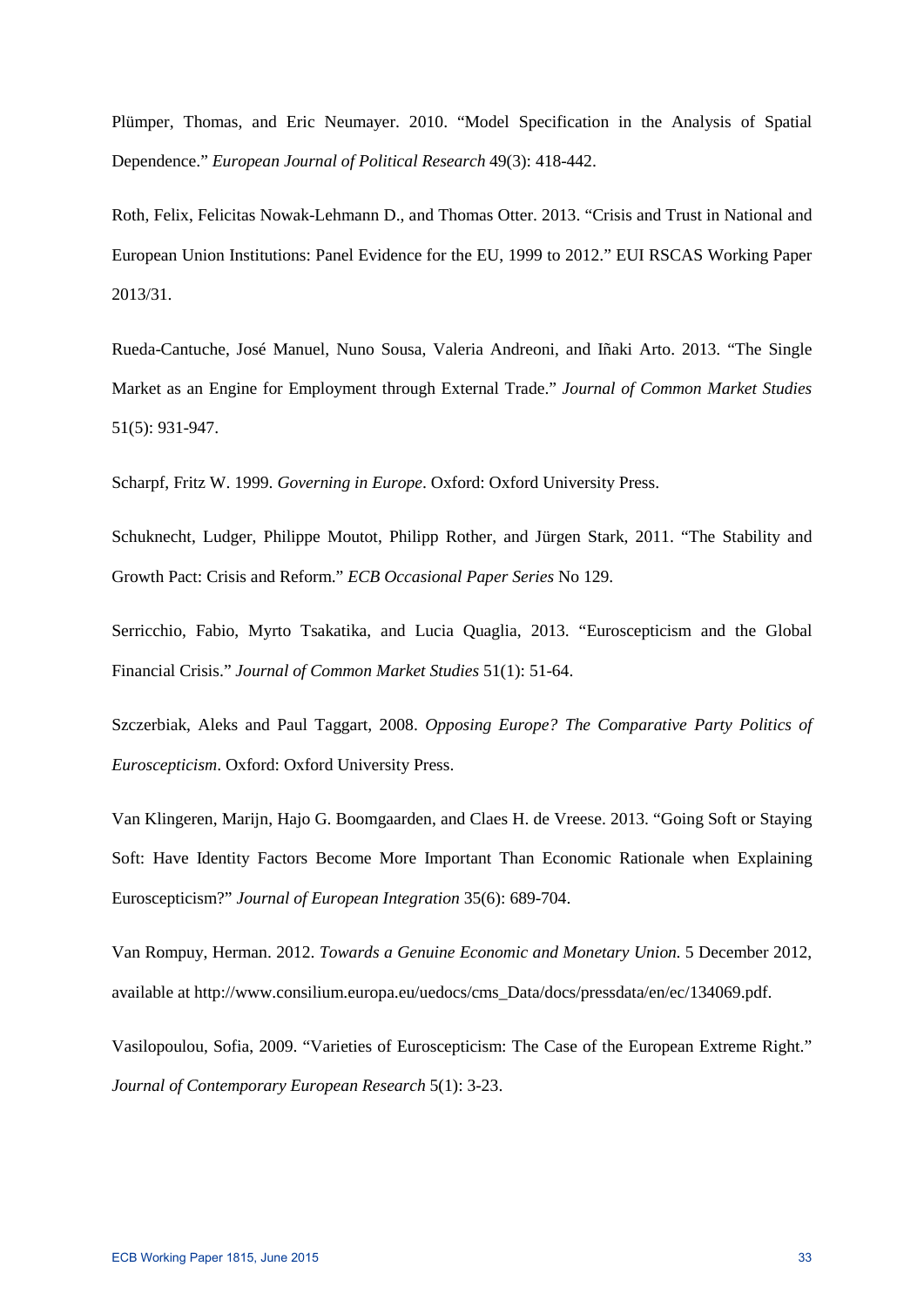# **Appendix: Robustness Checks**

| Variables                       | Model 1<br>Unem.<br>weighted by<br>pop. size | Model 2<br>Unem.<br>weighted by<br>distance | Model 3<br>Unem.<br>weighted by<br>trade shares | Model 4<br>Unem.<br>(unweighted<br>average) | Model 5<br>Unem. in<br>periphery<br>(unw. average) | Model 6<br>Unem. in<br>core countries<br>(unw. average) |
|---------------------------------|----------------------------------------------|---------------------------------------------|-------------------------------------------------|---------------------------------------------|----------------------------------------------------|---------------------------------------------------------|
| Lagged trust in EU              | $0.44***$                                    | $0.46***$                                   | $0.48***$                                       | $0.45***$                                   | $0.36***$                                          | $0.49***$                                               |
|                                 | (0.07)                                       | (0.07)                                      | (0.06)                                          | (0.07)                                      | (0.08)                                             | (0.06)                                                  |
| Unemployment (domestic)         | $-0.14$                                      | $-0.05$                                     | $-0.12$                                         | $-0.06$                                     | $-0.03$                                            | $-0.17$                                                 |
|                                 | (0.15)                                       | (0.15)                                      | (0.18)                                          | (0.15)                                      | (0.15)                                             | (0.16)                                                  |
| Unemployment in other countries | $-2.20***$                                   | $-1.53***$                                  | $-1.20***$                                      | $-1.54***$                                  | $-0.90***$                                         | $-0.96***$                                              |
|                                 | (0.32)                                       | (0.27)                                      | (0.35)                                          | (0.26)                                      | (0.13)                                             | (0.28)                                                  |
| Trust in national government    | $0.32***$                                    | $0.32***$                                   | $0.32***$                                       | $0.32***$                                   | $0.31***$                                          | $0.33***$                                               |
|                                 | (0.04)                                       | (0.04)                                      | (0.04)                                          | (0.04)                                      | (0.04)                                             | (0.04)                                                  |
| Exclusive national identity     | $-0.19*$                                     | $-0.17*$                                    | $-0.14$                                         | $-0.17*$                                    | $-0.22**$                                          | $-0.16*$                                                |
|                                 | (0.10)                                       | (0.10)                                      | (0.11)                                          | (0.10)                                      | (0.10)                                             | (0.09)                                                  |
| Ln GDPPC                        | 0.38                                         | 1.49                                        | $-8.99*$                                        | 2.07                                        | $10.12*$                                           | $-4.56$                                                 |
|                                 | (4.89)                                       | (4.92)                                      | (4.77)                                          | (4.99)                                      | (5.85)                                             | (4.75)                                                  |
| <b>GDP</b> Growth               | $-0.00$                                      | 0.03                                        | 0.09                                            | 0.02                                        | $-0.02$                                            | 0.07                                                    |
|                                 | (0.06)                                       | (0.06)                                      | (0.07)                                          | (0.06)                                      | (0.06)                                             | (0.06)                                                  |
| Inflation rate                  | $-0.57***$                                   | $-0.54***$                                  | $-0.46**$                                       | $-0.54***$                                  | $-0.38***$                                         | $-0.48**$                                               |
|                                 | (0.17)                                       | (0.17)                                      | (0.19)                                          | (0.17)                                      | (0.13)                                             | (0.20)                                                  |
| Ln population size              | 8.48                                         | 10.58                                       | $-4.87$                                         | 10.87                                       | 12.48                                              | 3.18                                                    |
|                                 | (9.06)                                       | (8.95)                                      | (12.16)                                         | (8.91)                                      | (10.69)                                            | (10.47)                                                 |
| Financial stress index          | $-0.70$                                      | 1.93                                        | 3.58                                            | 1.90                                        | 0.80                                               | 3.30                                                    |
|                                 | (2.32)                                       | (2.37)                                      | (2.55)                                          | (2.35)                                      | (2.05)                                             | (2.41)                                                  |
| Programme country               | $-7.17***$                                   | $-7.19***$                                  | $-5.80***$                                      | $-7.25***$                                  | $-7.01***$                                         | $-6.63***$                                              |
|                                 | (2.18)                                       | (2.02)                                      | (2.09)                                          | (2.04)                                      | (2.26)                                             | (1.94)                                                  |
| Constant                        | $-31.96$                                     | $-64.63$                                    | 102.08                                          | $-68.53$                                    | $-105.17$                                          | 14.06                                                   |
|                                 | (81.15)                                      | (81.03)                                     | (107.13)                                        | (80.71)                                     | (98.37)                                            | (93.19)                                                 |
| Fixed effects                   | yes                                          | yes                                         | yes                                             | yes                                         | yes                                                | yes                                                     |
| R-squared                       | 0.78                                         | 0.78                                        | 0.75                                            | 0.78                                        | 0.80                                               | 0.75                                                    |
| <b>Observations</b>             | 285                                          | 285                                         | 278                                             | 285                                         | 285                                                | 285                                                     |
| Number of countries             | 28                                           | 28                                          | 28                                              | 28                                          | 28                                                 | 28                                                      |

Table A1. Robustness checks using alternative weights for the unemployment rates of other countries.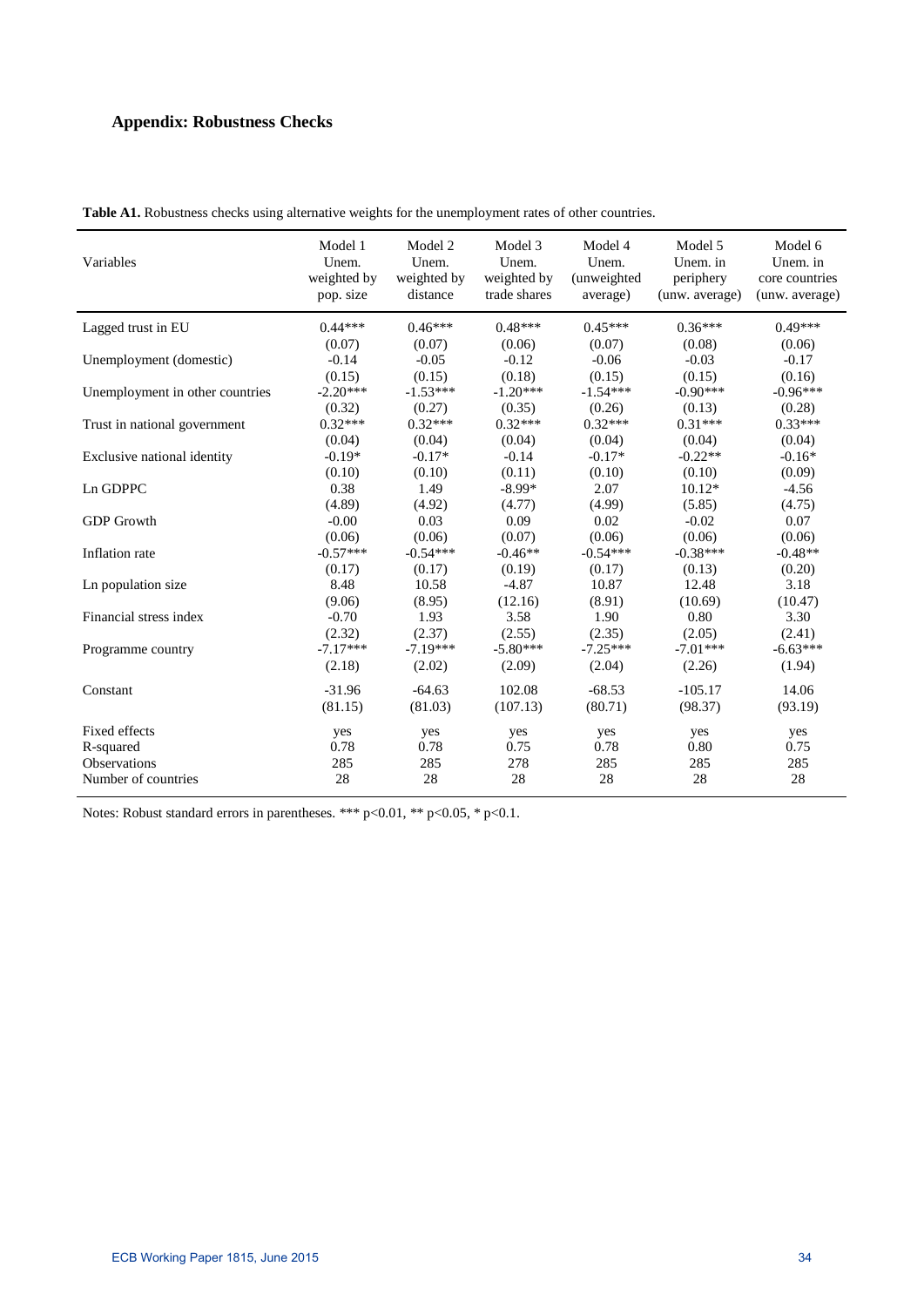**Table A2.** Robustness checks using alternative weights for the debt levels of other countries.

| Variables                          | Model 1<br>Debt<br>weighted by<br>pop. size | Model 2<br>Debt<br>weighted by<br>distance | Model 3<br>Debt<br>weighted by<br>trade shares | Model 4<br>Debt<br>(unweighted<br>average) | Model 5<br>Debt in<br>periphery<br>(unw. average) | Model 6<br>Debt in<br>core countries<br>(unw. average) |
|------------------------------------|---------------------------------------------|--------------------------------------------|------------------------------------------------|--------------------------------------------|---------------------------------------------------|--------------------------------------------------------|
| Lagged trust in EU                 | $0.39***$                                   | $0.38***$                                  | $0.38***$                                      | $0.38***$                                  | $0.36***$                                         | $0.38***$                                              |
|                                    | (0.07)                                      | (0.07)                                     | (0.06)                                         | (0.07)                                     | (0.07)                                            | (0.07)                                                 |
| Government debt (domestic)         | $-0.05$                                     | $-0.06$                                    | $-0.07$                                        | $-0.06$                                    | $-0.05$                                           | $-0.08$                                                |
|                                    | (0.05)                                      | (0.05)                                     | (0.06)                                         | (0.05)                                     | (0.06)                                            | (0.05)                                                 |
| Government debt in other countries | $-0.34***$                                  | $-0.32***$                                 | $-0.34***$                                     | $-0.32***$                                 | $-0.19***$                                        | $-0.33***$                                             |
|                                    | (0.05)                                      | (0.05)                                     | (0.06)                                         | (0.05)                                     | (0.04)                                            | (0.05)                                                 |
| Trust in national government       | $0.30***$                                   | $0.30***$                                  | $0.30***$                                      | $0.30***$                                  | $0.30***$                                         | $0.30***$                                              |
|                                    | (0.05)                                      | (0.05)                                     | (0.05)                                         | (0.05)                                     | (0.05)                                            | (0.05)                                                 |
| Exclusive national identity        | $-0.17*$                                    | $-0.16$                                    | $-0.09$                                        | $-0.16$                                    | $-0.20*$                                          | $-0.16$                                                |
|                                    | (0.10)                                      | (0.10)                                     | (0.11)                                         | (0.10)                                     | (0.11)                                            | (0.10)                                                 |
| Ln GDPPC                           | $8.40*$                                     | 2.36                                       | 2.86                                           | 2.74                                       | $11.13**$                                         | 1.45                                                   |
|                                    | (4.81)                                      | (5.02)                                     | (5.07)                                         | (5.03)                                     | (5.41)                                            | (4.97)                                                 |
| <b>GDP</b> Growth                  | $-0.00$                                     | $-0.00$                                    | 0.05                                           | $-0.01$                                    | $-0.00$                                           | $-0.01$                                                |
|                                    | (0.05)                                      | (0.05)                                     | (0.06)                                         | (0.05)                                     | (0.06)                                            | (0.05)                                                 |
| Inflation rate                     | $-0.52***$                                  | $-0.42***$                                 | $-0.51***$                                     | $-0.42***$                                 | $-0.46***$                                        | $-0.43***$                                             |
|                                    | (0.12)                                      | (0.11)                                     | (0.14)                                         | (0.11)                                     | (0.12)                                            | (0.11)                                                 |
| Ln population size                 | 12.39                                       | 1.86                                       | 26.42                                          | 0.96                                       | 18.68                                             | $-0.68$                                                |
|                                    | (9.72)                                      | (9.54)                                     | (15.79)                                        | (9.50)                                     | (11.86)                                           | (9.41)                                                 |
| Financial stress index             | 3.88*                                       | 3.13                                       | $6.23**$                                       | 3.02                                       | 1.78                                              | $3.37*$                                                |
|                                    | (1.99)                                      | (1.99)                                     | (2.30)                                         | (1.97)                                     | (2.14)                                            | (1.95)                                                 |
| Programme country                  | $-5.48**$                                   | $-5.55**$                                  | $-3.14$                                        | $-5.59**$                                  | $-5.48**$                                         | $-5.04**$                                              |
|                                    | (2.24)                                      | (2.24)                                     | (2.66)                                         | (2.20)                                     | (2.56)                                            | (2.18)                                                 |
| Constant                           | $-85.72$                                    | 23.21                                      | $-198.39$                                      | 30.43                                      | $-154.17$                                         | 48.45                                                  |
|                                    | (88.44)                                     | (86.08)                                    | (142.73)                                       | (85.92)                                    | (108.55)                                          | (85.13)                                                |
| Fixed effects                      | yes                                         | yes                                        | yes                                            | yes                                        | yes                                               | yes                                                    |
| R-squared                          | 0.81                                        | 0.81                                       | 0.79                                           | 0.81                                       | 0.80                                              | 0.81                                                   |
| <b>Observations</b>                | 285                                         | 285                                        | 278                                            | 285                                        | 285                                               | 285                                                    |
| Number of countries                | 28                                          | 28                                         | 28                                             | 28                                         | 28                                                | 28                                                     |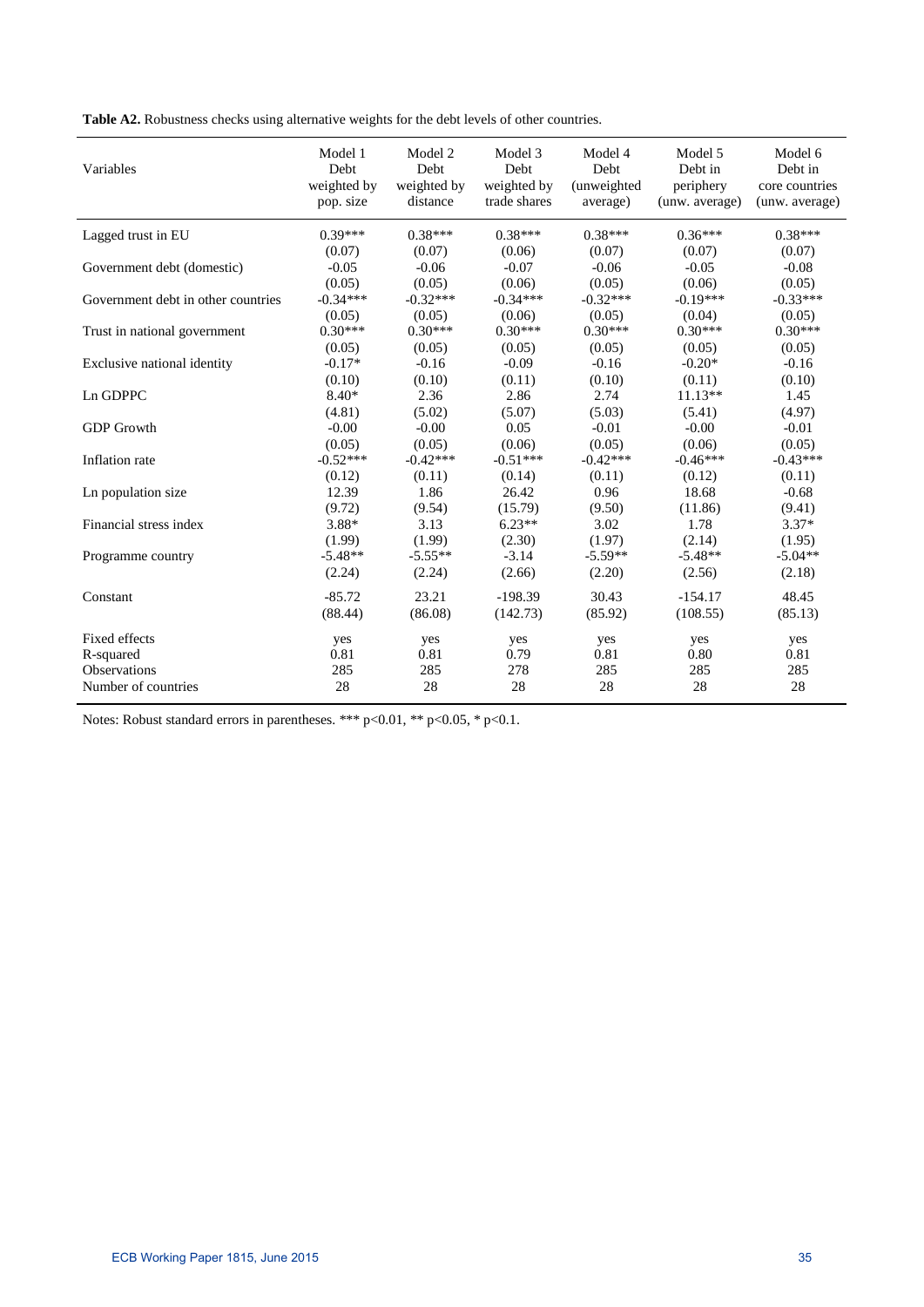| Variables                          | Model 1<br>Unem. | Model 2<br>Debt |
|------------------------------------|------------------|-----------------|
|                                    | 1-year lagged    | 1-year lagged   |
| Lagged trust in EU                 | $0.46***$        | $0.37***$       |
|                                    | (0.07)           | (0.07)          |
| Unemployment (domestic)            | 0.08             |                 |
|                                    | (0.18)           |                 |
| Unemployment in other countries    | $-3.79***$       |                 |
|                                    | (0.47)           |                 |
| Government debt (domestic)         |                  | $-0.05$         |
|                                    |                  | (0.05)          |
| Government debt in other countries |                  | $-0.36***$      |
|                                    |                  | (0.07)          |
| Trust in national government       | $0.36***$        | $0.33***$       |
|                                    | (0.04)           | (0.04)          |
| Exclusive national identity        | $-0.14$          | $-0.17$         |
|                                    | (0.11)           | (0.11)          |
| Ln GDPPC                           | 9.92**           | 11.57**         |
|                                    | (4.63)           | (4.95)          |
| <b>GDP</b> Growth                  | $-0.01$          | $-0.05$         |
|                                    | (0.05)           | (0.04)          |
| Inflation rate                     | $-0.18$          | $-0.09$         |
|                                    | (0.19)           | (0.20)          |
| Ln population size                 | 18.04*           | 13.07           |
|                                    | (10.44)          | (12.55)         |
| Financial stress index             | $-10.67***$      | $-2.98$         |
|                                    | (2.81)           | (2.26)          |
| Programme country                  | $-7.11***$       | $-5.30**$       |
|                                    | (1.87)           | (2.19)          |
| Constant                           | $-142.02$        | $-99.61$        |
|                                    | (91.61)          | (110.38)        |
| Fixed effects                      | yes              | yes             |
| R-squared                          | 0.78             | 0.80            |
| Observations                       | 282              | 282             |
| Number of countries                | 28               | 28              |
|                                    |                  |                 |

**Table A3.** Robustness checks using 1-year lagged values of unemployment and debt.

Notes: All economic explanatory variables (i.e. unemployment rates, debt levels, GDPPC, GDP growth, and inflation) are lagged by 1 year. Robust standard errors in parentheses. \*\*\* p<0.01, \*\* p<0.05, \* p<0.1.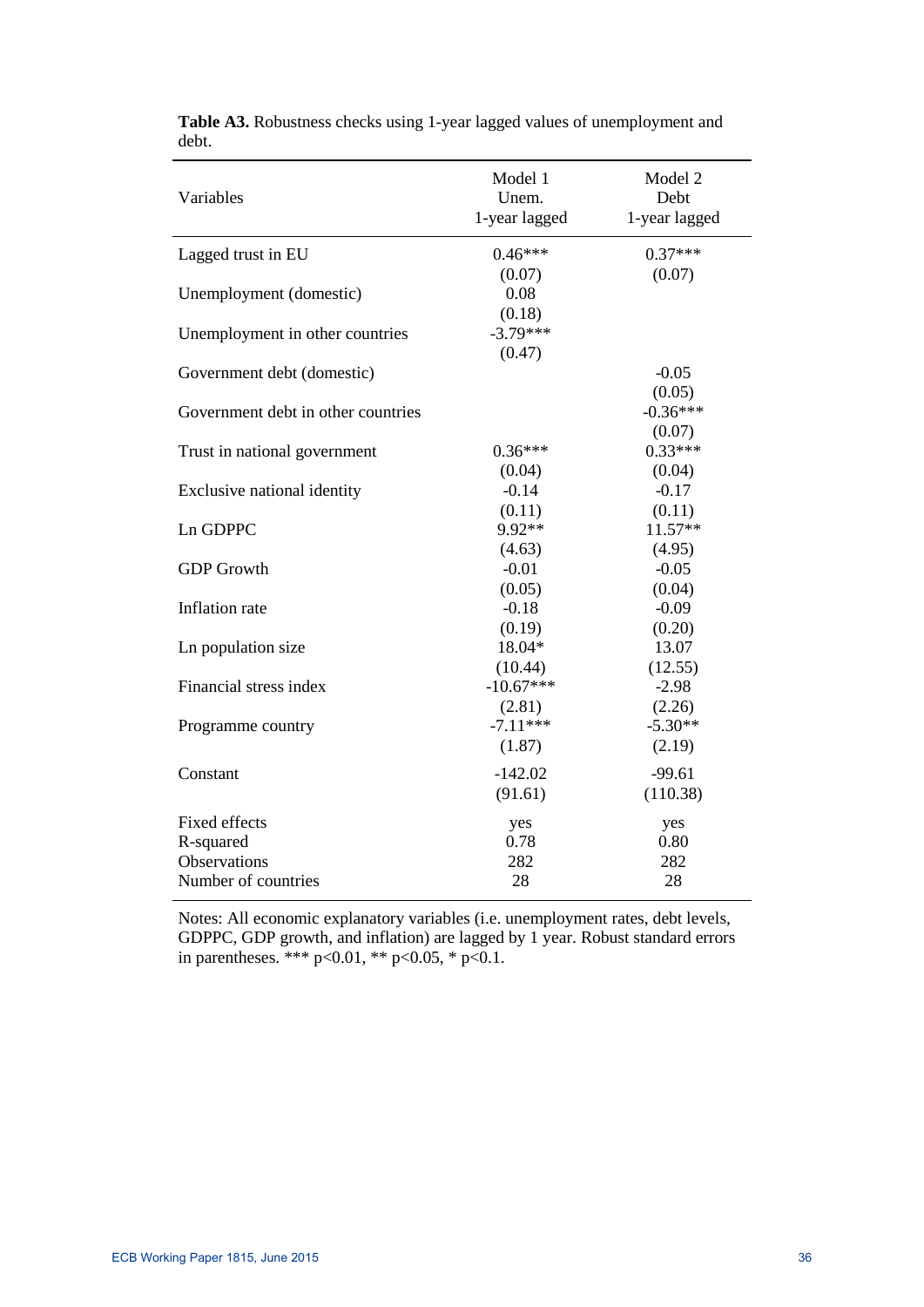| Variables                          | Model 1              | Model 2              | Model 3              | Model 4              |
|------------------------------------|----------------------|----------------------|----------------------|----------------------|
|                                    | Unem.                | Debt                 | Unem.                | Debt                 |
|                                    | Image of the EU      | Image of the EU      | Trust in EU inst.    | Trust in EU inst.    |
| Lagged image of the EU             | $0.44***$            | $0.40***$            |                      |                      |
| Lagged trust in EU institutions    | (0.08)               | (0.09)               | $0.43***$<br>(0.05)  | $0.40***$<br>(0.06)  |
| Unemployment (domestic)            | $-0.32**$<br>(0.12)  |                      | $-0.36**$<br>(0.15)  |                      |
| Unemployment in other countries    | $-1.57***$<br>(0.21) |                      | $-1.57***$<br>(0.26) |                      |
| Government debt (domestic)         |                      | $-0.04$<br>(0.05)    |                      | $-0.03$<br>(0.04)    |
| Government debt in other countries |                      | $-0.19***$<br>(0.04) |                      | $-0.19***$<br>(0.04) |
| Trust in national government       | $0.14***$            | $0.15***$            | $0.21***$            | $0.23***$            |
|                                    | (0.04)               | (0.04)               | (0.05)               | (0.05)               |
| Exclusive national identity        | $-0.00$              | 0.01                 | $-0.27***$           | $-0.26***$           |
|                                    | (0.08)               | (0.07)               | (0.07)               | (0.07)               |
| Ln GDPPC                           | $-5.18$              | 3.05                 | $-11.55***$          | $-9.05**$            |
|                                    | (3.43)               | (4.01)               | (3.30)               | (3.34)               |
| <b>GDP</b> Growth                  | 0.02                 | 0.04                 | $0.19*$              | $0.20**$             |
|                                    | (0.03)               | (0.03)               | (0.10)               | (0.09)               |
| Inflation rate                     | $-0.65***$           | $-0.50***$           | $-0.89***$           | $-0.57**$            |
|                                    | (0.14)               | (0.10)               | (0.26)               | (0.21)               |
| Ln population size                 | $-26.45**$           | $-16.80$             | 18.82*               | 20.50**              |
|                                    | (9.89)               | (11.82)              | (9.42)               | (9.11)               |
| Financial stress index             | 1.78                 | $4.22*$              | 0.06                 | 2.93                 |
|                                    | (1.94)               | (2.16)               | (1.81)               | (1.70)               |
| Programme country                  | $-7.21***$           | $-7.05***$           | $-5.57***$           | $-5.94***$           |
|                                    | (2.15)               | (1.32)               | (1.59)               | (1.59)               |
| Constant                           | 311.67***            | 199.23               | $-85.22$             | $-110.12$            |
|                                    | (94.42)              | (118.05)             | (77.98)              | (80.08)              |
| Fixed effects                      | yes                  | yes                  | yes                  | yes                  |
| R-squared                          | 0.81                 | 0.81                 | 0.87                 | 0.88                 |
| Observations                       | 255                  | 255                  | 182                  | 182                  |
| Number of countries                | 28                   | 28                   | 17                   | 17                   |

**Table A4.** Robustness checks using alternative dependent variables.

Notes: All economic explanatory variables (i.e. unemployment rates, debt levels, GDPPC, GDP growth, and inflation) are lagged by 1 year. Robust standard errors in parentheses. \*\*\* p<0.01, \*\* p<0.05, \* p<0.1.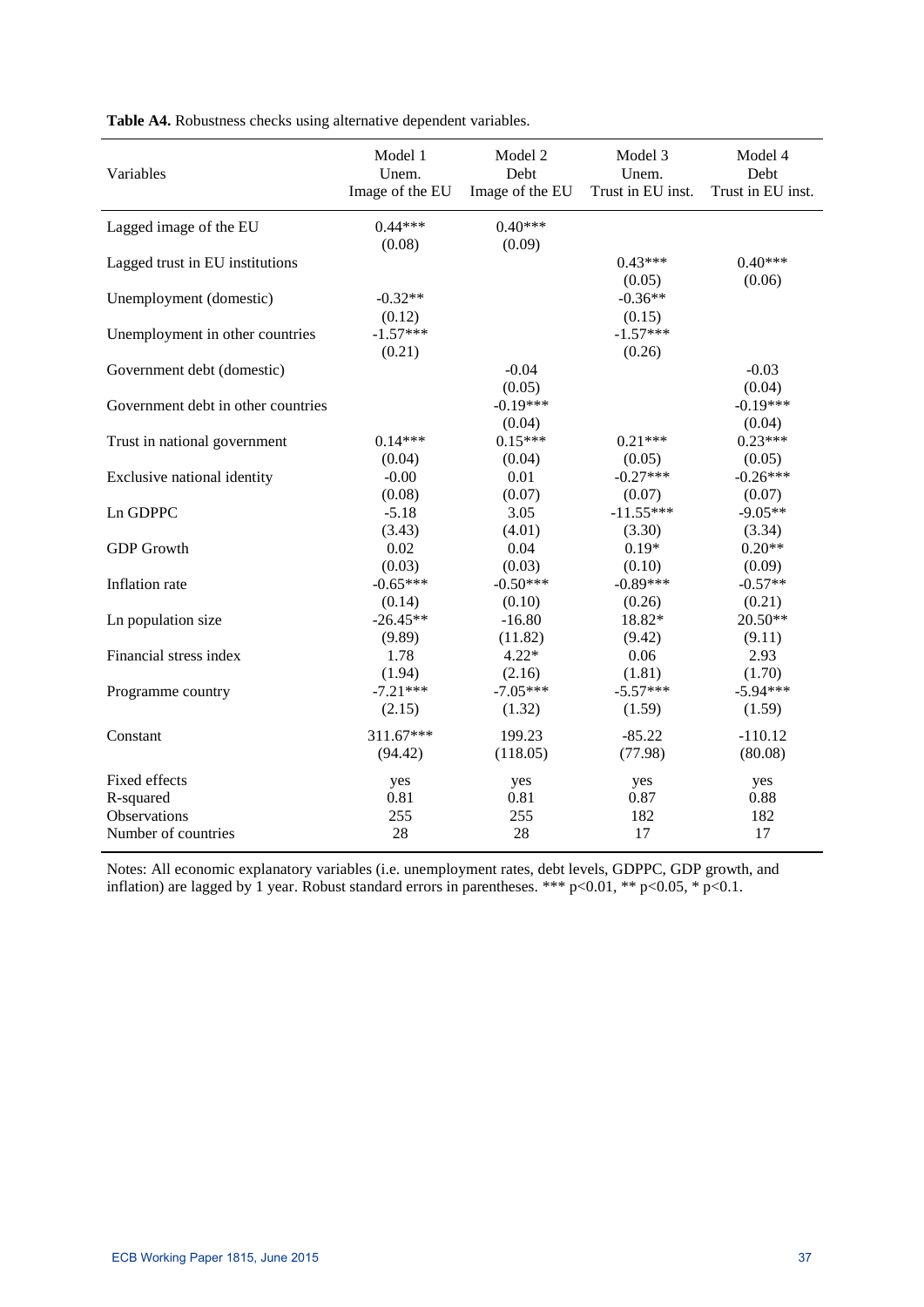| Variables                          | Model 1<br>Control for<br>structural<br>deficit | Model 2<br>Control for<br>interest<br>rates | Model 3<br>Control for<br>economic<br>integration | Model 6<br>Control for<br>importance<br>of immi-<br>gration | Model 7<br>Control for<br>input<br>legitimacy | Model 8<br>Control for<br>gov.<br>effect-<br>tiveness | Model 9<br>Control for<br>banking<br>crisis | Model 10<br>Control for<br>financial<br>and debt<br>crisis | Model 11<br>Control for<br>time trend | Model 12<br>Control for<br>cubic time<br>trend |
|------------------------------------|-------------------------------------------------|---------------------------------------------|---------------------------------------------------|-------------------------------------------------------------|-----------------------------------------------|-------------------------------------------------------|---------------------------------------------|------------------------------------------------------------|---------------------------------------|------------------------------------------------|
| Lagged trust in EU                 | $0.33***$                                       | $0.42***$                                   | $0.37***$                                         | $0.40***$                                                   | $0.26***$                                     | $0.41***$                                             | $0.42***$                                   | $0.43***$                                                  | $0.44***$                             | $0.39***$                                      |
|                                    | (0.08)                                          | (0.07)                                      | (0.08)                                            | (0.07)                                                      | (0.07)                                        | (0.07)                                                | (0.07)                                      | (0.07)                                                     | (0.07)                                | (0.08)                                         |
| Unemployment (domestic)            | $-0.19$                                         | $-0.16$                                     | $-0.19$                                           | $-0.13$                                                     | $-0.18$                                       | $-0.13$                                               | $-0.12$                                     | $-0.11$                                                    | $-0.20$                               | $-0.14$                                        |
|                                    | (0.17)                                          | (0.16)                                      | (0.18)                                            | (0.13)                                                      | (0.19)                                        | (0.16)                                                | (0.13)                                      | (0.15)                                                     | (0.15)                                | (0.14)                                         |
| Unemployment in other countries    | $-2.78***$                                      | $-2.73***$                                  | $-2.87***$                                        | $-2.69***$                                                  | $-3.06***$                                    | $-2.90***$                                            | $-2.44***$                                  | $-2.29***$                                                 | $-2.95***$                            | $-1.89***$                                     |
|                                    | (0.35)                                          | (0.34)                                      | (0.41)                                            | (0.36)                                                      | (0.35)                                        | (0.37)                                                | (0.44)                                      | (0.47)                                                     | (0.56)                                | (0.49)                                         |
| Trust in national government       | $0.35***$                                       | $0.32***$                                   | $0.32***$                                         | $0.33***$                                                   | $0.26***$                                     | $0.33***$                                             | $0.32***$                                   | $0.32***$                                                  | $0.32***$                             | $0.32***$                                      |
|                                    | (0.05)                                          | (0.04)                                      | (0.05)                                            | (0.04)                                                      | (0.05)                                        | (0.04)                                                | (0.04)                                      | (0.04)                                                     | (0.04)                                | (0.04)                                         |
| Exclusive national identity        | $-0.19*$                                        | $-0.19*$                                    | 0.01                                              | $-0.13$                                                     | 0.01                                          | $-0.19*$                                              | $-0.21**$                                   | $-0.19*$                                                   | $-0.18*$                              | $-0.18$                                        |
|                                    | (0.10)                                          | (0.10)                                      | (0.13)                                            | (0.10)                                                      | (0.10)                                        | (0.11)                                                | (0.10)                                      | (0.10)                                                     | (0.10)                                | (0.12)                                         |
| Ln GDPPC                           | $-1.68$                                         | $-0.62$                                     | $-6.53$                                           | $-2.55$                                                     | $-2.64$                                       | 2.14                                                  | 1.89                                        | 3.61                                                       | $-2.92$                               | $-2.58$                                        |
|                                    | (4.80)                                          | (5.16)                                      | (5.26)                                            | (5.15)                                                      | (5.58)                                        | (4.99)                                                | (4.93)                                      | (4.84)                                                     | (6.15)                                | (6.77)                                         |
| <b>GDP</b> Growth                  | 0.00                                            | 0.00                                        | $-0.02$                                           | $-0.01$                                                     | $-0.01$                                       | $-0.01$                                               | 0.02                                        | $-0.01$                                                    | $-0.02$                               | $-0.03$                                        |
|                                    | (0.06)                                          | (0.06)                                      | (0.06)                                            | (0.06)                                                      | (0.05)                                        | (0.06)                                                | (0.06)                                      | (0.06)                                                     | (0.06)                                | (0.06)                                         |
| Inflation rate                     | $-0.60***$                                      | $-0.64***$                                  | $-0.60***$                                        | $-0.56***$                                                  | $-0.39**$                                     | $-0.68***$                                            | $-0.69***$                                  | $-0.60***$                                                 | $-0.66***$                            | $-0.47***$                                     |
|                                    | (0.13)                                          | (0.18)                                      | (0.19)                                            | (0.15)                                                      | (0.14)                                        | (0.18)                                                | (0.16)                                      | (0.17)                                                     | (0.17)                                | (0.14)                                         |
| Ln population size                 | $-15.87**$                                      | 5.56                                        | $-19.80$                                          | $-0.43$                                                     | $-5.45$                                       | 10.71                                                 | 13.24                                       | 10.74                                                      | 3.56                                  | $-5.56$                                        |
|                                    | (7.52)                                          | (7.73)                                      | (15.84)                                           | (7.39)                                                      | (15.19)                                       | (11.05)                                               | (8.77)                                      | (8.62)                                                     | (11.35)                               | (12.55)                                        |
| Financial stress index             | 1.28                                            | 2.35                                        | 2.34                                              | 2.10                                                        | 1.97                                          | 2.23                                                  | 4.60                                        | 4.70                                                       | 0.46                                  | $-1.05$                                        |
|                                    | (1.80)                                          | (2.01)                                      | (2.39)                                            | (2.31)                                                      | (2.19)                                        | (2.32)                                                | (3.52)                                      | (2.98)                                                     | (2.70)                                | (3.12)                                         |
| Programme country                  | $-7.64***$                                      | $-6.21**$                                   | $-7.42***$                                        | $-7.51***$                                                  | $-6.99***$                                    | $-7.26***$                                            | $-6.85***$                                  | $-7.01***$                                                 | $-7.20***$                            | $-7.37***$                                     |
|                                    | (1.73)                                          | (2.54)                                      | (1.91)                                            | (2.05)                                                      | (1.79)                                        | (1.77)                                                | (2.08)                                      | (2.10)                                                     | (2.29)                                | (2.40)                                         |
| Structural deficit                 | $-0.56***$                                      |                                             |                                                   |                                                             |                                               |                                                       |                                             |                                                            |                                       |                                                |
|                                    | (0.16)                                          |                                             |                                                   |                                                             |                                               |                                                       |                                             |                                                            |                                       |                                                |
| Interest rates on government bonds |                                                 | $-0.24$                                     |                                                   |                                                             |                                               |                                                       |                                             |                                                            |                                       |                                                |
|                                    |                                                 | (0.22)                                      |                                                   |                                                             |                                               |                                                       |                                             |                                                            |                                       |                                                |
| EU index of economic integration   |                                                 |                                             | $-0.07$                                           |                                                             |                                               |                                                       |                                             |                                                            |                                       |                                                |
|                                    |                                                 |                                             | (0.13)                                            |                                                             |                                               |                                                       |                                             |                                                            |                                       |                                                |
| Most important issue: immigration  |                                                 |                                             |                                                   | 0.07                                                        |                                               |                                                       |                                             |                                                            |                                       |                                                |
|                                    |                                                 |                                             |                                                   | (0.08)                                                      |                                               |                                                       |                                             |                                                            |                                       |                                                |
| Voice counts in the EU             |                                                 |                                             |                                                   |                                                             | $0.34***$                                     |                                                       |                                             |                                                            |                                       |                                                |
|                                    |                                                 |                                             |                                                   |                                                             | (0.07)                                        |                                                       |                                             |                                                            |                                       |                                                |
| Government effectiveness           |                                                 |                                             |                                                   |                                                             |                                               | 3.37                                                  |                                             |                                                            |                                       |                                                |

**Table A5.** Robustness checks controlling for additional variables.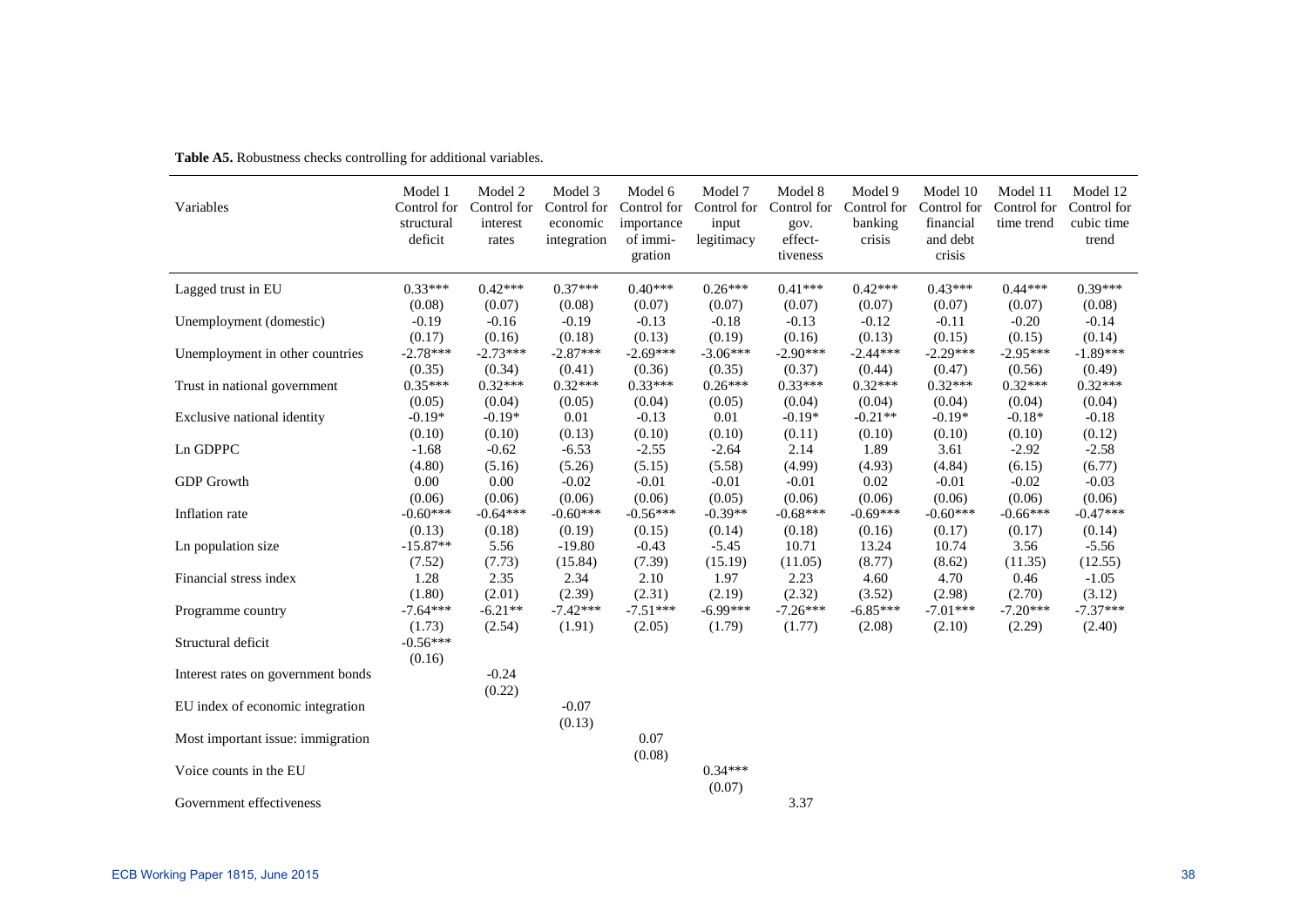| Banking crisis dummy                                              |                          |                          |                          |                          |                          | (2.28)                   | $-1.90$<br>(1.37)        |                          |                          |                          |
|-------------------------------------------------------------------|--------------------------|--------------------------|--------------------------|--------------------------|--------------------------|--------------------------|--------------------------|--------------------------|--------------------------|--------------------------|
| Financial and debt crisis dummy                                   |                          |                          |                          |                          |                          |                          |                          | $-1.85$<br>(1.26)        |                          |                          |
| Time                                                              |                          |                          |                          |                          |                          |                          |                          |                          | 0.21<br>(0.36)           | $3.10*$<br>(1.56)        |
| Time <sup>2</sup>                                                 |                          |                          |                          |                          |                          |                          |                          |                          |                          | $-0.26$<br>(0.24)        |
| Time <sup>3</sup>                                                 |                          |                          |                          |                          |                          |                          |                          |                          |                          | 0.00<br>(0.01)           |
| Constant                                                          | 201.44**<br>(76.33)      | 2.29<br>(68.63)          | 250.25*<br>(144.02)      | 58.73<br>(67.32)         | 100.87<br>(139.31)       | $-56.80$<br>(100.45)     | $-77.86$<br>(78.37)      | $-62.92$<br>(76.62)      | 26.50<br>(109.79)        | 93.20<br>(121.48)        |
| Fixed effects<br>R-squared<br>Observations<br>Number of countries | yes<br>0.81<br>270<br>28 | yes<br>0.79<br>276<br>27 | yes<br>0.77<br>206<br>24 | yes<br>0.80<br>270<br>28 | yes<br>0.80<br>227<br>27 | yes<br>0.72<br>257<br>27 | yes<br>0.79<br>285<br>28 | yes<br>0.79<br>285<br>28 | yes<br>0.79<br>285<br>28 | yes<br>0.81<br>285<br>28 |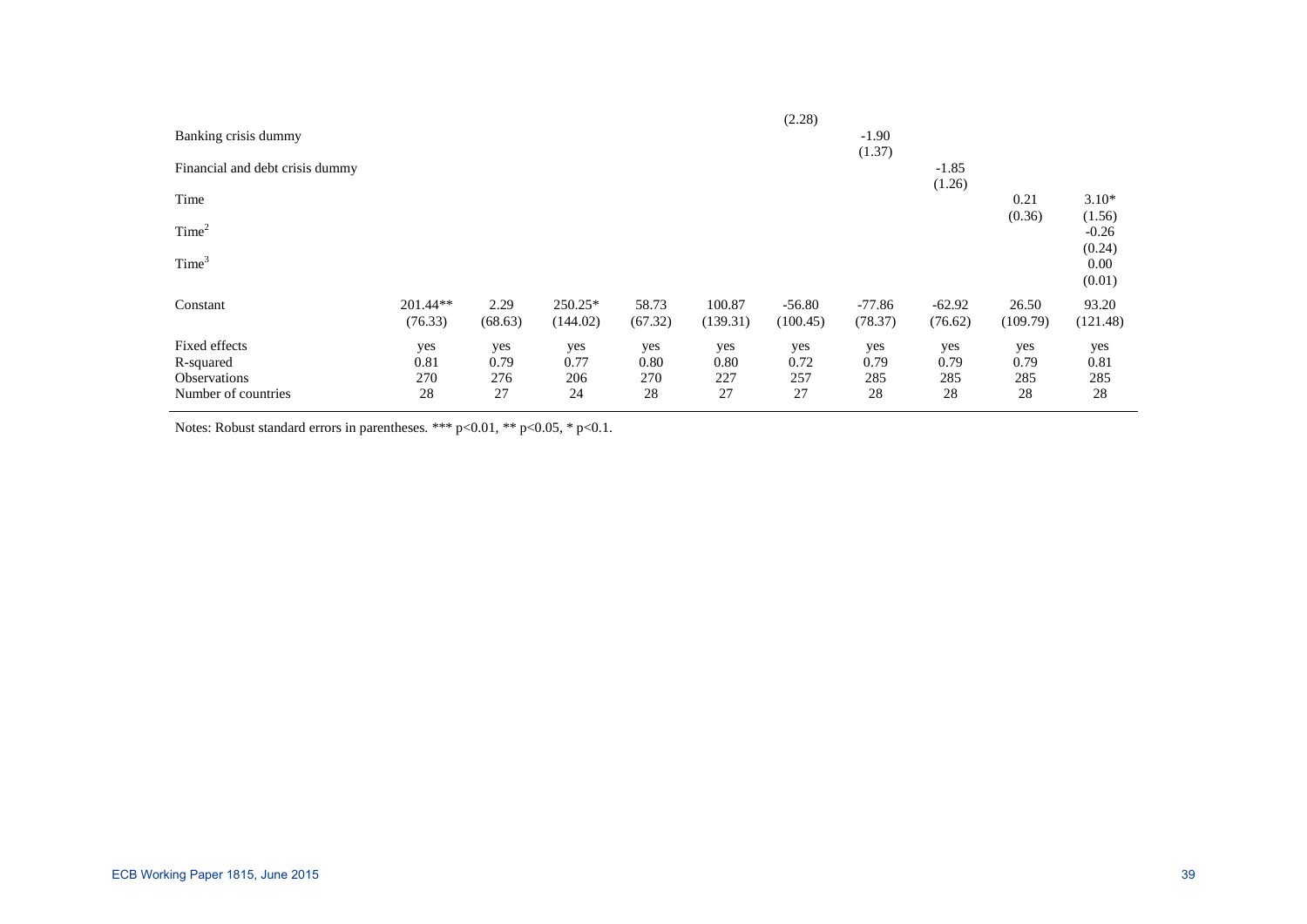| Variables                          | Model 1<br>Control for<br>structural<br>deficit | Model 2<br>Control for<br>interest<br>rates | Model 3<br>Control for<br>economic<br>integration | Model 6<br>Control for<br>importance<br>of immi-<br>gration | Model 7<br>Control for<br>input<br>legitimacy | Model 8<br>Control for<br>gov.<br>effect-<br>tiveness | Model 9<br>Control for<br>banking<br>crisis | Model 10<br>Control for<br>financial<br>and debt<br>crisis | Model 11<br>Control for<br>time trend | Model 12<br>Control for<br>cubic time<br>trend |
|------------------------------------|-------------------------------------------------|---------------------------------------------|---------------------------------------------------|-------------------------------------------------------------|-----------------------------------------------|-------------------------------------------------------|---------------------------------------------|------------------------------------------------------------|---------------------------------------|------------------------------------------------|
| Lagged trust in EU                 | $0.27***$                                       | $0.37***$                                   | $0.34***$                                         | $0.37***$                                                   | $0.24***$                                     | $0.36***$                                             | $0.39***$                                   | $0.39***$                                                  | $0.40***$                             | $0.37***$                                      |
| Government debt (domestic)         | (0.07)                                          | (0.07)                                      | (0.09)                                            | (0.07)                                                      | (0.08)                                        | (0.07)                                                | (0.07)                                      | (0.07)                                                     | (0.07)                                | (0.07)                                         |
|                                    | $-0.09*$                                        | $-0.06$                                     | $-0.07$                                           | $-0.04$                                                     | $-0.07$                                       | $-0.08$                                               | $-0.05$                                     | $-0.06$                                                    | $-0.09$                               | $-0.10$                                        |
|                                    | (0.05)                                          | (0.06)                                      | (0.05)                                            | (0.05)                                                      | (0.05)                                        | (0.06)                                                | (0.06)                                      | (0.05)                                                     | (0.06)                                | (0.07)                                         |
| Government debt in other countries | $-0.30***$                                      | $-0.32***$                                  | $-0.35***$                                        | $-0.32***$                                                  | $-0.33***$                                    | $-0.33***$                                            | $-0.31***$                                  | $-0.42***$                                                 | $-0.46***$                            | $-0.46***$                                     |
|                                    | (0.05)                                          | (0.06)                                      | (0.07)                                            | (0.05)                                                      | (0.06)                                        | (0.05)                                                | (0.06)                                      | (0.08)                                                     | (0.07)                                | (0.09)                                         |
| Trust in national government       | $0.31***$                                       | $0.29***$                                   | $0.30***$                                         | $0.30***$                                                   | $0.24***$                                     | $0.29***$                                             | $0.29***$                                   | $0.30***$                                                  | $0.30***$                             | $0.30***$                                      |
|                                    | (0.05)                                          | (0.05)                                      | (0.05)                                            | (0.05)                                                      | (0.06)                                        | (0.05)                                                | (0.05)                                      | (0.05)                                                     | (0.04)                                | (0.05)                                         |
| Exclusive national identity        | $-0.18*$                                        | $-0.17$                                     | $-0.00$                                           | $-0.12$                                                     | 0.04                                          | $-0.14$                                               | $-0.18$                                     | $-0.17*$                                                   | $-0.13$                               | $-0.17$                                        |
|                                    | (0.09)                                          | (0.10)                                      | (0.13)                                            | (0.11)                                                      | (0.10)                                        | (0.11)                                                | (0.11)                                      | (0.10)                                                     | (0.11)                                | (0.12)                                         |
| Ln GDPPC                           | $8.63*$                                         | 8.04                                        | 3.43                                              | 8.11                                                        | 8.61                                          | $10.56**$                                             | 9.78**                                      | 7.23                                                       | $-5.40$                               | $-6.04$                                        |
|                                    | (4.47)                                          | (4.96)                                      | (5.59)                                            | (5.11)                                                      | (6.03)                                        | (4.84)                                                | (4.73)                                      | (4.45)                                                     | (6.38)                                | (7.15)                                         |
| <b>GDP</b> Growth                  | 0.03                                            | 0.02                                        | 0.01                                              | 0.01                                                        | 0.03                                          | 0.02                                                  | 0.02                                        | 0.00                                                       | $-0.01$                               | $-0.04$                                        |
|                                    | (0.06)                                          | (0.05)                                      | (0.06)                                            | (0.06)                                                      | (0.05)                                        | (0.06)                                                | (0.06)                                      | (0.05)                                                     | (0.05)                                | (0.06)                                         |
| Inflation rate                     | $-0.52***$                                      | $-0.56***$                                  | $-0.55***$                                        | $-0.50***$                                                  | $-0.32**$                                     | $-0.61***$                                            | $-0.57***$                                  | $-0.60***$                                                 | $-0.48***$                            | $-0.43***$                                     |
|                                    | (0.12)                                          | (0.13)                                      | (0.11)                                            | (0.11)                                                      | (0.13)                                        | (0.13)                                                | (0.11)                                      | (0.12)                                                     | (0.12)                                | (0.12)                                         |
| Ln population size                 | $-5.71$                                         | 12.63                                       | $-1.93$                                           | 11.02                                                       | 9.09                                          | 16.46                                                 | 16.71                                       | 13.65                                                      | $-7.44$                               | $-7.83$                                        |
|                                    | (8.05)                                          | (9.32)                                      | (14.03)                                           | (8.60)                                                      | (13.29)                                       | (11.77)                                               | (10.68)                                     | (9.79)                                                     | (14.04)                               | (14.71)                                        |
| Financial stress index             | 5.85***                                         | $6.92***$                                   | 5.98**                                            | 5.98**                                                      | $7.23***$                                     | $8.20***$                                             | $6.32*$                                     | $-0.10$                                                    | 3.32                                  | $-1.47$                                        |
|                                    | (1.88)                                          | (1.90)                                      | (2.28)                                            | (2.24)                                                      | (2.20)                                        | (2.09)                                                | (3.42)                                      | (2.95)                                                     | (2.18)                                | (3.03)                                         |
| Programme country                  | $-4.71**$                                       | $-3.90$                                     | $-4.61**$                                         | $-5.74**$                                                   | $-4.04*$                                      | $-3.58$                                               | $-5.04**$                                   | $-4.97**$                                                  | $-5.16**$                             | $-5.35**$                                      |
|                                    | (2.20)                                          | (2.87)                                      | (2.18)                                            | (2.09)                                                      | (2.21)                                        | (2.70)                                                | (2.35)                                      | (2.28)                                                     | (2.00)                                | (2.07)                                         |
| Structural deficit                 | $-0.63***$<br>(0.17)                            |                                             |                                                   |                                                             |                                               |                                                       |                                             |                                                            |                                       |                                                |
| Interest rates on government bonds |                                                 | $-0.26$<br>(0.22)                           |                                                   |                                                             |                                               |                                                       |                                             |                                                            |                                       |                                                |
| EU index of economic integration   |                                                 |                                             | 0.09<br>(0.13)                                    |                                                             |                                               |                                                       |                                             |                                                            |                                       |                                                |
| Most important issue: immigration  |                                                 |                                             |                                                   | 0.03<br>(0.08)                                              |                                               |                                                       |                                             |                                                            |                                       |                                                |
| Voice counts in the EU             |                                                 |                                             |                                                   |                                                             | $0.30***$<br>(0.07)                           |                                                       |                                             |                                                            |                                       |                                                |
| Government effectiveness           |                                                 |                                             |                                                   |                                                             |                                               | 3.40<br>(2.20)                                        |                                             |                                                            |                                       |                                                |
| Banking crisis dummy               |                                                 |                                             |                                                   |                                                             |                                               |                                                       | $-0.45$                                     |                                                            |                                       |                                                |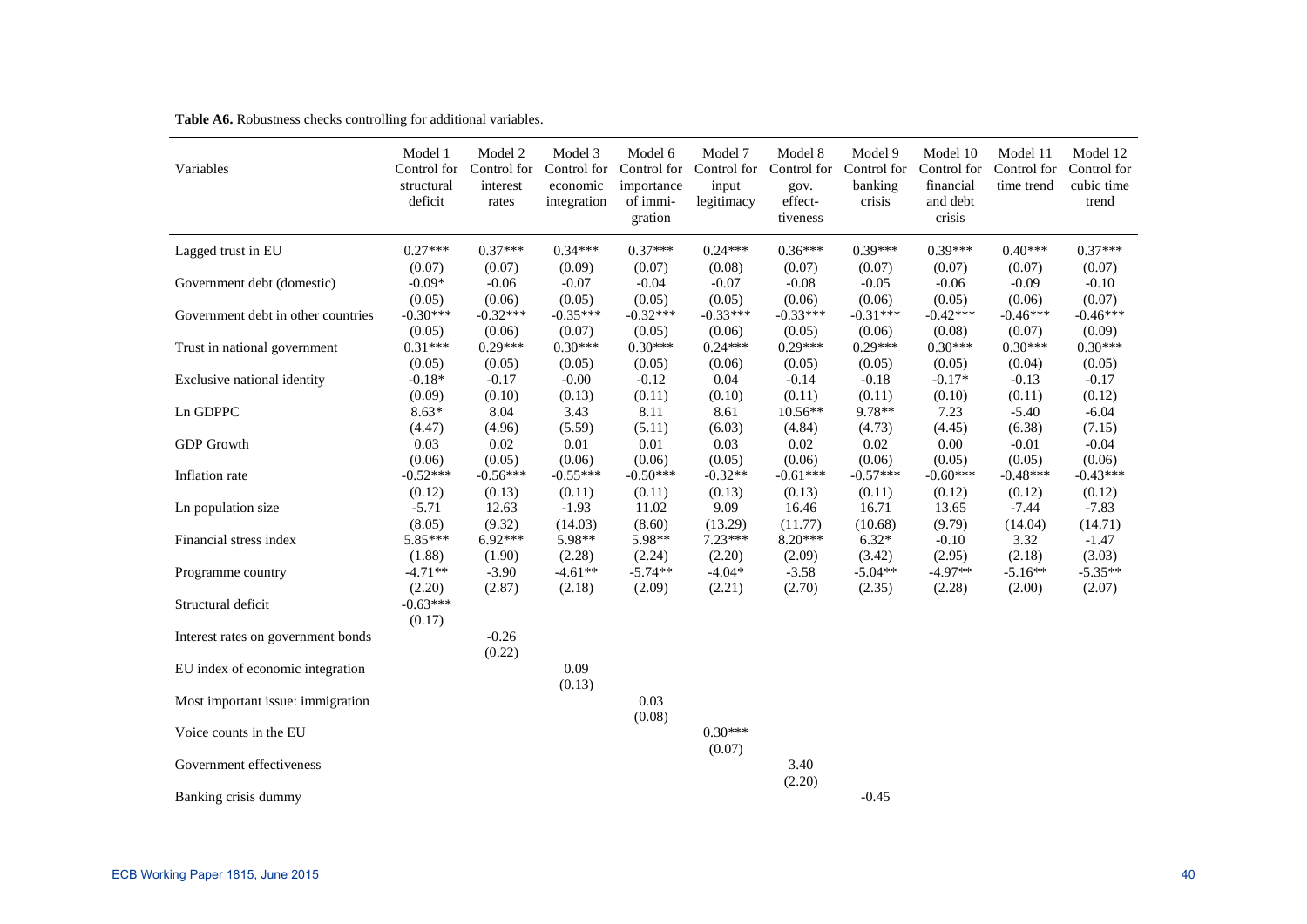|                                 |         |          |          |          |          |           | (1.77)    |          |          |          |
|---------------------------------|---------|----------|----------|----------|----------|-----------|-----------|----------|----------|----------|
| Financial and debt crisis dummy |         |          |          |          |          |           |           | $3.83**$ |          |          |
|                                 |         |          |          |          |          |           |           | (1.58)   |          |          |
| Time                            |         |          |          |          |          |           |           |          | $1.07**$ | $-1.88$  |
|                                 |         |          |          |          |          |           |           |          | (0.45)   | (1.85)   |
| Time <sup>2</sup>               |         |          |          |          |          |           |           |          |          | 0.53     |
|                                 |         |          |          |          |          |           |           |          |          | (0.33)   |
| Time <sup>3</sup>               |         |          |          |          |          |           |           |          |          | $-0.03*$ |
|                                 |         |          |          |          |          |           |           |          |          | (0.01)   |
| Constant                        | 81.20   | $-86.35$ | 52.18    | $-75.05$ | $-65.14$ | $-132.67$ | $-130.63$ | $-87.18$ | 137.01   | 151.56   |
|                                 | (75.76) | (84.81)  | (127.59) | (78.31)  | (122.71) | (106.52)  | (96.37)   | (88.13)  | (138.95) | (151.32) |
| Fixed effects                   | yes     | yes      | yes      | yes      | yes      | yes       | yes       | yes      | yes      | yes      |
| R-squared                       | 0.82    | 0.81     | 0.78     | 0.81     | 0.80     | 0.75      | 0.80      | 0.81     | 0.81     | 0.82     |
| <b>Observations</b>             | 270     | 276      | 206      | 270      | 227      | 257       | 285       | 285      | 285      | 285      |
| Number of countries             | 28      | 27       | 24       | 28       | 27       | 27        | 28        | 28       | 28       | 28       |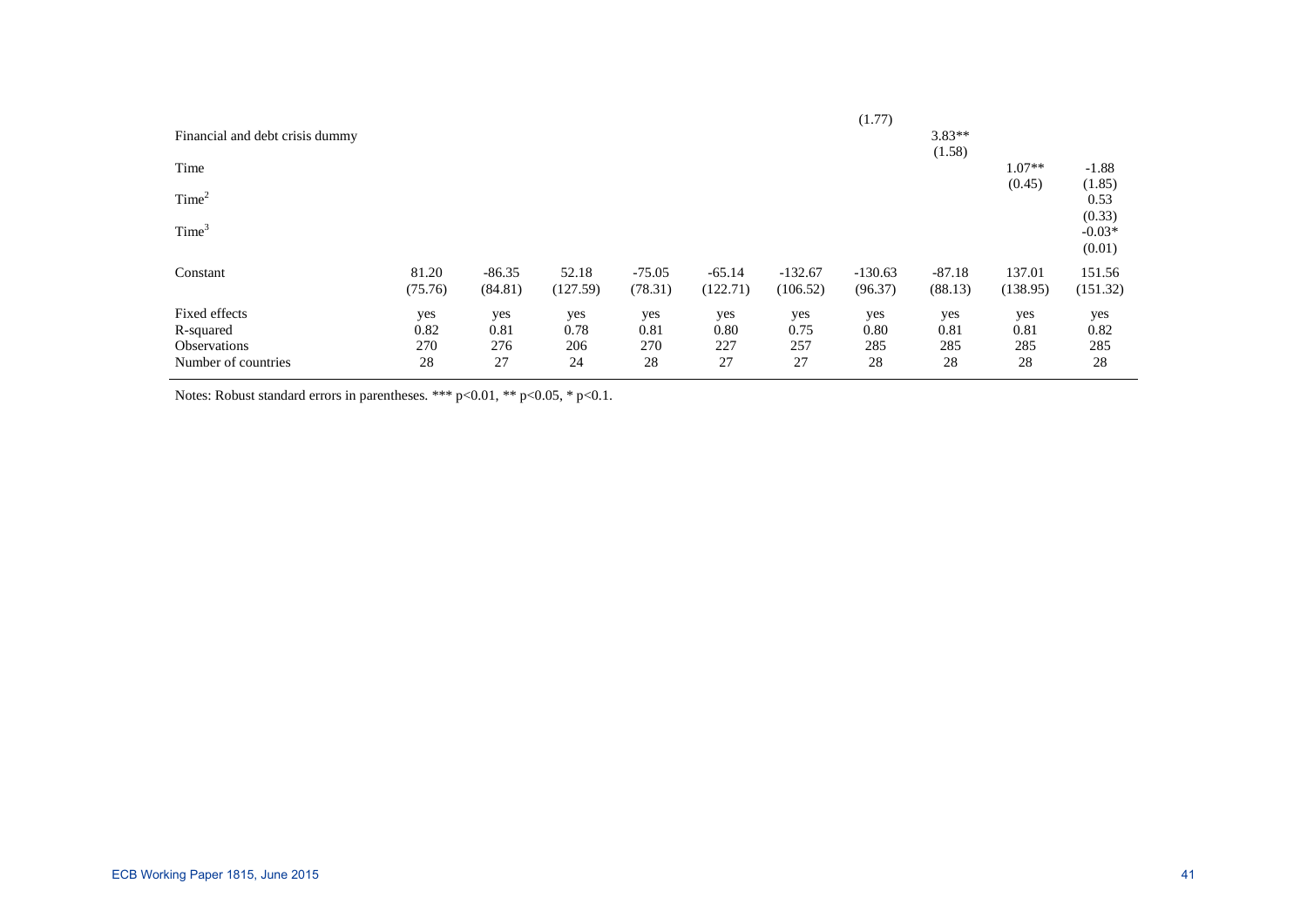| Excluded country | Coef. of        | Coef. of           |
|------------------|-----------------|--------------------|
|                  | unemployment in | government debt in |
|                  | other countries | other countries    |
| Austria          | $-2.78***$      | $-0.33***$         |
|                  | (0.37)          | (0.05)             |
| Belgium          | $-2.70***$      | $-0.32***$         |
|                  | (0.37)          | (0.05)             |
| Bulgaria         | $-2.72***$      | $-0.32***$         |
|                  | (0.36)          | (0.05)             |
| Croatia          | $-2.72***$      | $-0.32***$         |
|                  | (0.35)          | (0.05)             |
| Cyprus           | $-2.63***$      | $-0.32***$         |
|                  | (0.34)          | (0.05)             |
| Czech Republic   | $-2.67***$      | $-0.32***$         |
|                  | (0.35)          | (0.05)             |
| Denmark          | $-2.85***$      | $-0.36***$         |
|                  | (0.35)          | (0.04)             |
| Estonia          | $-2.62***$      | $-0.32***$         |
|                  | (0.34)          | (0.05)             |
| Finland          | $-2.89***$      | $-0.35***$         |
|                  | (0.35)          | (0.05)             |
| France           | $-2.71***$      | $-0.32***$         |
|                  | (0.37)          | (0.05)             |
| Germany          | $-2.71***$      | $-0.32***$         |
|                  | (0.44)          | (0.05)             |
| Greece           | $-2.75***$      | $-0.33***$         |
|                  | (0.36)          | (0.05)             |
| Hungary          | $-2.67***$      | $-0.32***$         |
|                  | (0.35)          | (0.05)             |
| Ireland          | $-2.77***$      | $-0.31***$         |
|                  | (0.38)          | (0.06)             |
| Italy            | $-2.80***$      | $-0.32***$         |
|                  | (0.36)          | (0.05)             |
| Latvia           | $-2.69***$      | $-0.32***$         |
|                  | (0.36)          | (0.05)             |
| Lithuania        | $-2.68***$      | $-0.32***$         |
|                  | (0.35)          | (0.05)             |
| Luxembourg       | $-2.75***$      | $-0.34***$         |
|                  | (0.37)          | (0.05)             |
| Malta            | $-2.76***$      | $-0.33***$         |
|                  | (0.36)          | (0.05)             |
| Netherlands      | $-2.65***$      | $-0.32***$         |
|                  | (0.36)          | (0.05)             |
| Poland           | $-2.65***$      | $-0.32***$         |
|                  | (0.35)          | (0.05)             |
| Portugal         | $-2.81***$      | $-0.34***$         |
|                  | (0.36)          | (0.05)             |
| Romania          | $-2.70***$      | $-0.32***$         |
|                  | (0.36)          | (0.05)             |
| Slovakia         | $-2.73***$      | $-0.33***$         |

| Table A7. Robustness checks excluding each country one at a time from the |  |
|---------------------------------------------------------------------------|--|
| sample.                                                                   |  |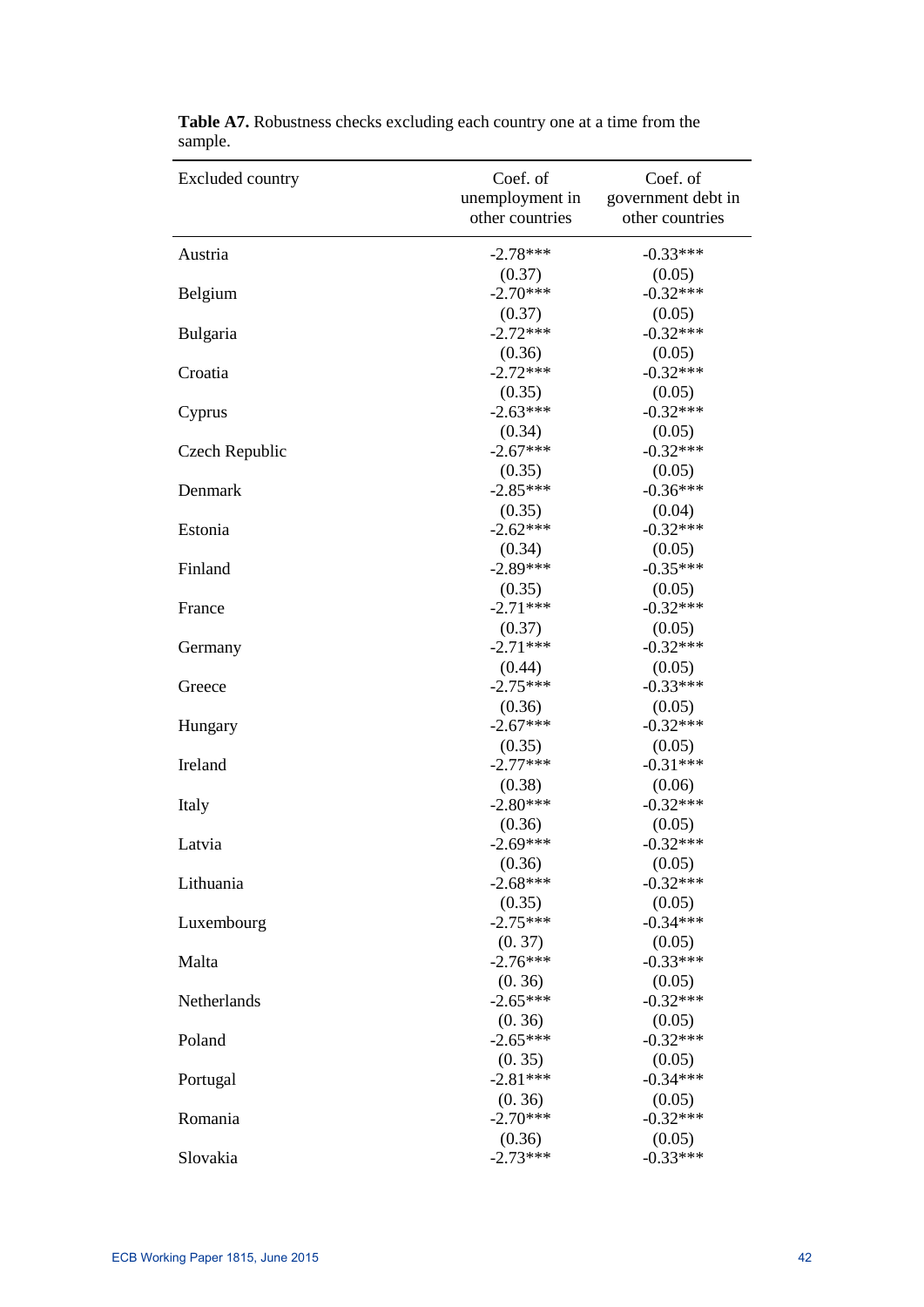|                | (0.36)     | (0.05)     |
|----------------|------------|------------|
| Slovenia       | $-2.65***$ | $-0.32***$ |
|                | (0.34)     | (0.05)     |
| Spain          | $-2.74***$ | $-0.32***$ |
|                | (0.39)     | (0.05)     |
| Sweden         | $-2.61***$ | $-0.32***$ |
|                | (0.36)     | (0.06)     |
| United Kingdom | $-2.86***$ | $-0.32***$ |
|                | (0.35)     | (0.05)     |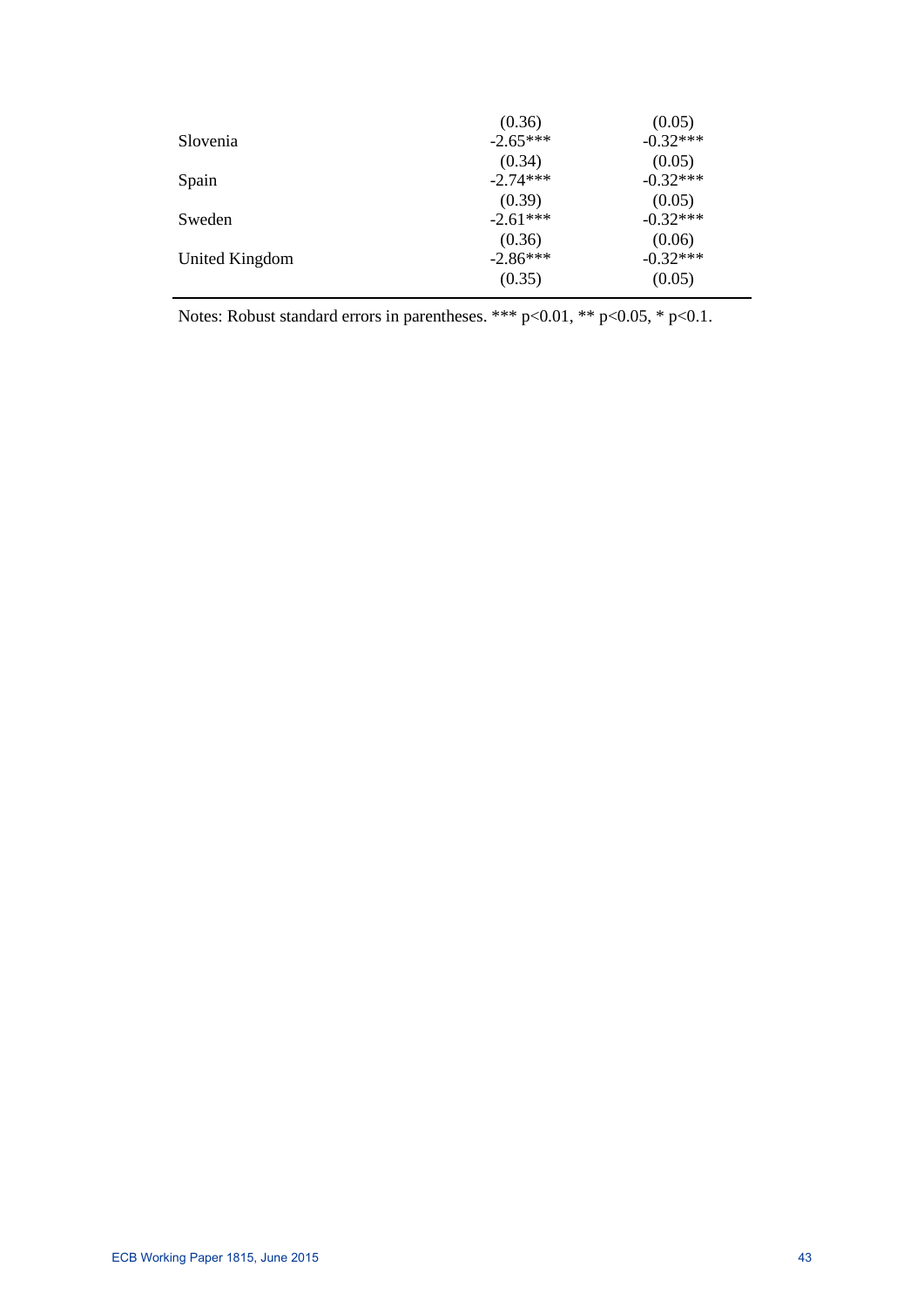| Variables                          | Model 1<br>Random<br>effects | Model 2<br>Random<br>effects | Model 3<br><b>OLS-FE</b><br>with<br><b>PCSE</b> | Model 4<br><b>OLS-FE</b><br>with<br><b>PCSE</b> | Model 5<br>Arellano-<br>Bond   | Model 6<br>Arellano-<br>Bond |
|------------------------------------|------------------------------|------------------------------|-------------------------------------------------|-------------------------------------------------|--------------------------------|------------------------------|
| Lagged trust in EU                 | $0.72***$                    | $0.72***$                    | $0.43***$                                       | $0.39***$                                       | $0.25***$                      | $0.22**$                     |
| Unemployment (domestic)            | (0.04)<br>$-0.15$<br>(0.12)  | (0.04)                       | (0.09)<br>$-0.16$<br>(0.18)                     | (0.09)                                          | (0.09)<br>$-0.43***$<br>(0.16) | (0.10)                       |
| Unemployment in other countries    | $-1.73***$<br>(0.21)         |                              | $-2.69***$<br>(0.75)                            |                                                 | $-2.89***$<br>(0.45)           |                              |
| Government debt (domestic)         |                              | $-0.01$<br>(0.01)            |                                                 | $-0.06$<br>(0.04)                               |                                | $-0.03$<br>(0.06)            |
| Government debt in other countries |                              | $-0.18***$<br>(0.02)         |                                                 | $-0.31***$<br>(0.08)                            |                                | $-0.38***$<br>(0.06)         |
| Trust in national government       | $0.13***$<br>(0.03)          | $0.13***$<br>(0.03)          | $0.32***$<br>(0.05)                             | $0.29***$<br>(0.04)                             | $0.37***$<br>(0.05)            | $0.37***$<br>(0.05)          |
| Exclusive national identity        | $-0.09*$                     | $-0.09*$                     | $-0.19**$                                       | $-0.17**$                                       | $-0.17$                        | $-0.14$                      |
| Ln GDPPC                           | (0.05)<br>$-7.20***$         | (0.05)<br>$-6.36***$         | (0.09)<br>0.92                                  | (0.08)<br>9.75                                  | (0.12)<br>$-4.09$              | (0.11)<br>7.93               |
| <b>GDP</b> Growth                  | (1.73)<br>0.07               | (1.72)<br>$0.09*$            | (6.61)<br>$-0.01$                               | (6.62)<br>0.01                                  | (5.05)<br>$-0.03$              | (5.61)<br>$-0.01$            |
| Inflation rate                     | (0.05)<br>$-0.46***$         | (0.05)<br>$-0.34***$         | (0.08)<br>$-0.65**$                             | (0.08)<br>$-0.56**$                             | (0.06)<br>$-0.80***$           | (0.05)<br>$-0.52***$         |
| Ln population size                 | (0.15)<br>$-0.30$            | (0.13)<br>$-0.23$            | (0.26)<br>8.68                                  | (0.22)<br>15.80                                 | (0.16)<br>23.08                | (0.12)<br>33.37*             |
| Financial stress index             | (0.27)<br>$-1.12$            | (0.28)<br>1.92               | (12.86)<br>1.32                                 | (12.45)<br>5.67                                 | (16.03)<br>3.56                | (17.30)<br>7.36***           |
| Programme country                  | (1.90)<br>$-3.86*$           | (1.90)<br>$-3.33*$           | (4.26)<br>$-7.06***$                            | (3.77)<br>$-5.00***$                            | (2.46)<br>$-8.53***$           | (2.61)<br>$-8.45***$         |
| Constant                           | (2.14)<br>53.90***           | (1.96)<br>47.83***           | (1.62)<br>$-19.74$                              | (1.78)<br>$-98.27$                              | (2.42)<br>$-136.85$            | (2.15)<br>$-268.67*$         |
|                                    | (8.68)<br>0.83               | (8.03)                       | (92.23)<br>0.88                                 | (90.63)<br>0.89                                 | (141.82)                       | (157.34)                     |
| R-squared<br><b>Observations</b>   | 285                          | 0.83<br>285                  | 285                                             | 285                                             | 257                            | 257                          |
| Number of countries                | 28                           | 28                           | 28                                              | 28                                              | 27                             | 27                           |

**Table A8.** Robustness checks using alternative estimation procedures.

Notes: Robust standard errors in parentheses in Models 1, 2, 5, and 6. Panel-corrected standard errors in parentheses in Models 3 and 4. \*\*\*  $p<0.01$ , \*\*  $p<0.05$ , \*  $p<0.1$ .